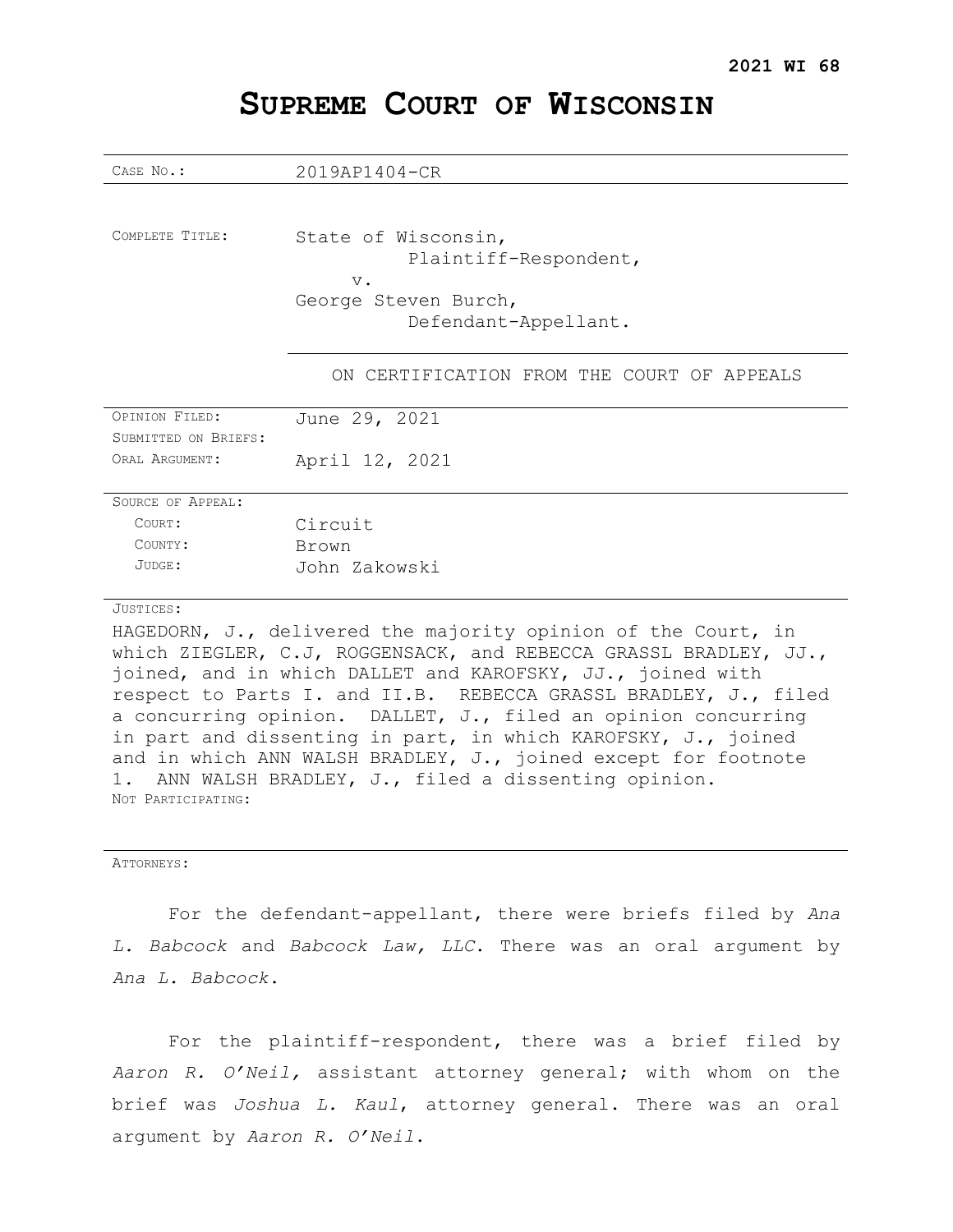An amicus curiae brief was filed on behalf of *Legal Action of Wisconsin, Inc.* by *Rebecca M. Donaldson*, Milwaukee.

An amicus curiae brief was filed on behalf of American Civil Liberties Union Foundation, American Civil Liberties Union of Wisconsin Foundation, Electronic Frontier Foundation, and Electronic Privacy Information Center by *Laurence J. Dupuis* and *American Civil Liberties Union of Wisconsin Foundation*, Milwaukee; with whom on the brief was *Jennifer Granick* and *American Civil Liberties Union Foundation*, San Francisco, California; with whom on the brief was *Jennifer Lynch* and *Electronic Frontier Foundation*, San Francisco, California.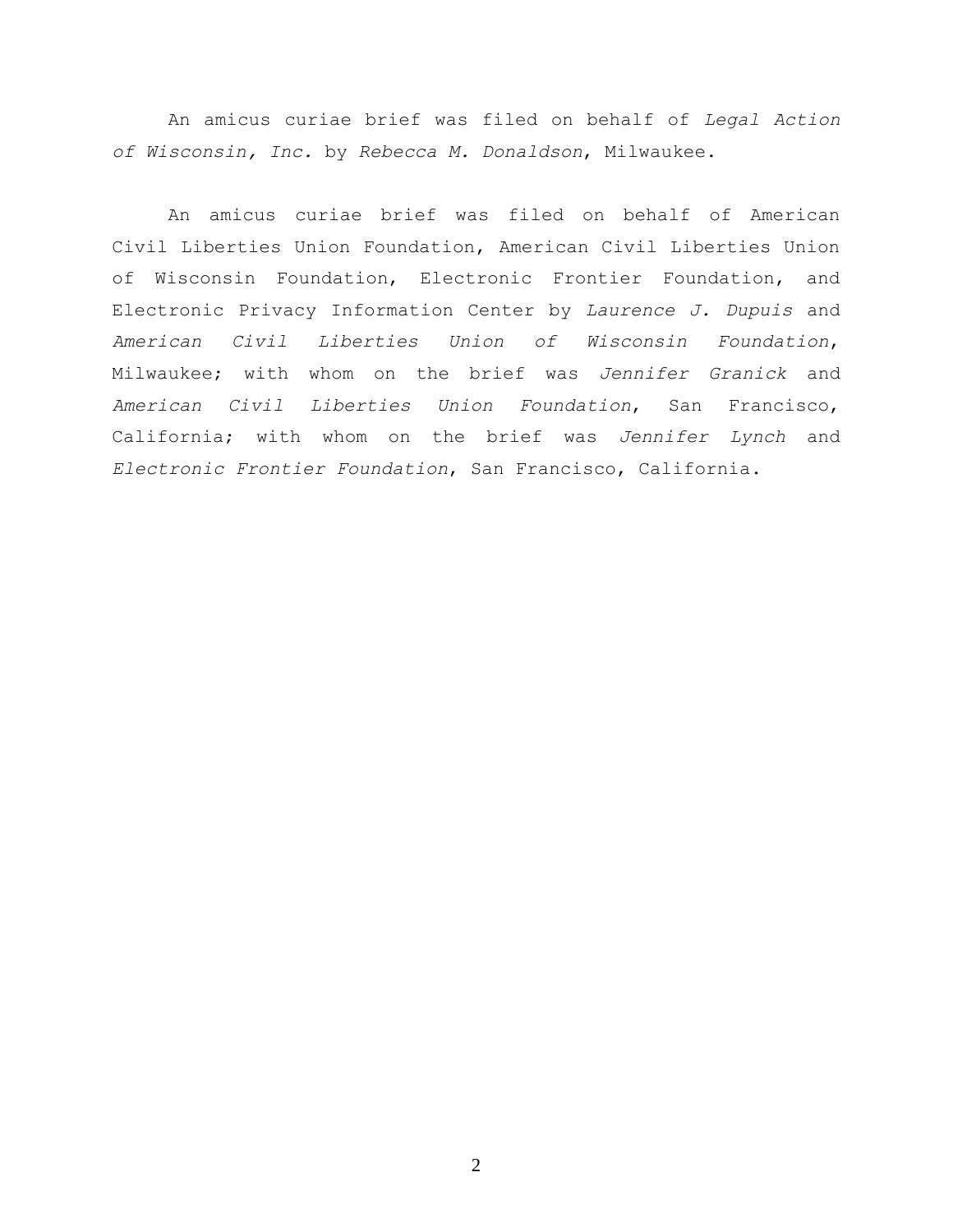#### **2021 WI 68**

NOTICE

**This opinion is subject to further editing and modification. The final version will appear in the bound volume of the official reports.** 

No. 2019AP1404-CR (L.C. No. 2016CF1309)

STATE OF WISCONSIN  $\cdot$  in Supreme court

**State of Wisconsin,**

 **Plaintiff-Respondent,**

 **v.**

**George Steven Burch,**

 **Defendant-Appellant.**

**FILED**

**JUN 29, 2021**

Sheila T. Reiff Clerk of Supreme Court

HAGEDORN, J., delivered the majority opinion of the Court, in which ZIEGLER, C.J, ROGGENSACK, and REBECCA GRASSL BRADLEY, JJ., joined, and in which DALLET and KAROFSKY, JJ., joined with respect to Parts I. and II.B. REBECCA GRASSL BRADLEY, J., filed a concurring opinion. DALLET, J., filed an opinion concurring in part and dissenting in part, in which KAROFSKY, J., joined and in which ANN WALSH BRADLEY, J., joined except for footnote 1. ANN WALSH BRADLEY, J., filed a dissenting opinion.

APPEAL from a judgment of the Circuit Court for Brown County. *Affirmed.*

¶1 BRIAN HAGEDORN, J. George Steven Burch appeals a judgment of conviction for first-degree intentional homicide on the grounds that two pre-trial evidentiary motions were incorrectly denied.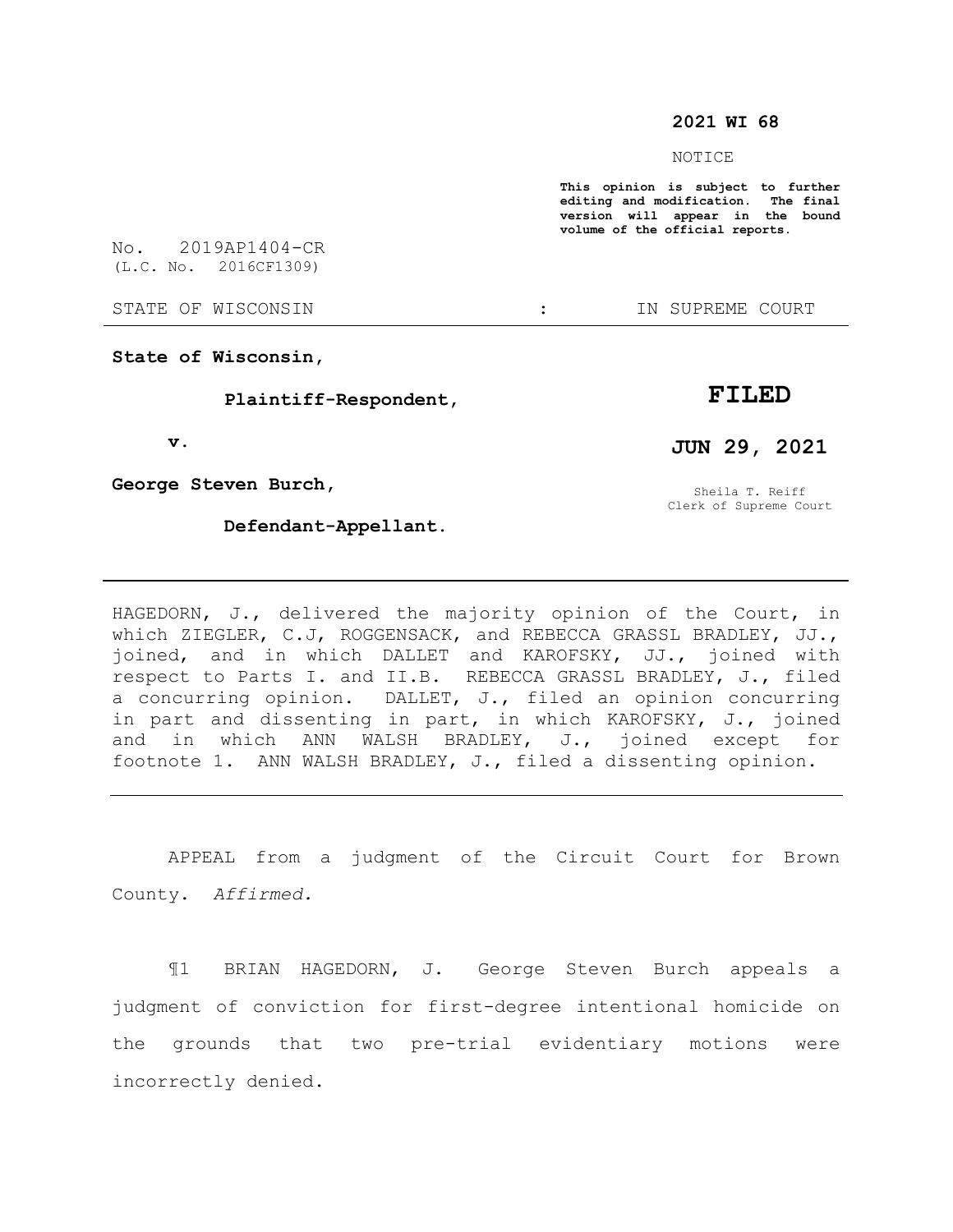¶2 First, relying on the Fourth Amendment, Burch moved to suppress the admission of incriminating cell phone data. This data was obtained via an unrelated criminal investigation and kept in a police database. A different law enforcement agency investigating the homicide came upon this data and used it to connect Burch to the homicide. Burch argues that the initial download of the data exceeded the scope of his consent, the data was unlawfully retained, and the subsequent accessing of the data violated his reasonable expectation of privacy. We conclude that even if some constitutional defect attended either the initial download or subsequent accessing of the cell phone data, there was no law enforcement misconduct that would warrant exclusion of that data. Therefore, we conclude the circuit court correctly denied Burch's motion to suppress that data.

¶3 Regarding the second pre-trial evidentiary motion, Burch asks us to reverse the circuit court's discretionary decision to admit evidence from a Fitbit device allegedly worn by the victim's boyfriend at the time of the homicide. This evidence, Burch maintains, should have been accompanied by expert testimony and was insufficiently authenticated. We agree with the State that the circuit court's decision to admit this evidence was not an erroneous exercise of discretion. Burch's judgment of conviction is affirmed.

#### I. BACKGROUND

¶4 On May 20, 2016, Nicole VanderHeyden went to a bar with her boyfriend, Douglass Detrie. The two became separated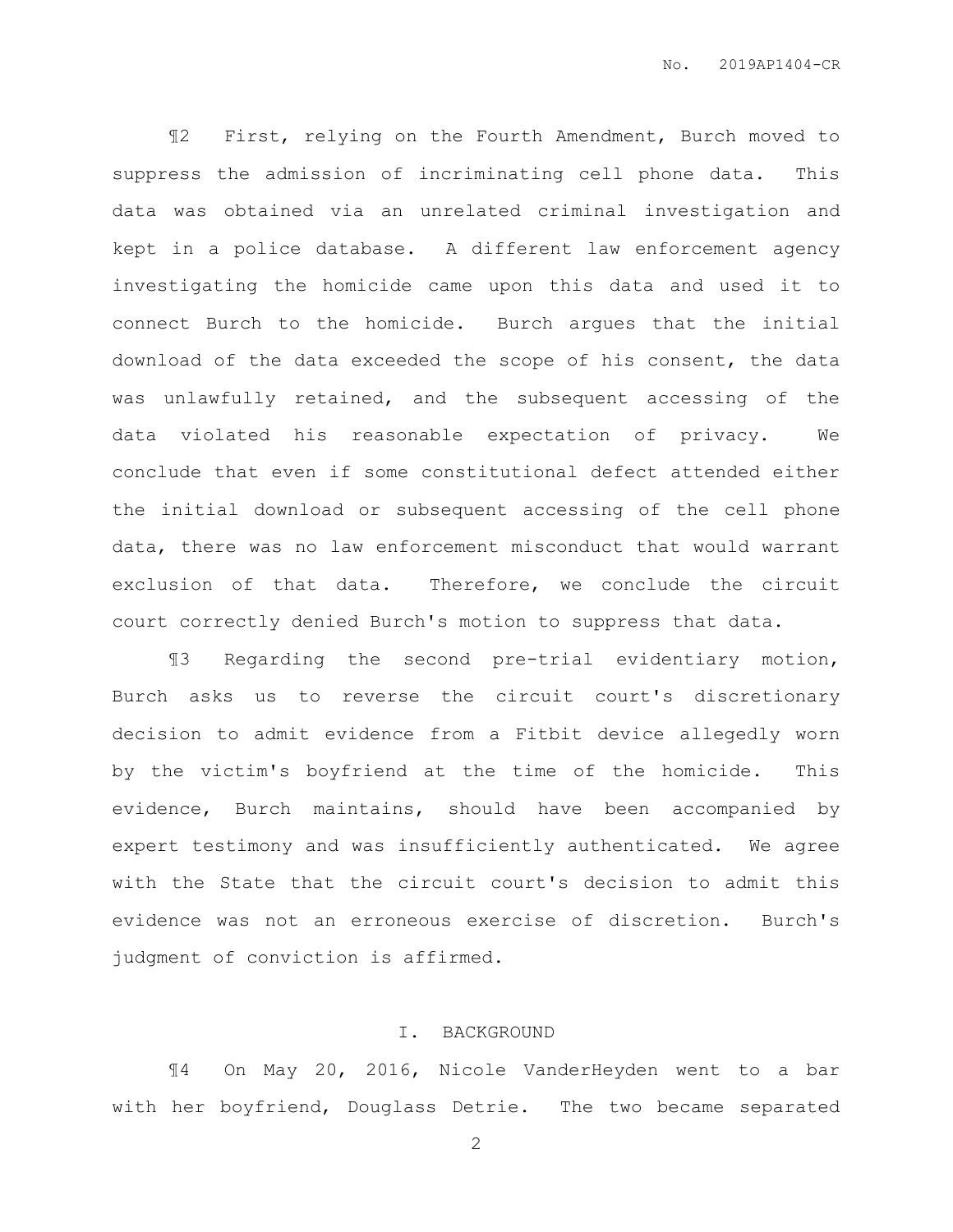and, in the course of a subsequent phone call and text messages, got into an argument. Detrie returned alone to their shared home. The next day, VanderHeyden's body was discovered next to a nearby field. Her blood-stained clothing was later found discarded alongside a freeway on-ramp, and some of her blood and hair were identified outside the house of VanderHeyden's neighbor. The Brown County Sheriff's Office (the "Sheriff's Office") opened a homicide investigation that spanned the next several months. Detrie was initially a suspect, but the focus of the investigation shifted away from Detrie in part because his Fitbit device logged only 12 steps during the hours of VanderHeyden's death.<sup>1</sup>

¶5 While the Sheriff's Office investigated VanderHeyden's homicide, the Green Bay Police Department (the "Police Department") undertook an unrelated investigation into three incidents involving the same vehicle—a stolen vehicle report, a vehicle fire, and a hit-and-run. George Burch was a suspect in this investigation, and Police Department Officer Robert Bourdelais interviewed him on June 8, 2016. Burch denied involvement and offered the alibi that he was at a bar that night and texting a woman who lived nearby. As Officer Bourdelais testified, "I asked [Burch] if I could see the text messages between him and [the woman], if my lieutenant and I could take a look at his text messages." Burch agreed. Officer

 $\overline{a}$ 

<sup>1</sup> Detrie wore a Fitbit Flex, a wrist-worn device that continuously tracks the wearer's steps and interfaces with the wearer's phone or computer.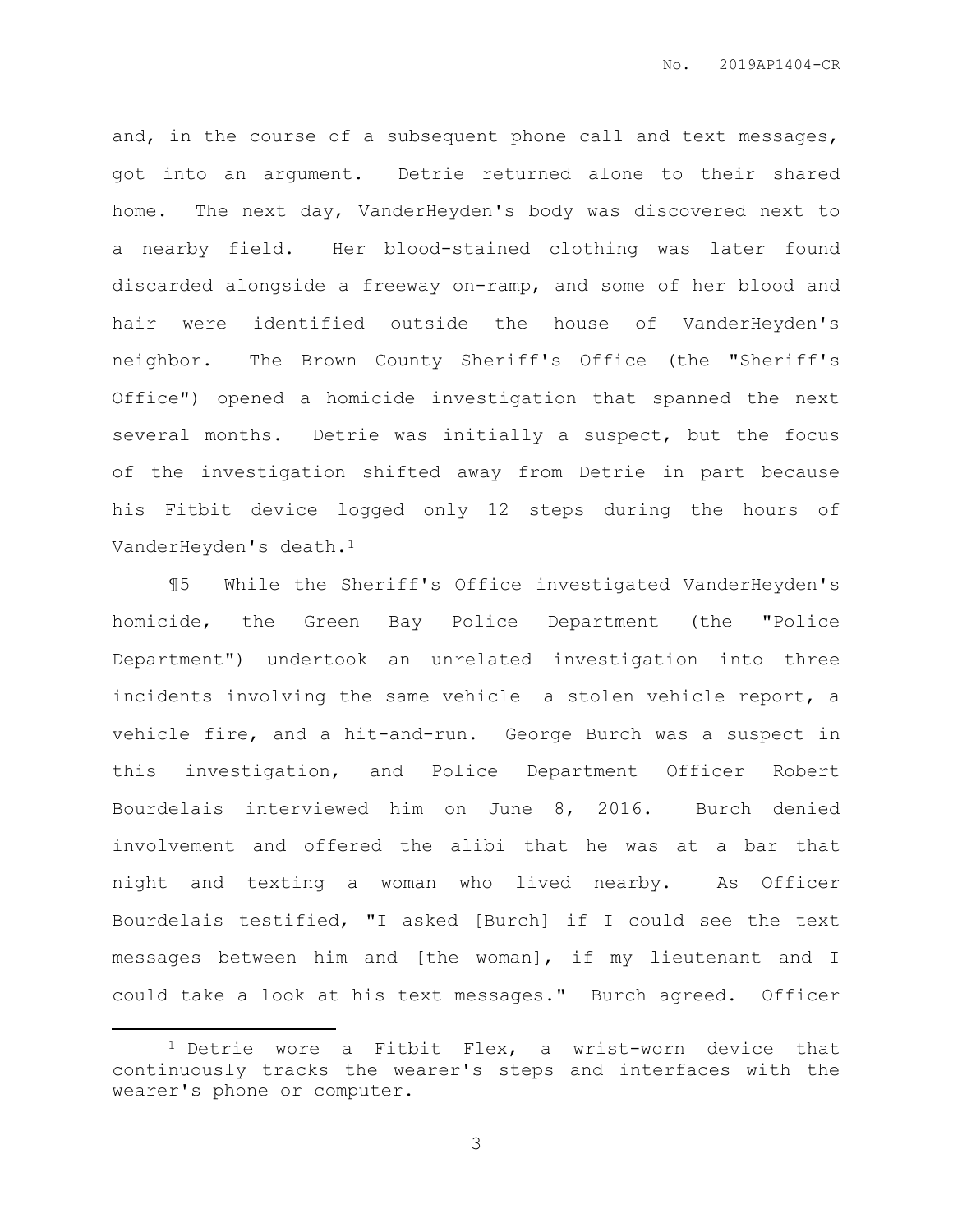Bourdelais then explained that he preferred to download information off the phone because "it's a lot easier to do that than try to take a bunch of pictures and then have to scan those in." "So I asked him if he would be willing to let me take his phone to this detective, download the information off the phone and then I'd bring the phone right back to him . . . and he said that would be fine."

¶6 Before Officer Bourdelais took the phone to be downloaded, Burch signed a consent form. The form read: "I George Stephen Burch . . . voluntarily give Det. Danielski, Officer Bourdelais or any assisting personnel permission to search my . . . Samsung cellphone." Officer Bourdelais took the phone and the signed consent form to the certified forensic computer examiner for the Police Department. The forensic expert performed a "physical extraction" of all the data on Burch's phone, brought the data into a readable format, and saved the extraction to the Police Department's long-term storage. At a motion hearing, the forensic expert testified that this was consistent with the Police Department's standard practice.

¶7 Two months later, two Sheriff's Office detectives continuing the investigation of VanderHeyden's homicide matched a DNA sample from VanderHeyden's sock to Burch. The detectives then searched their own department's records and the records of other local departments for prior police contacts with Burch. There they discovered the Police Department's file related to the three vehicle-related incidents. The file included Burch's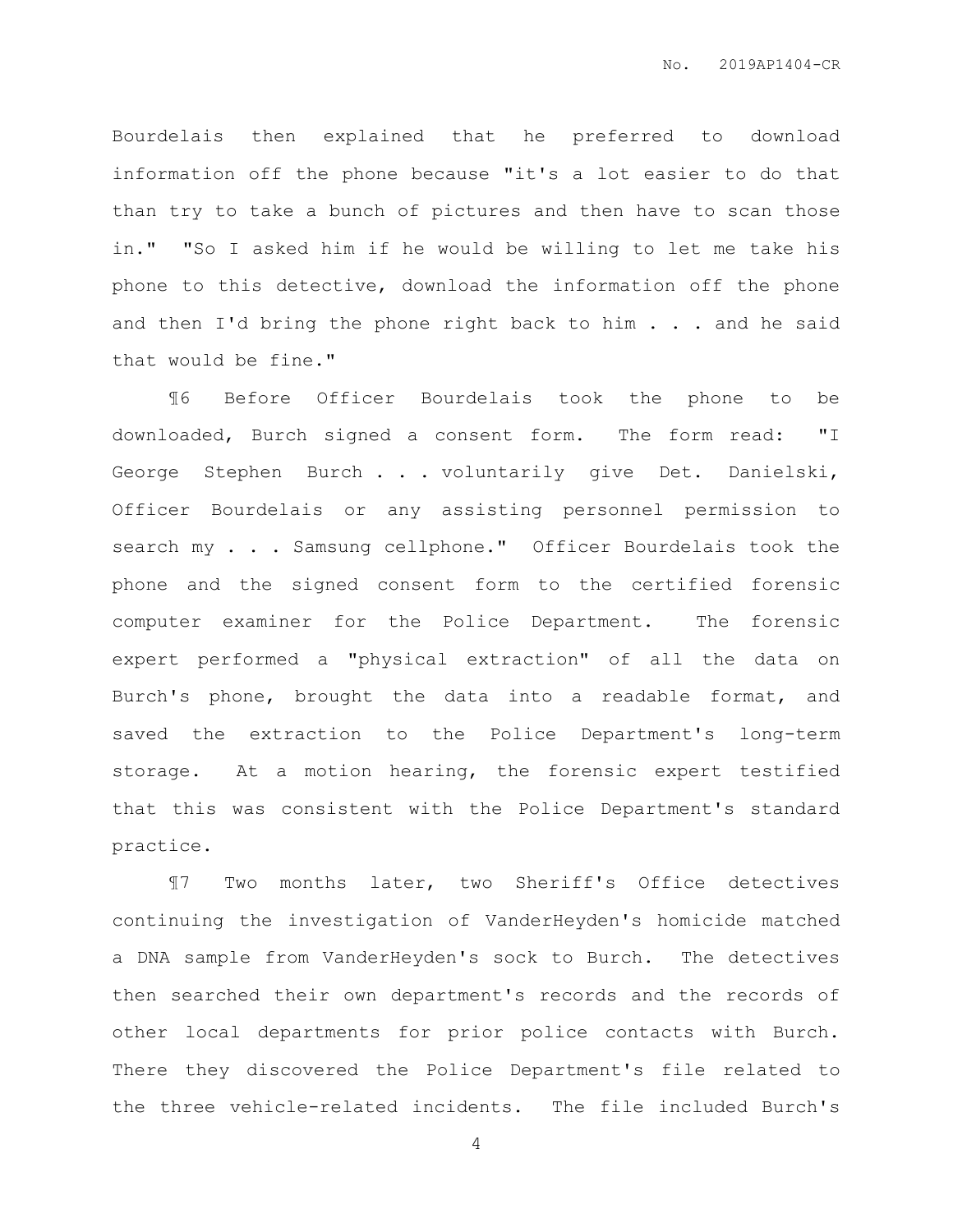signed consent form and a copy of the data the Police Department extracted from Burch's phone during the search. It also contained a narrative written by Officer Bourdelais which indicated Burch said Officer Bourdelais "could take his phone to the department to have the information on it downloaded." Nothing in the consent form, the narrative, or anything else in the file, indicated that Burch limited the scope of the data he consented to have downloaded from his phone.

¶8 The Sheriff's Office detectives reviewed the data downloaded from Burch's phone. They noted that Burch's internet history included 64 viewings of news stories about VanderHeyden's death. And they also discovered Burch had an email address associated with a Google account. In light of this discovery, the Sheriff's Office detectives procured a search warrant to obtain the "Google Dashboard" information from Google corresponding to Burch's email address. The data Google provided contained location information that placed Burch's phone at a bar VanderHeyden visited the night of her death, a location near VanderHeyden's residence, the place where VanderHeyden's body was found, and the on-ramp where VanderHeyden's discarded clothing was discovered.

¶9 Burch was arrested and charged with VanderHeyden's death. He filed two pre-trial evidentiary motions relevant to this appeal.

¶10 In one motion, Burch sought to suppress the data obtained from his cell phone for two reasons: (1) the Police Department's extraction of the data exceeded the scope of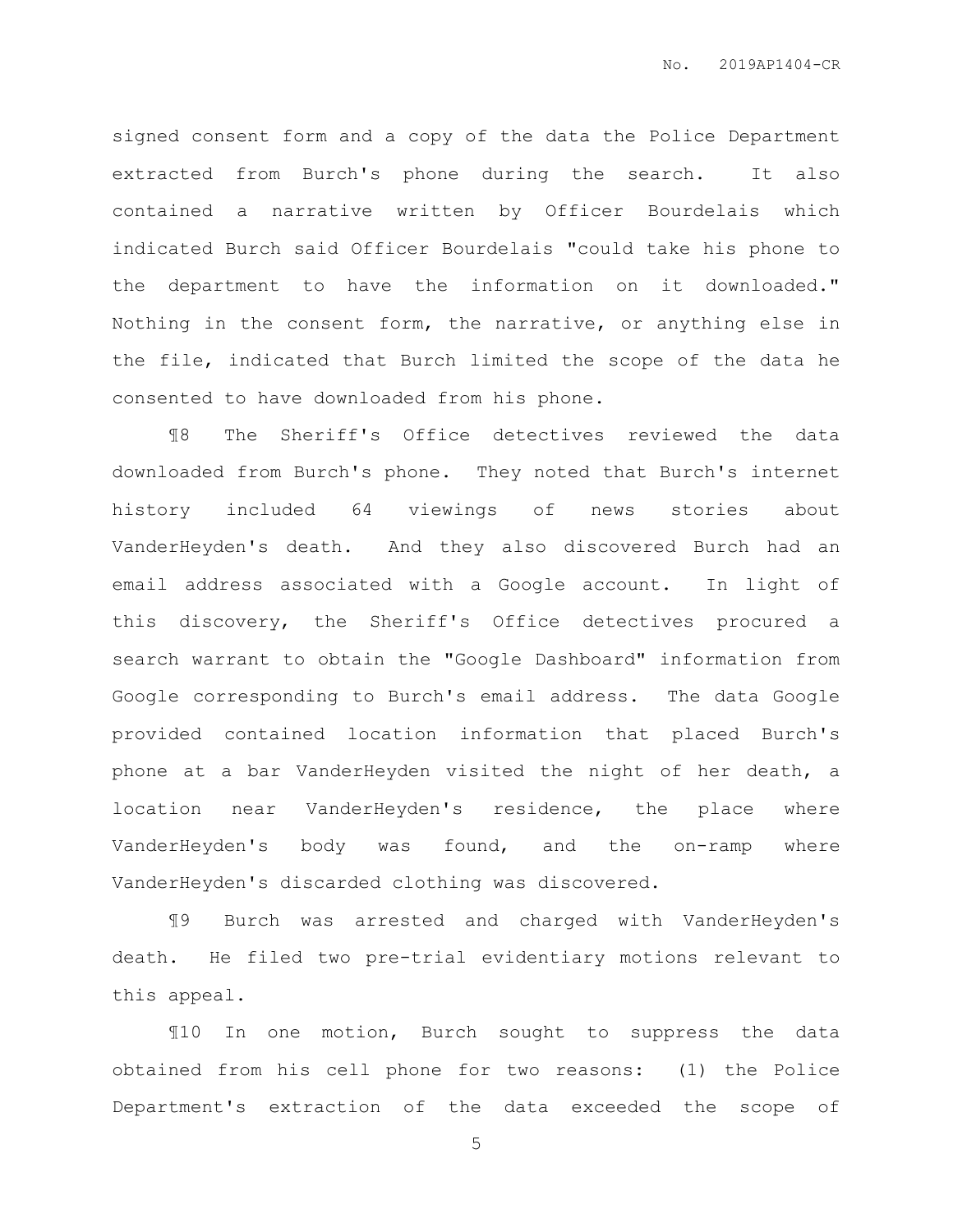Burch's consent by obtaining all the phone's data, rather than just the text messages; and (2) the Sheriff's Office unlawfully accessed the data in August 2016. The circuit court<sup>2</sup> denied Burch's motion. It concluded that the conversation between Burch and Officer Bourdelais did not limit the scope of Burch's consent, and that "the sharing of such information, without first obtaining a warrant, is a common and long-understood practice between related departments."

¶11 Burch also moved to exclude evidence related to Detrie's Fitbit device. He argued the State must produce an expert to establish the reliability of the science underlying the Fitbit device's technology and that the State failed to sufficiently authenticate the records. The circuit court disagreed and refused to exclude the Fitbit evidence related to step-counting.<sup>3</sup>

¶12 Burch testified in his own defense at trial. He denied killing VanderHeyden, but acknowledged he was with her the night she died. According to Burch, he met VanderHeyden at a bar, and the two left together. After parking near VanderHeyden's house, they became intimate. That, Burch said, was the last thing he remembered before waking up on the ground with Detrie there, and VanderHeyden dead. Burch told the jury that Detrie held him at gunpoint and instructed him to move

 $\overline{a}$ 

<sup>2</sup> The Honorable John P. Zakowski of the Brown County Circuit Court presided.

<sup>&</sup>lt;sup>3</sup> The circuit court granted Burch's motion in part, agreeing to exclude Fitbit evidence related to sleep-monitoring.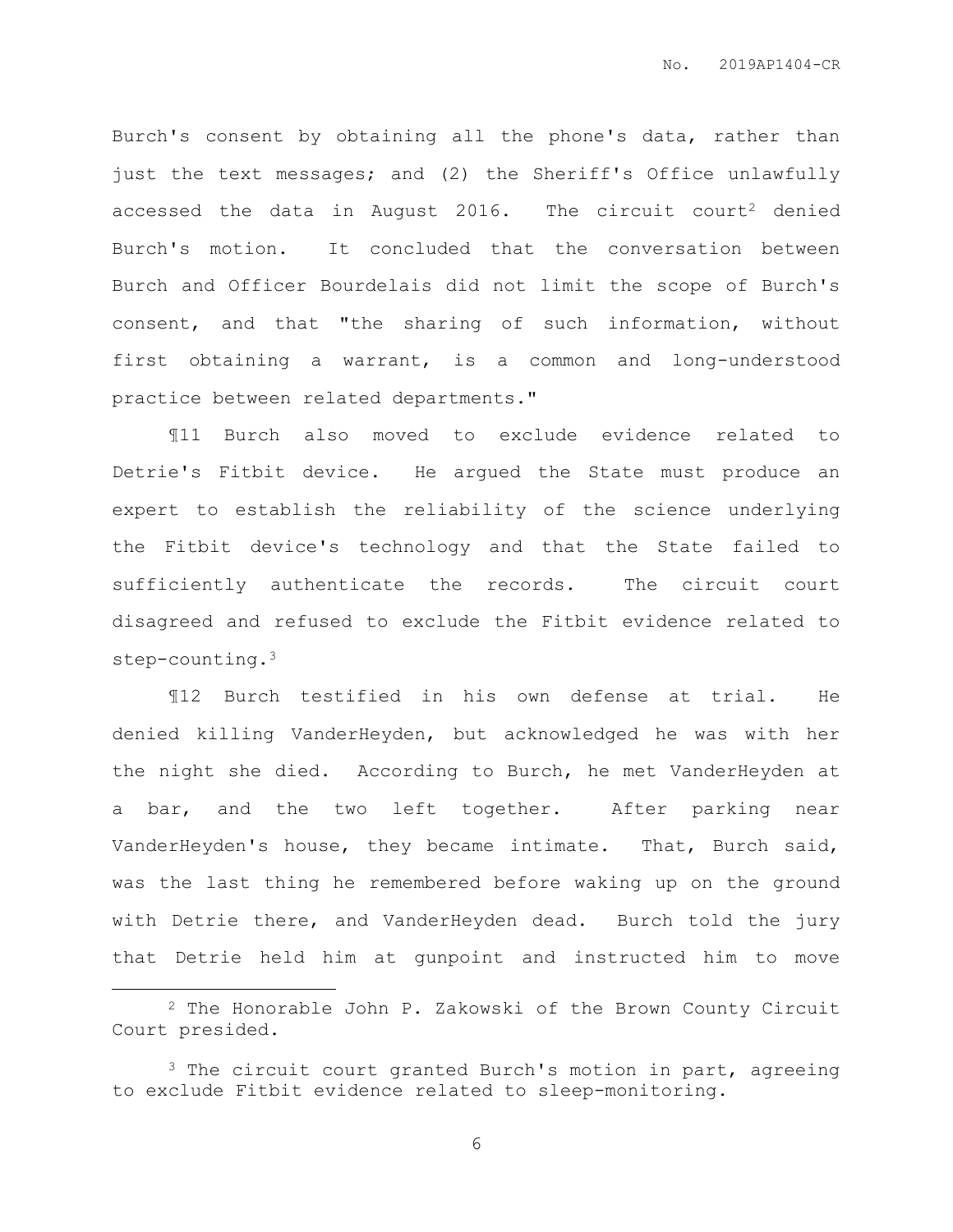VanderHeyden's body into his vehicle, drive to a field, and carry VanderHeyden's body into the ditch. Only then did Burch escape by pushing Detrie, running back to his vehicle, and driving away. Burch added that on his way home he noticed that articles of VanderHeyden's clothing were still in his vehicle and threw them out the window in a panic. In the months that followed, Burch told no one this version of events, even as authorities sought the public's help in solving VanderHeyden's homicide.

¶13 The jury found Burch guilty of first-degree intentional homicide, and the circuit court sentenced him to life in prison. Burch appealed, challenging the circuit court's denial of his motion to suppress the cell phone data and his motion to exclude the Fitbit evidence. The court of appeals certified the case to us, and we accepted the certification.

#### II. DISCUSSION

#### A. Cell Phone Data

¶14 Burch asks us to reverse the circuit court's denial of his motion to suppress the cell phone data as contrary to the Fourth Amendment. The Fourth Amendment protects the "right of the people to be secure in their persons, houses, papers, and effects, against unreasonable searches and seizures." U.S. Const. amend. IV. On review of a circuit court's denial of a suppression motion, we uphold the circuit court's findings of historical fact unless they are clearly erroneous, and independently apply constitutional principles to those facts.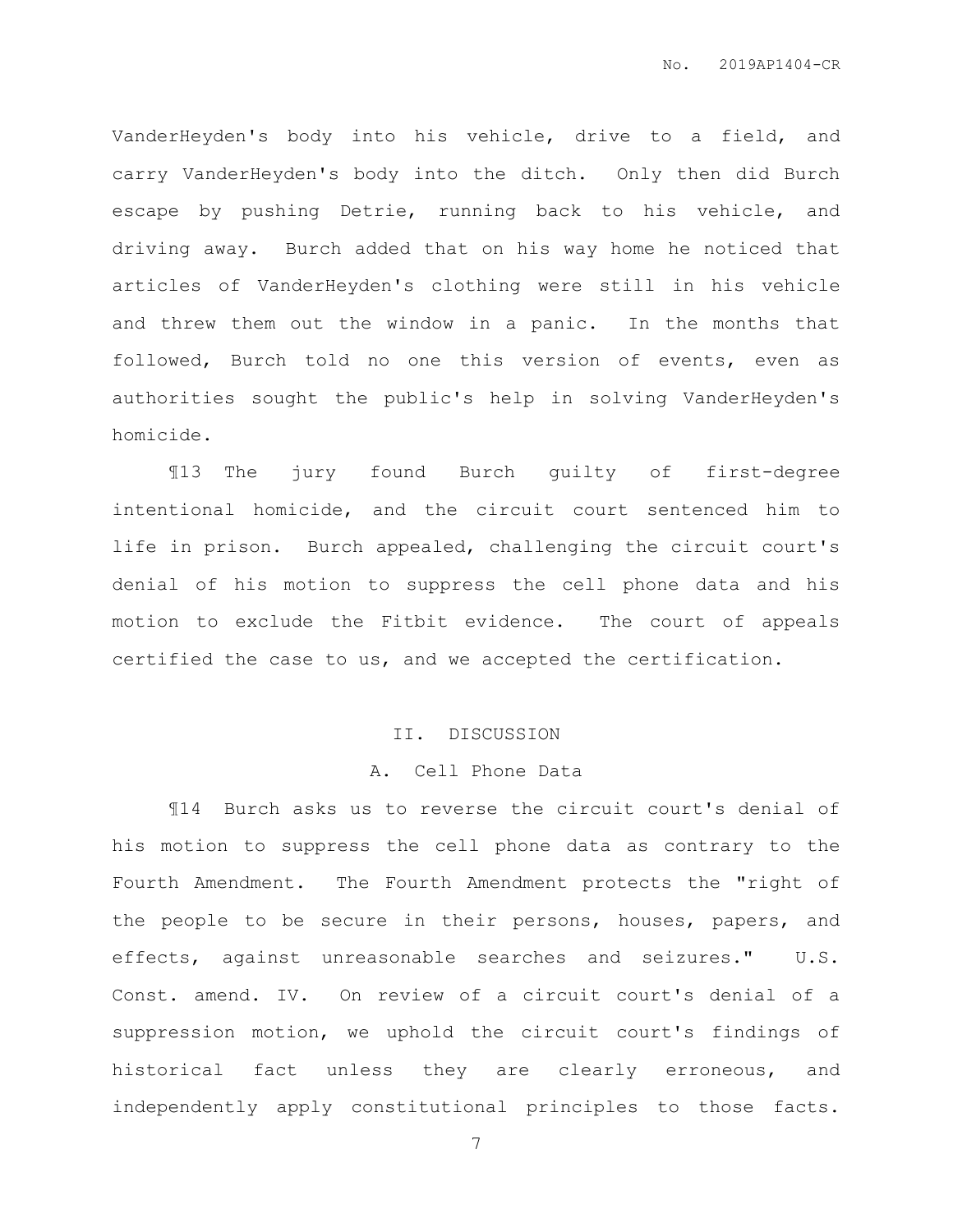State v. Robinson, 2010 WI 80, ¶22, 327 Wis. 2d 302, 786 N.W.2d 463.

¶15 Before us, Burch argues the cell phone data was obtained in violation of the Fourth Amendment for three reasons: (1) the Police Department obtained the data without his consent; (2) the Police Department unlawfully retained the data after its investigation into the vehicle-related incidents had ended; and (3) the Sheriff's Office unlawfully accessed the data in the Police Department's records without a warrant.<sup>4</sup> However, for the reasons that follow, regardless of whether the data was unlawfully obtained or accessed, we conclude suppression of the data is not warranted under the exclusionary rule. See Herring v. United States, 555 U.S. 135, 139 (2009) (accepting the "assumption that there was a Fourth Amendment violation" and analyzing whether the exclusionary rule applied); see also State v. Kerr, 2018 WI 87, ¶¶20-24, 383 Wis. 2d 306, 913 N.W.2d 787.

#### 1. The Exclusionary Rule

¶16 "When there has been an unlawful search, a common judicial remedy for the constitutional error is exclusion." State v. Dearborn, 2010 WI 84, ¶15, 327 Wis. 2d 252, 786

 $\overline{a}$ 

<sup>4</sup> Burch forfeited his argument related to the Police Department's retention of the cell phone data by not raising that argument before the circuit court. See State v. Huebner, 2000 WI 59, ¶10, 235 Wis. 2d 486, 611 N.W. 2d 727. His arguments regarding the initial download of the data and the subsequent accessing of the data are, however, properly before us.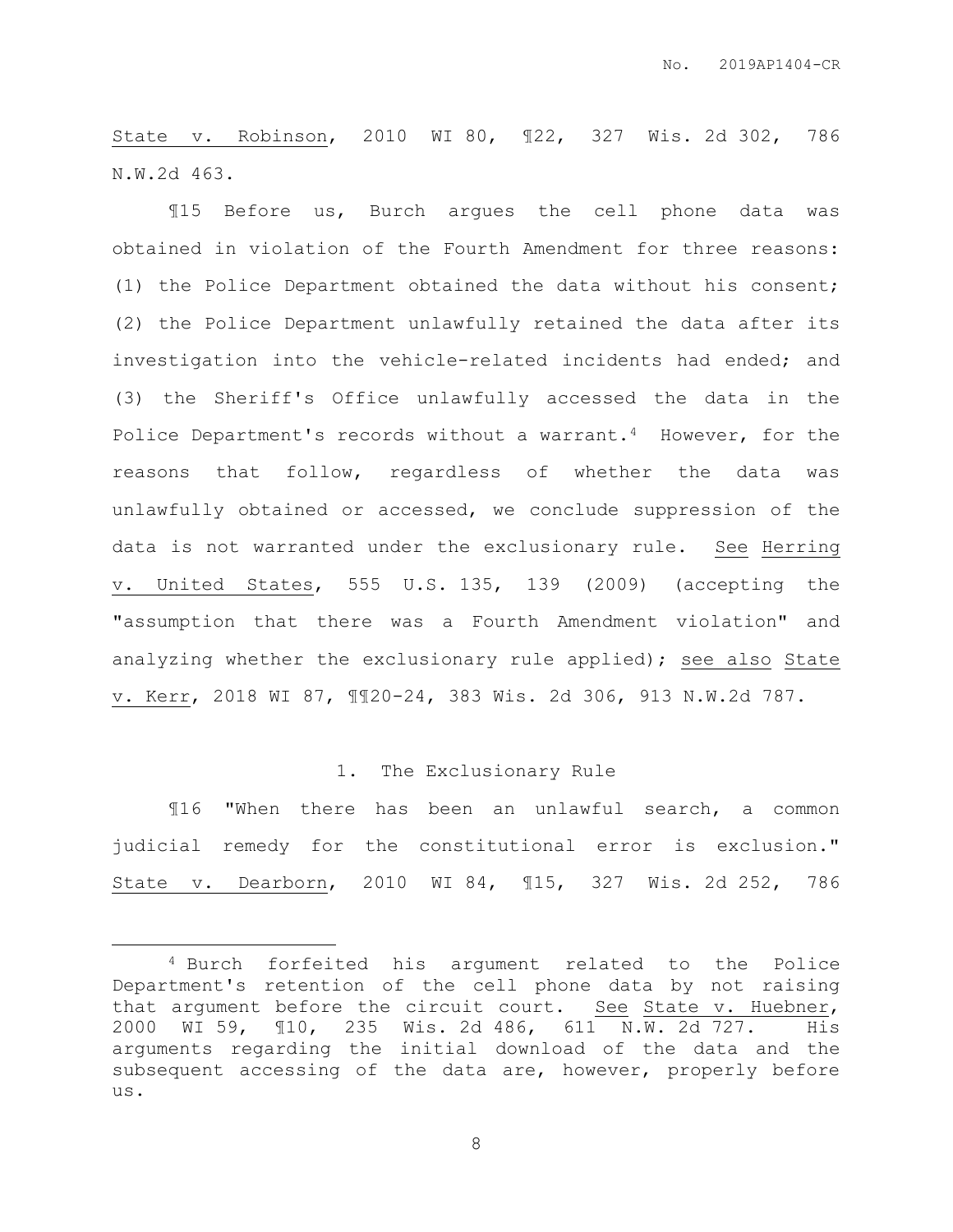N.W.2d 97. The exclusionary rule is a judicially-created, prudential doctrine designed to compel respect for the Fourth Amendment's constitutional guaranty. Davis v. United States, 564 U.S. 229, 236 (2011). In recent years, the United States Supreme Court has significantly clarified the purpose and proper application of the exclusionary rule. See id.; Herring, 555 U.S. 135. In Davis, the Supreme Court explained that prior cases suggested that the exclusionary rule "was a self-executing mandate implicit in the Fourth Amendment itself." 564 U.S. at 237. However, more recent cases have acknowledged that the exclusionary rule is not one of "reflexive" application, but is to be applied only after a "rigorous weighing of its costs and deterrence benefits." Id. at 238. Thus, in both Herring and Davis, the Court explained that to "trigger the exclusionary rule, police conduct must be sufficiently deliberate that exclusion can meaningfully deter it, and sufficiently culpable that such deterrence is worth the price paid by the justice system." Herring, 555 U.S. at 144; see also Davis, 564 U.S. at 240.

¶17 The "sole purpose" of the exclusionary rule "is to deter future Fourth Amendment violations." Davis, 564 U.S. at 236-37. Therefore, exclusion is warranted only where there is some present police misconduct, and where suppression will appreciably deter that type of misconduct in the future. Id. at 237. The exclusionary rule applies only to police misconduct that can be "most efficaciously" deterred by exclusion. Id. (quoting United States v. Calandra, 414 U.S. 338, 348 (1974)).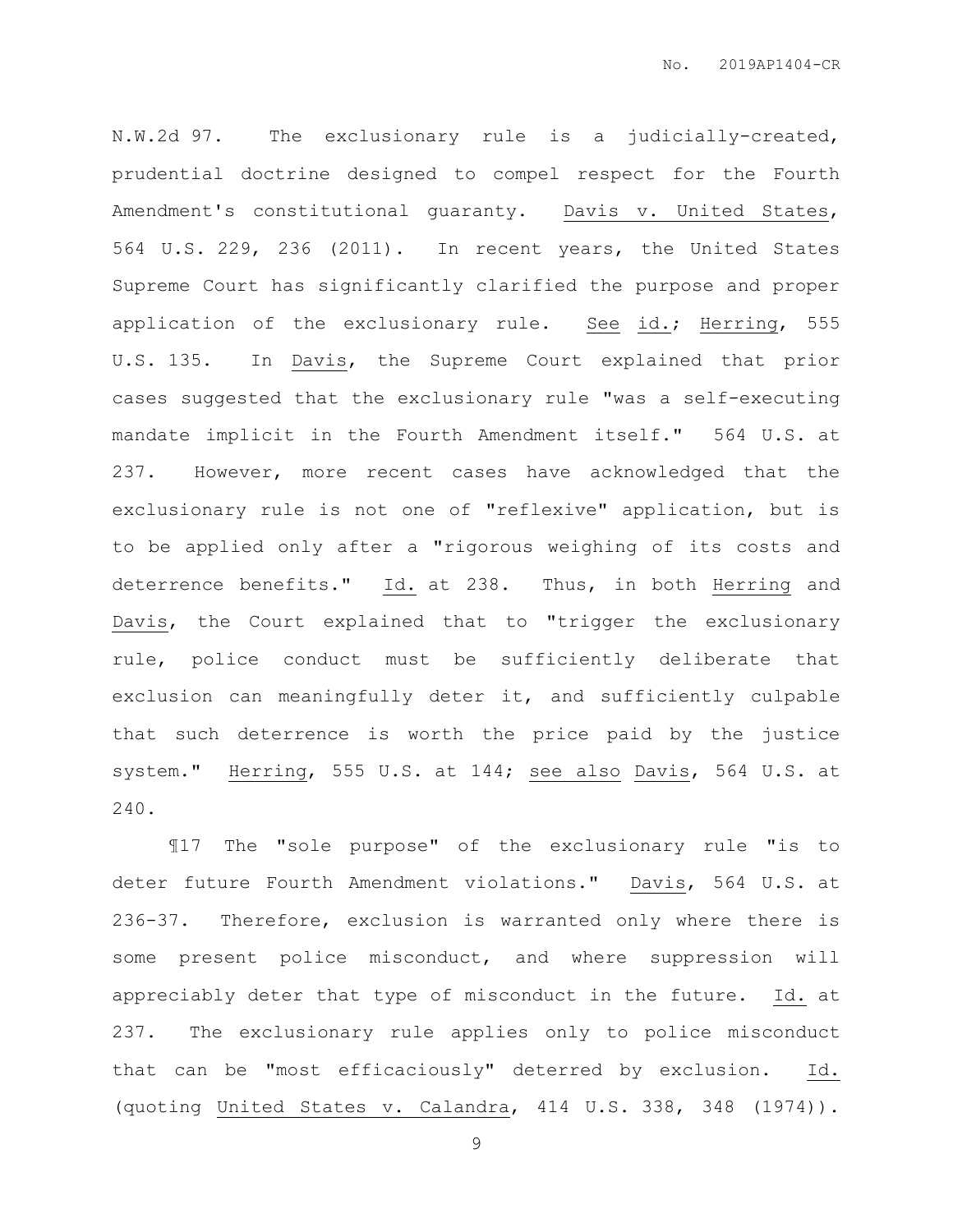Specifically, "the exclusionary rule serves to deter deliberate, reckless, or grossly negligent conduct, or in some circumstances recurring or systemic negligence." Herring, 555 U.S. at 144. "But when the police act with an objectively reasonable goodfaith belief that their conduct is lawful, or when their conduct involves only simple, isolated negligence, the deterrence rationale loses much of its force, and exclusion cannot pay its way." Davis, 564 U.S. at 238 (cleaned up).

¶18 "Real deterrent value is a 'necessary condition for exclusion,' but it is not 'a sufficient' one." Id. at 237 (quoting Hudson v. Michigan, 547 U.S. 586, 596 (2006)). In Davis, the Court explained that the "analysis must also account for the 'substantial social costs' generated by the rule." Id. (quoting United States v. Leon, 468 U.S. 897, 907 (1984)). It elaborated:

Exclusion exacts a heavy toll on both the judicial system and society at large. It almost always requires courts to ignore reliable, trustworthy evidence bearing on guilt or innocence. And its bottom-line effect, in many cases, is to suppress the truth and set the criminal loose in the community without punishment. Our cases hold that society must swallow this bitter pill when necessary, but only as a "last resort." For exclusion to be appropriate, the deterrence benefits of suppression must outweigh its heavy costs.

#### Id. (citations omitted).

¶19 Applying this rationale, the Supreme Court in Herring held that a county's failure to update a computer database to reflect the recall of an arrest warrant was only negligent, and therefore was "not enough by itself to require 'the extreme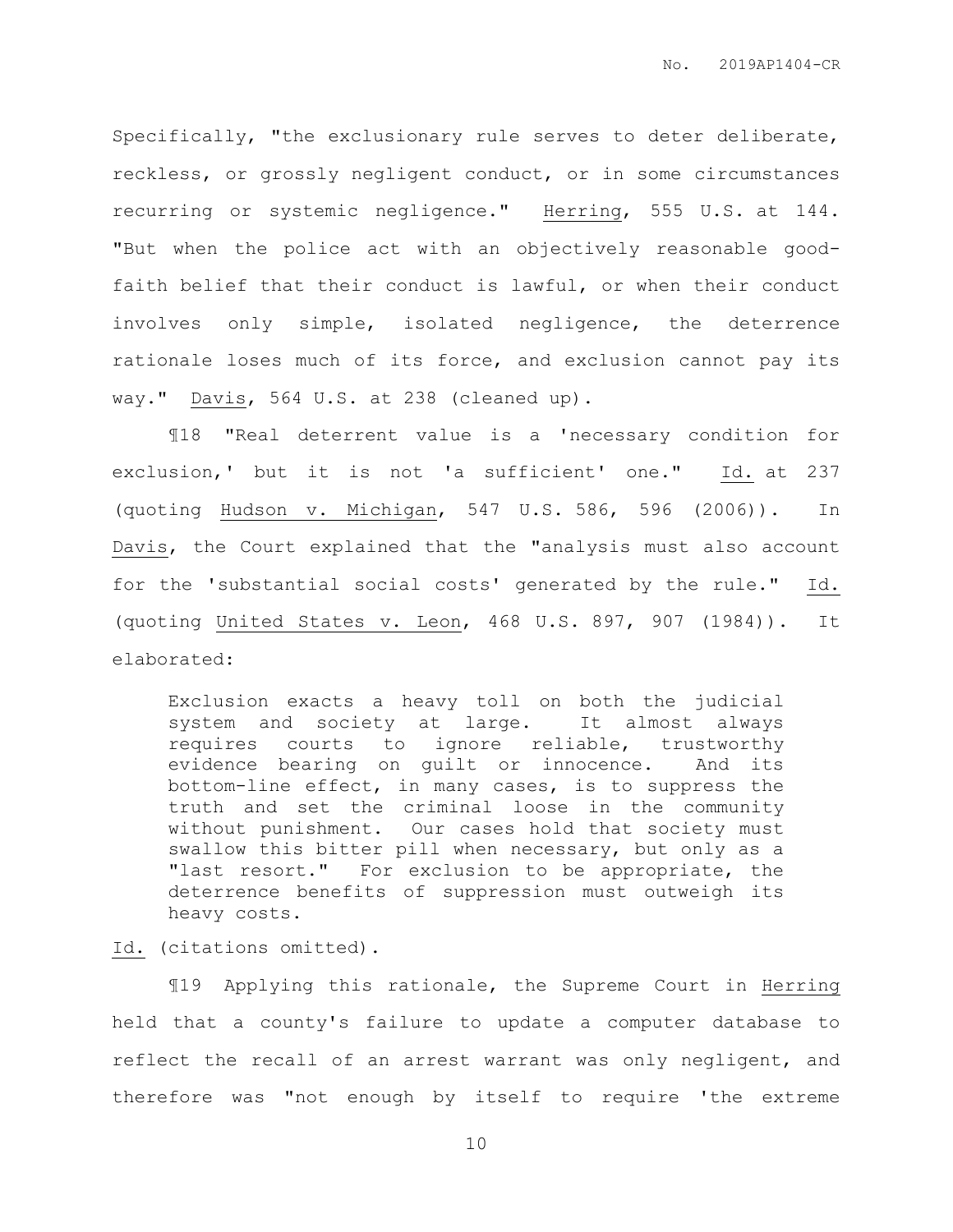sanction of exclusion.'" 555 U.S. at 140 (quoting Leon, 468 U.S. at 916). Similarly, in Davis, the Supreme Court refused to exclude evidence that was obtained via a search conducted in compliance with binding, but subsequently overruled, precedent. 564 U.S. at 232. Exclusion, it explained, was inappropriate because it "would do nothing to deter police misconduct." Id.

¶20 We have followed suit as well. In Kerr, we explained that no police misconduct occurred when an officer conducted an arrest relying on dispatch's confirmation that the defendant had a warrant out for his arrest. 383 Wis. 2d 306, ¶22. Exclusion was improper because "the officers' conduct [was] at most negligent, and isolated negligence is not 'misconduct' for purposes of the exclusionary rule." Id. (citing Herring, 555 U.S. at 146-47).

¶21 Many more examples could be provided,<sup>5</sup> but the principle is clear: unless evidence was obtained by sufficiently deliberate and sufficiently culpable police misconduct, "[r]esort to the massive remedy of suppressing

 $\overline{a}$ 

<sup>5</sup> See, e.g., United States v. Leon, 468 U.S. 897, 916 (1984) (reasonable reliance on a warrant later held invalid); Illinois v. Krull, 480 U.S. 340, 342 (1987) (reasonable reliance on subsequently invalidated statutes); Arizona v. Evans, 514 U.S. 1, 15-16 (1995) (reasonable reliance on arrest warrant information in a database maintained by judicial employees); State v. Ward, 2000 WI 3, ¶63, 231 Wis. 2d 723, 604 N.W.2d 517 (reasonable reliance on settled law subsequently overruled); State v. Dearborn, 2010 WI 84, ¶44, 327 Wis. 2d 252, 786 N.W.2d 97 (refusing to exclude evidence where doing so "would have absolutely no deterrent effect on officer misconduct").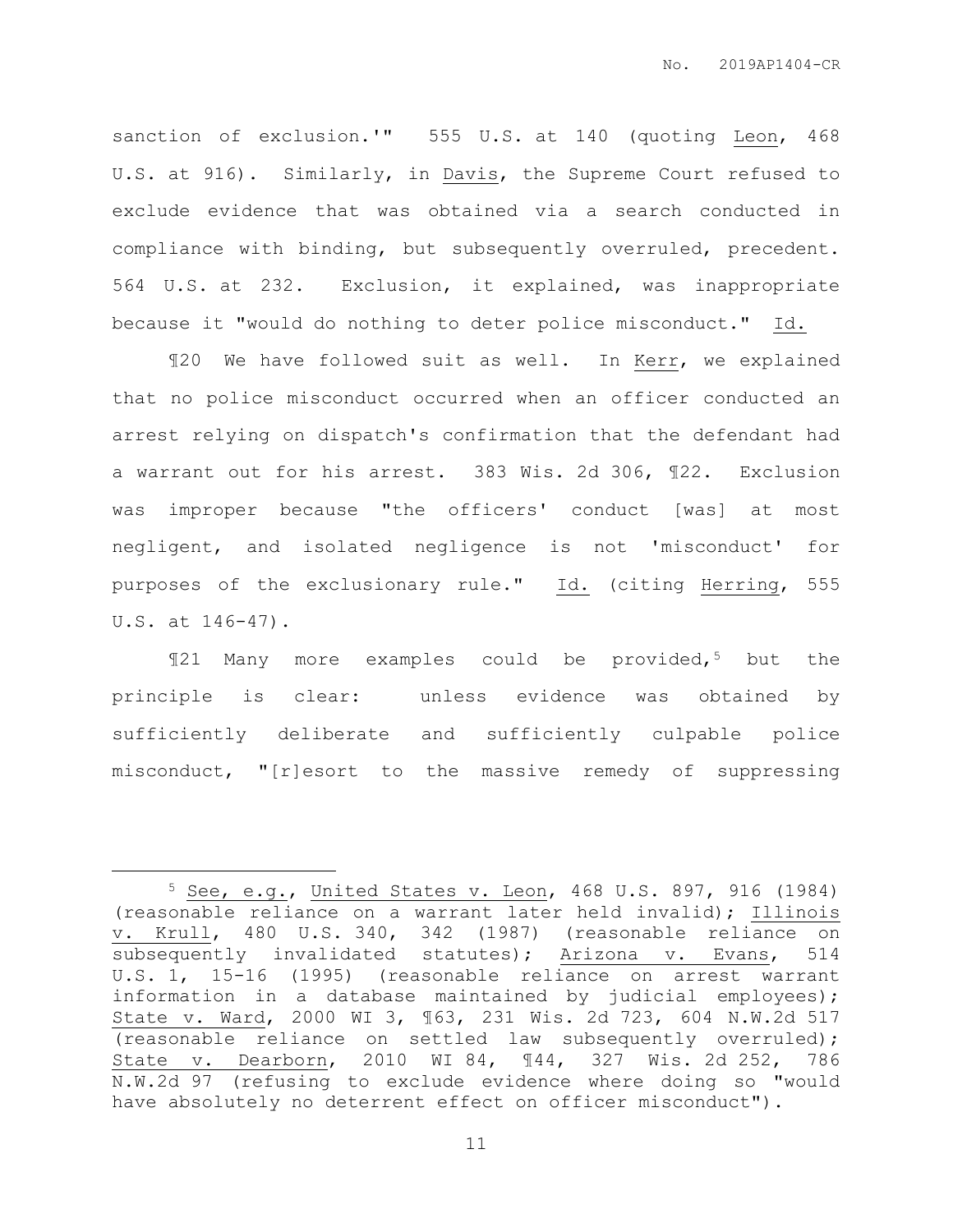evidence of guilt is unjustified."6 Hudson, 547 U.S. at 599. With these principles in mind, we turn to the facts at hand.

# 2. Application

¶22 In this case, the Sheriff's Office detectives acted by the book. After a DNA sample from VanderHeyden's sock matched Burch, officers checked the interdepartmental records already on file with the police.7 They discovered the two-month-old Police Department file documenting the investigation for the vehiclerelated incidents. In it, they found and reviewed Burch's signed consent form and Officer Bourdelais' narrative further documenting Burch's consent. The Sheriff's Office detectives observed that neither the consent form nor the narrative listed any limitations to the scope of consent. And the officers reviewed the downloaded data, having every reason to think it was lawfully obtained with Burch's unqualified consent.

¶23 Burch argues that the Sheriff's Office should have obtained a warrant before accessing the Police Department's

 $\overline{a}$ 

<sup>7</sup> Officers from both the Police Department and the Sheriff's Office testified that it is common police practice for agencies to share records with other agencies.

<sup>6</sup> Failure to apply exclusion is usually described in our cases as the "good faith" exception to the exclusionary rule. See, e.g., Dearborn, 327 Wis. 2d 252, ¶4. However, the United States Supreme Court has called the "good faith" label confusing. Herring v. United States, 555 U.S. 135, 142 (2009). The Supreme Court's most recent cases do not use that phrase as a catchall for cases where exclusion is improper, and do not describe their conclusion that exclusion was inappropriate as applying a "good faith" exception. See id. at 147-48; Davis v. United States, 564 U.S. 229, 249-50 (2011).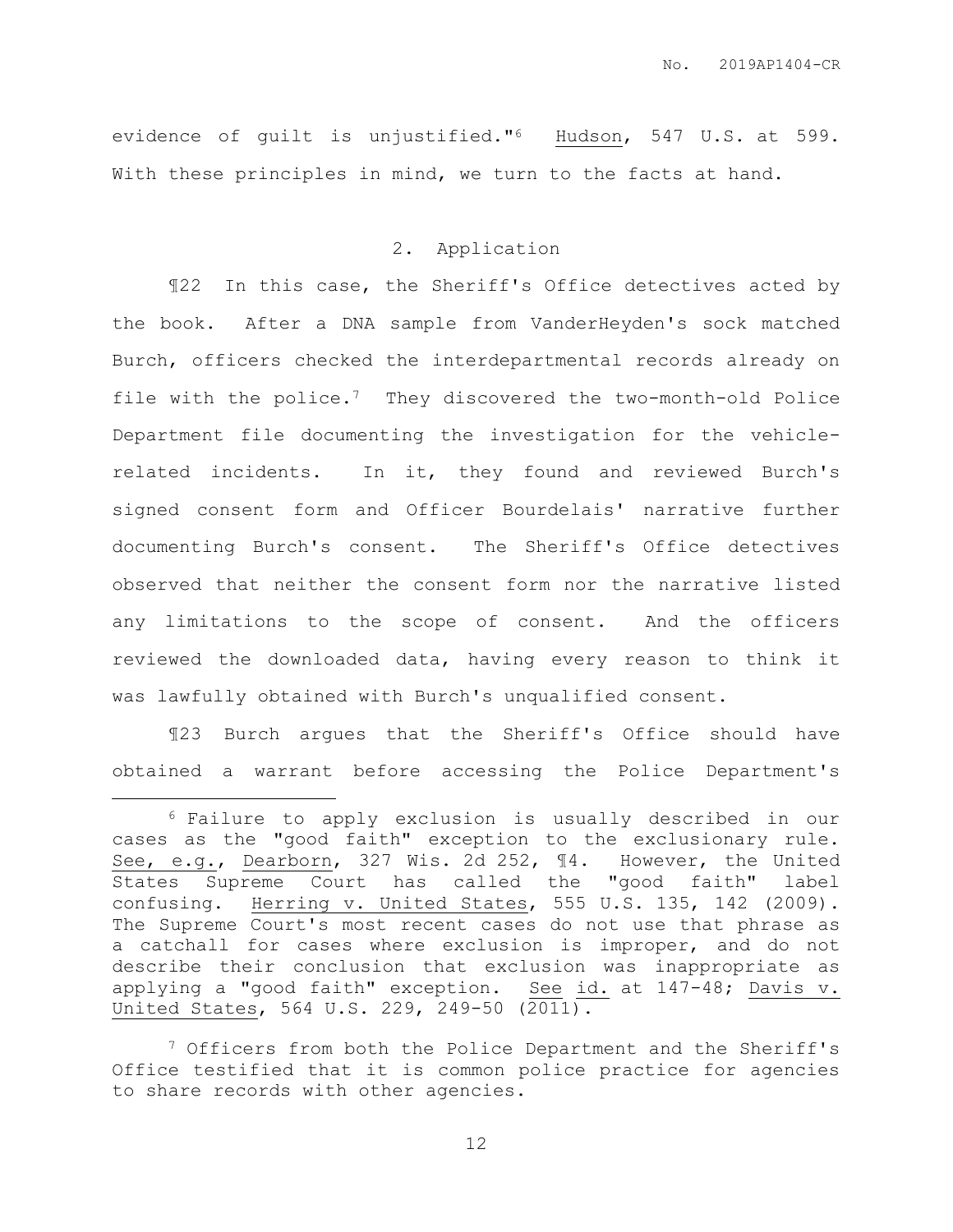data. But no case from this court or the federal courts has suggested that accessing evidence previously obtained by a sister law enforcement agency is a new search triggering a renewed warrant requirement.8 Rather, the Sheriff's Office detectives reasonably relied on Burch's signed consent form and Officer Bourdelais' narrative to conclude that Burch consented to the download of the data. They had no reason to think they were engaging in illegal activity by reviewing interdepartmental files and evidence. Far from it. Reliance on well-documented computer records, like the detectives did here, is something the Supreme Court has characterized as objectively reasonable police conduct. Arizona v. Evans, 514 U.S. 1, 15-16 (1995). Thus, there was no misconduct that would "render[] the evidence suppressible under the exclusionary rule." Kerr, 383 Wis. 2d 306, ¶22.

¶24 Moreover, even if the Sheriff's Office's actions could be labeled as some kind of misconduct, nothing they did would rise beyond mere negligence. See id., ¶22 (concluding that "to the extent that looking at a warrant before executing it may be

 $\overline{a}$ 

<sup>8</sup> Justice Dallet's concurrence/dissent argues that courts should treat cell phone data collected by law enforcement differently than other types of evidence. It acknowledges that the sharing of already-collected evidence without a warrant by sister law enforcement agencies is routine and unproblematic, but maintains a different kind of analysis should attend cell phone evidence. We need not decide this question to conclude exclusion is not warranted in this case. Justice Dallet's approach would break new ground in Fourth Amendment jurisprudence, and as such, the violation of her new proposed rule does not implicate the kind of gross or systemic law enforcement misconduct the exclusionary rule is meant to deter.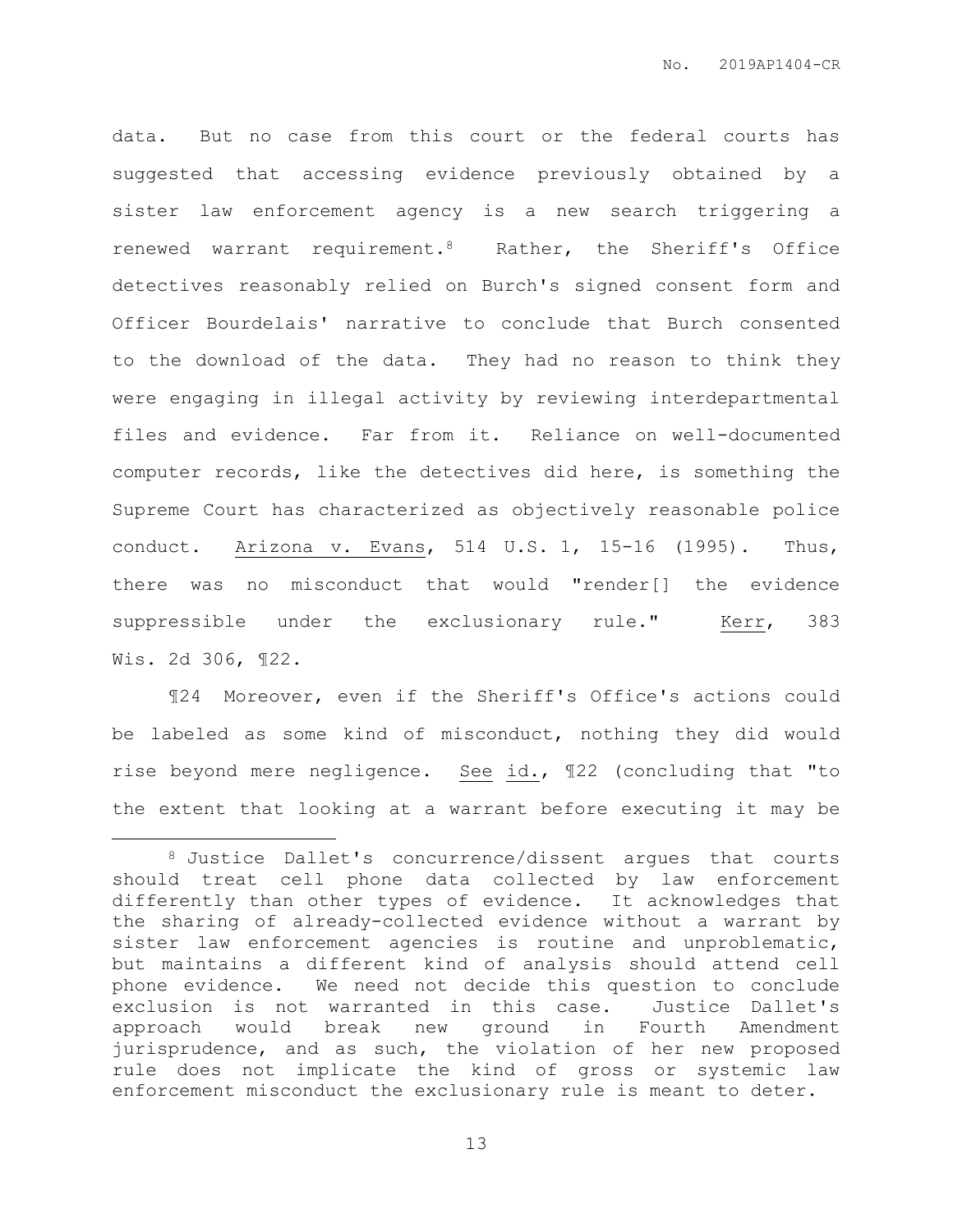best practice," failing to do so was "at most negligent"); Herring, 555 U.S. at 140 (holding that a county's failure to update a computer database was negligent and therefore "not enough by itself to require" exclusion). And mere negligence does not warrant suppression. Id. at 144-45.

¶25 In addition, the societal cost of excluding the cell phone data would far outweigh any deterrence benefit that exclusion might provide. See Dearborn, 327 Wis. 2d 252, ¶35. This is in part because there is nothing concerning under current Fourth Amendment doctrine with how the Sheriff's Office detectives conducted themselves. Even if the Police Department's initial download or retention gave cause for concern, it's not clear what behavior by the Sheriff's Office Burch would have this court seek to deter.9 Based on the arguments presented, Burch has given us no reason to deter law enforcement reliance on the computer records of other law enforcement agencies. In this case, the societal cost of

 $\overline{a}$ 

<sup>9</sup> Many of Burch's arguments focus on the conduct of the Police Department and the initial download of his cell phone data. He argues that because the Police Department unlawfully obtained the data, any subsequent accessing of the data violated the Fourth Amendment because he retained a reasonable expectation of privacy in it. But the conduct of the Police Department has little bearing on whether we should apply the exclusionary rule against the Sheriff's Office in this case. The Police Department's involvement in this case was limited to an investigation of unrelated crimes and was only fortuitously useful to the Sheriff's Office's investigation of VanderHeyden's homicide months later. Exclusion therefore would not serve as a meaningful deterrent for the Police Department and is not warranted on that basis.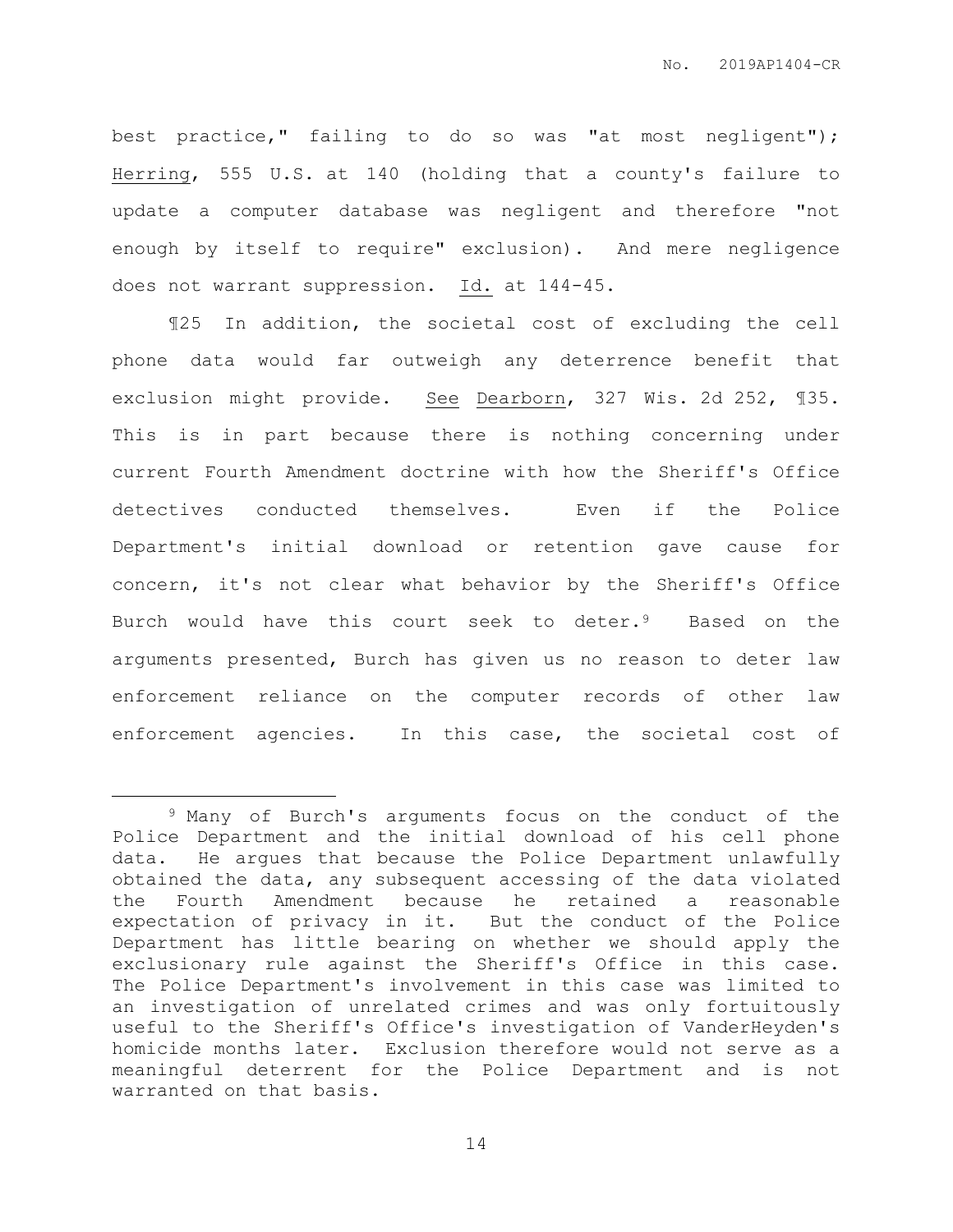exclusion would far outweigh the limited benefit-if any-its application could achieve.

¶26 We conclude that suppression of Burch's cell phone data is not warranted under the exclusionary rule. Regardless of whether a constitutional violation occurred, there was no police misconduct to trigger application of the exclusionary rule.

## B. Fitbit Evidence

¶27 Burch also appeals the circuit court's denial of his motion to exclude evidence associated with Detrie's Fitbit device. Burch offers two arguments. First, he argues the Fitbit evidence must be excluded because the State did not produce expert testimony to establish its reliability. Second, he maintains the Fitbit evidence was insufficiently authenticated.10 We review these evidentiary rulings for an erroneous exercise of discretion. State v. Nelis, 2007 WI 58, ¶26, 300 Wis. 2d 415, 733 N.W.2d 619.

<sup>10</sup> Burch also argues that admission of the Fitbit evidence violates the Confrontation Clause of the Sixth Amendment to the United States Constitution. Burch concedes, however, that his novel argument "does not neatly fit within the test set forth in Crawford v. Washington, 541 U.S. 36 (2004)," and that he raised the issue solely "to preserve for review before higher courts." Accordingly, we reject Burch's Confrontation Clause claim and do not address it further.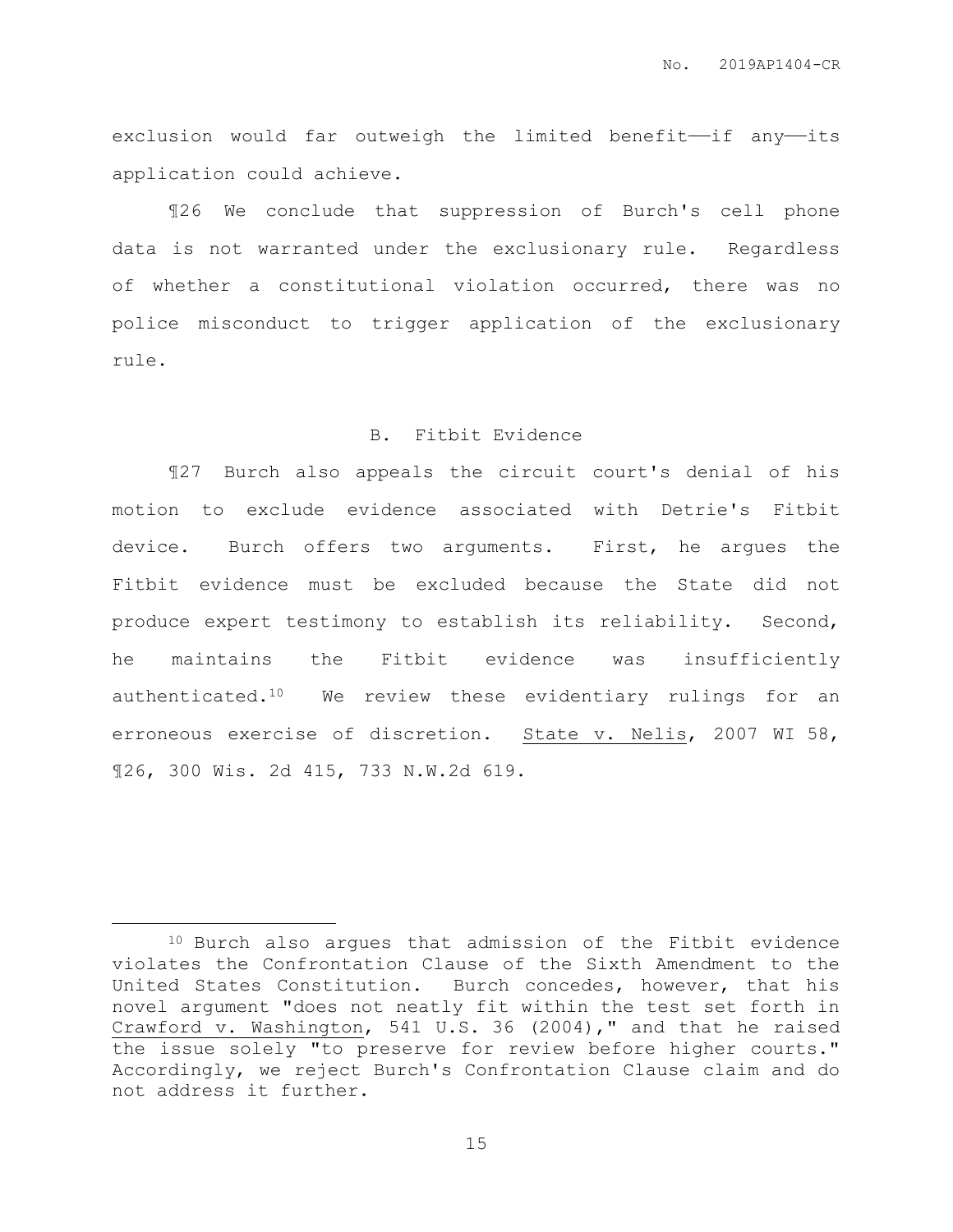## 1. Expert Testimony

¶28 We have held that that "the requirement of expert testimony is an extraordinary one" and should apply only "when the issues before the jury are 'unusually complex or esoteric.'" State v. Kandutsch, 2011 WI 78, ¶28, 336 Wis. 2d 478, 799 N.W.2d 865 (quoting another source). Before compelling expert testimony, "the circuit court must first find that the underlying issue is 'not within the realm of the ordinary experience of mankind.'" Id. (quoting Cramer v. Theda Clark Mem'l Hosp., 45 Wis. 2d 147, 150, 172 N.W.2d 427 (1969)). What falls within the "ordinary experience of mankind," meanwhile, turns on the circuit court's exercise of its discretion "on a case-by-case basis" to decide whether "the issue is outside the realm of lay comprehension" or within the "common knowledge" of "the average juror." Id., ¶29.

¶29 Burch argues that the Fitbit evidence was improperly admitted because the circuit court should have required expert testimony to establish the reliability of the science underlying Fitbit's technology. He notes that the Fitbit device features "a three-axis accelerometer sensor that generates data representing the user's movements," but explains that his "greater concern is with how the device processes the data into a meaningful output, how that output is exchanged with a phone or computer, and how that evidence ultimately ended up in Fitbit's business records."

¶30 In its written order rejecting Burch's argument that expert testimony was required, the circuit court explained that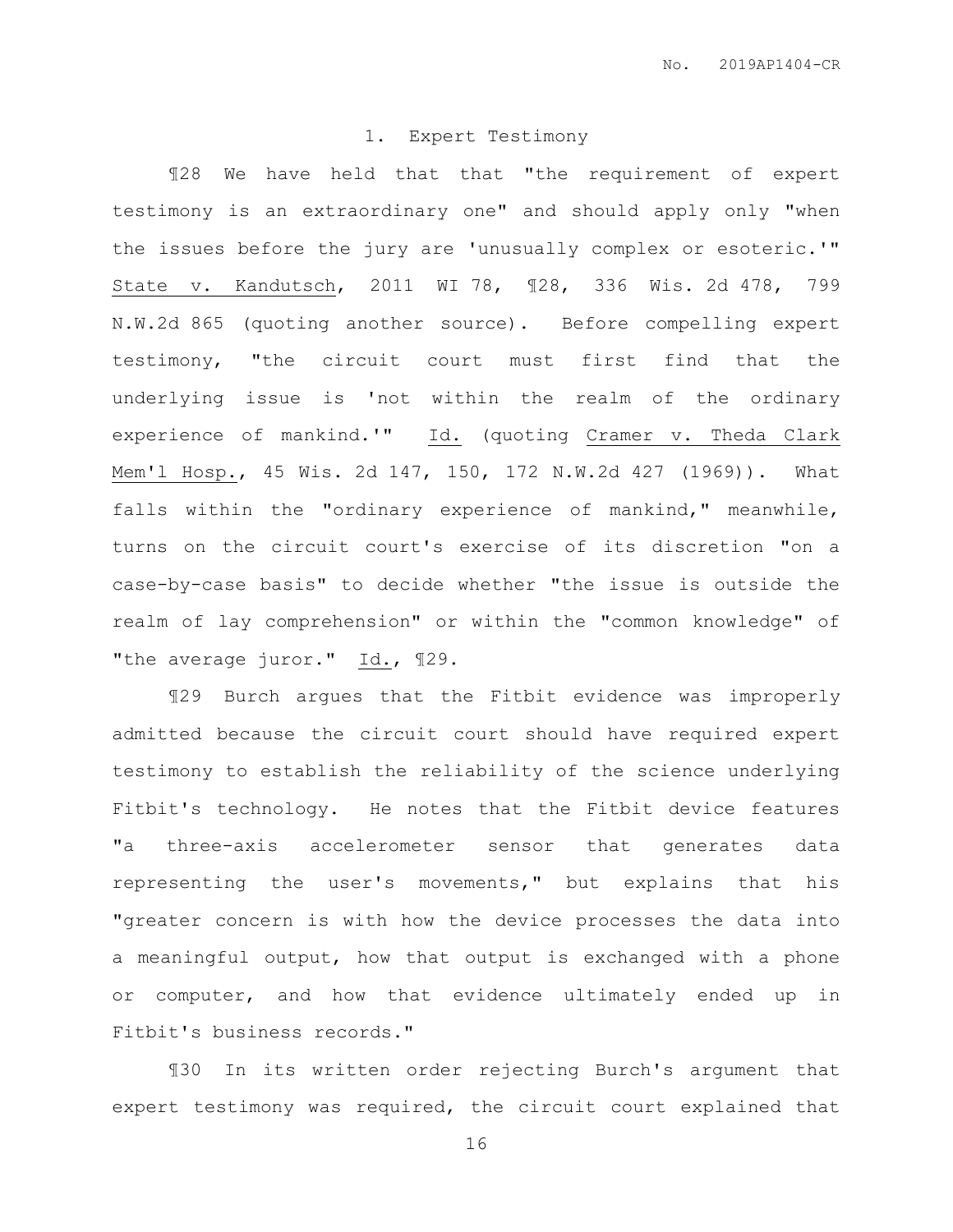Fitbit's step counters have been in the marketplace since 2009, and the "principle idea behind pedometers . . for a significantly longer period than that." Many smartphones, the court added, "come equipped with a pedometer by default." Analogizing to a watch and a speedometer, the court noted that even though the average juror may not know "the exact mechanics" of a technology's "internal workings," the public may nevertheless "generally understand[] the principle of how it functions and accept[] its reliability." Similarly, the court reasoned, a Fitbit's use of sophisticated hardware and software does not render it an "unusually complex or esoteric" technology because the average juror is nevertheless familiar with what a Fitbit does and how it is operated.

¶31 This conclusion was reasonable and within the circuit court's discretionary authority. The circuit court correctly interpreted the standard for requiring expert testimony and reasonably applied that standard to the Fitbit evidence before it. Given the widespread availability of Fitbits and other similar wireless step-counting devices in today's consumer marketplace, the circuit court reasonably concluded Detrie's Fitbit was not so "unusually complex or esoteric" that the jury needed an expert to understand it.<sup>11</sup> The circuit court's

 $\overline{a}$ 

 $11$  To the extent Burch now argues that the Fitbit is outside the realm of lay comprehension because it is an "internet of things" device, we are unpersuaded. Wireless technology is nothing new. It is entirely within the "ordinary experience of mankind" to use a Bluetooth or Wi-Fi connection to transfer data from one device to another.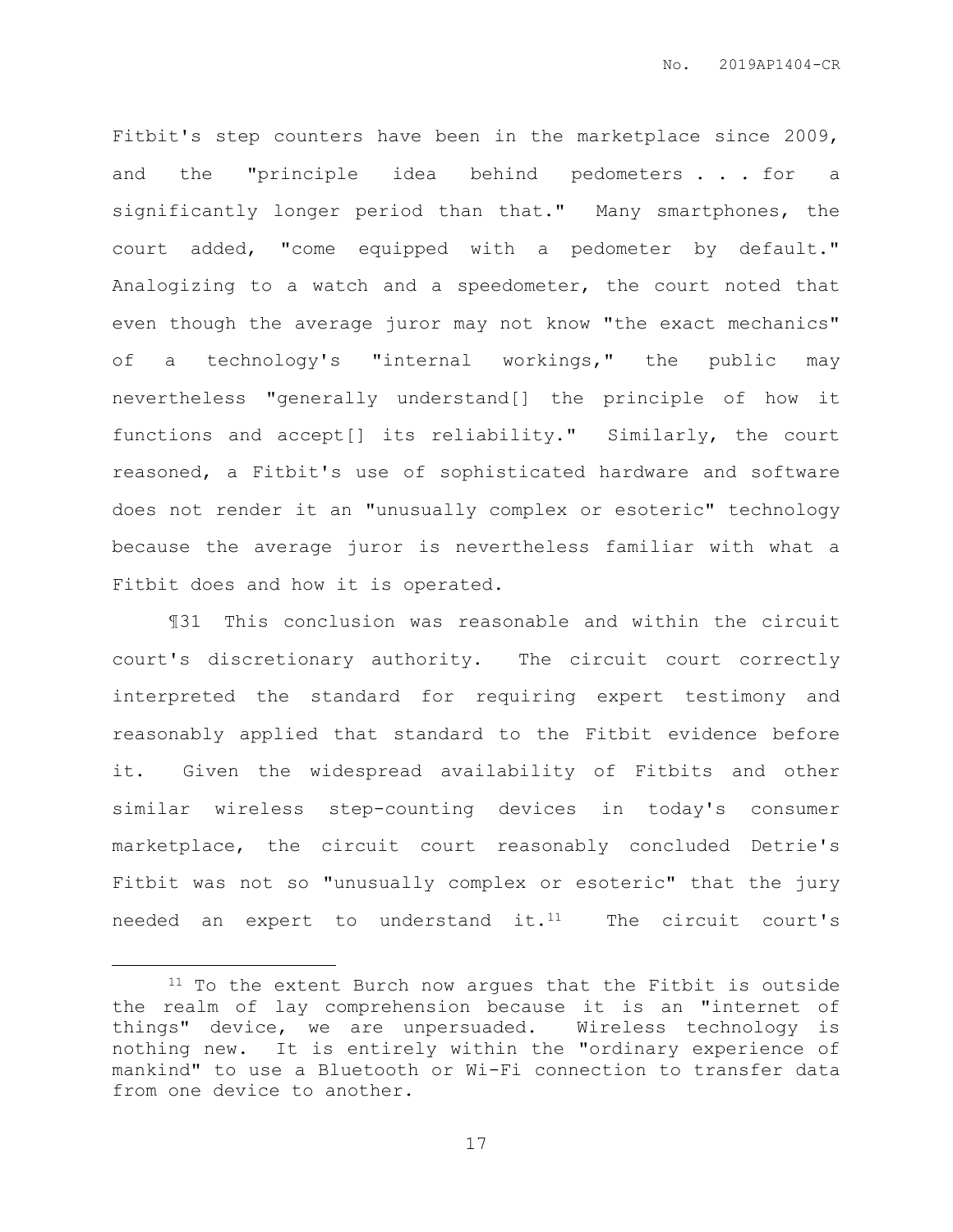conclusion that expert testimony was not required under these circumstances was within the circuit court's discretion.<sup>12</sup>

# 2. Authentication

¶32 Wisconsin Stat. § 909.01 (2019-20)<sup>13</sup> sets out the evidentiary standard for authentication: "The requirements of authentication or identification as a condition precedent to admissibility are satisfied by evidence sufficient to support a finding that the matter in question is what its proponent claims." Simply put, authentication requires that a circuit court conclude, within its discretion, that the finder of fact could reasonably determine that the evidence sought to be admitted is what its proponent says it is. Id.; State v. Smith, 2005 WI 104, ¶¶31-33, 283 Wis. 2d 57, 699 N.W.2d 508. In this case, that means the State's authentication obligation is to present sufficient evidence to support a finding that the records produced by the State are in fact Fitbit's records associated with Detrie's Fitbit device.

¶33 Notably, Burch does not actually disagree that the State's records are accurate copies of Fitbit's records associated with Detrie's Fitbit device. Instead, he focuses his challenge on whether the State properly authenticated "the

 $\overline{a}$ 

<sup>12</sup> Of course, opposing counsel may attack the reliability of admitted evidence. T.A.T. v. R.E.B., 144 Wis. 2d 638, 652-53, 425 N.W.2d 404 (1988).

<sup>&</sup>lt;sup>13</sup> All subsequent references to the Wisconsin Statutes are to the 2019-20 version unless otherwise indicated.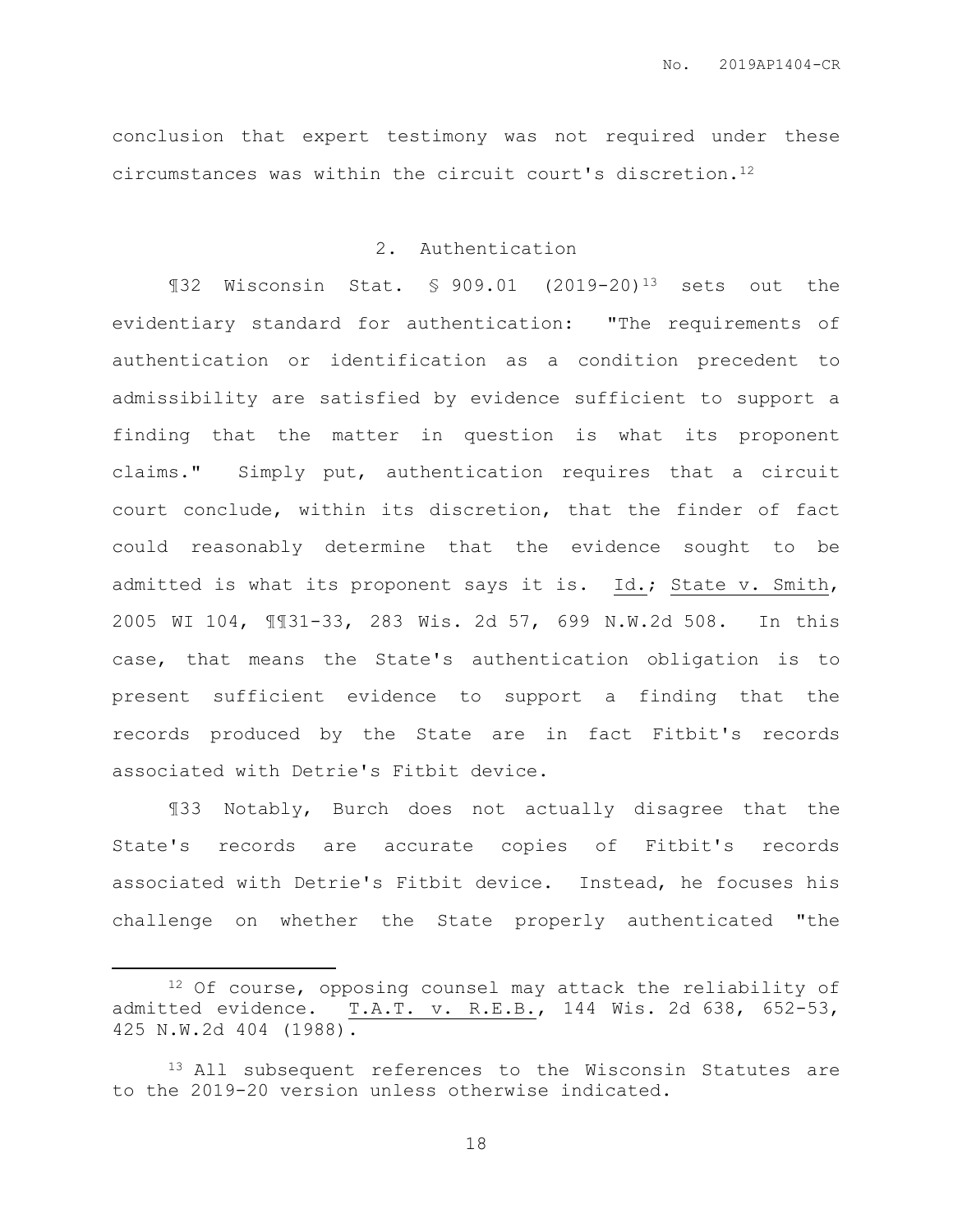information within those records." Specifically, he argues that "the State failed to show that the Fitbit device reliably and accurately registered Detrie's steps that evening, and that that data was reliably and accurately transmitted to Fitbit's business records without manipulation."

¶34 Burch's argument reaches beyond the threshold question authentication presents. The circuit court's authentication obligation is simply to determine whether a fact-finder could reasonably conclude evidence is what its proponent claims it to be. Wis. Stat. § 909.01. The circuit court did so here by reviewing the Fitbit records and the affidavit of "a duly authorized custodian of Fitbit's records" averring that the records "are true and correct copies of Fitbit's customer data records," and then concluding the data was self-authenticating under Wis. Stat. § 909.02(12).<sup>14</sup> The circuit court's obligation is not to scrutinize every line of data within a given record and decide whether each line is an accurate representation of the facts. Rather, once the circuit court concludes the factfinder could find that the records are what their proponent claims them to be, the credibility and weight ascribed to those

 $\overline{a}$ 

<sup>&</sup>lt;sup>14</sup> More precisely, the circuit court held that the records were self-authenticating as certified records of regularly conducted activity. See Wis. Stat. § 909.02(12). Burch has not, either before the circuit court or this court, challenged the statements in the affidavit from Fitbit certifying that the records it provided are accurate copies of its records associated with Detrie's Fitbit device.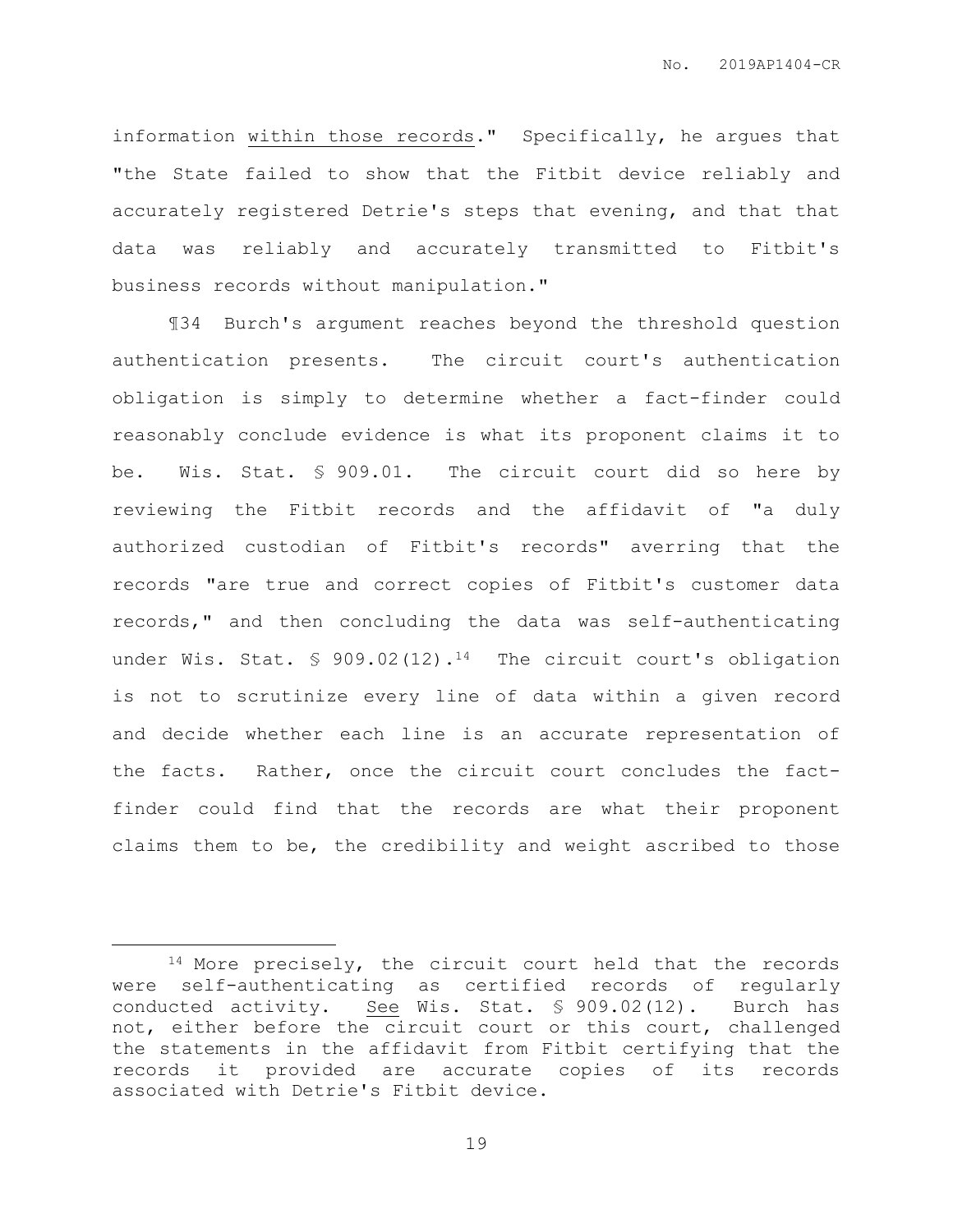records are questions left to the finder of fact.<sup>15</sup> State v. Roberson, 2019 WI 102, ¶25, 389 Wis. 2d 190, 935 N.W.2d 813. The circuit court's conclusion that the Fitbit records were sufficiently authenticated therefore was within its discretion.

#### III. CONCLUSION

¶35 Burch's appeal of his conviction for first-degree intentional homicide challenged the denial of two pre-trial evidentiary orders. We uphold both orders, and therefore affirm the judgment of conviction. Burch's cell phone data was properly admitted because, even if there was some constitutional defect in how it was obtained or retained, exclusion would be an improper remedy. The circuit court also permissibly exercised its discretion in admitting the Fitbit evidence; no expert was required and the State sufficiently authenticated the records from Fitbit.

*By the Court.*——The judgment of the circuit court is affirmed.

<sup>15</sup> Here, too, opposing counsel can attack the reliability of admitted evidence. See T.A.T., 144 Wis. 2d at 652-53.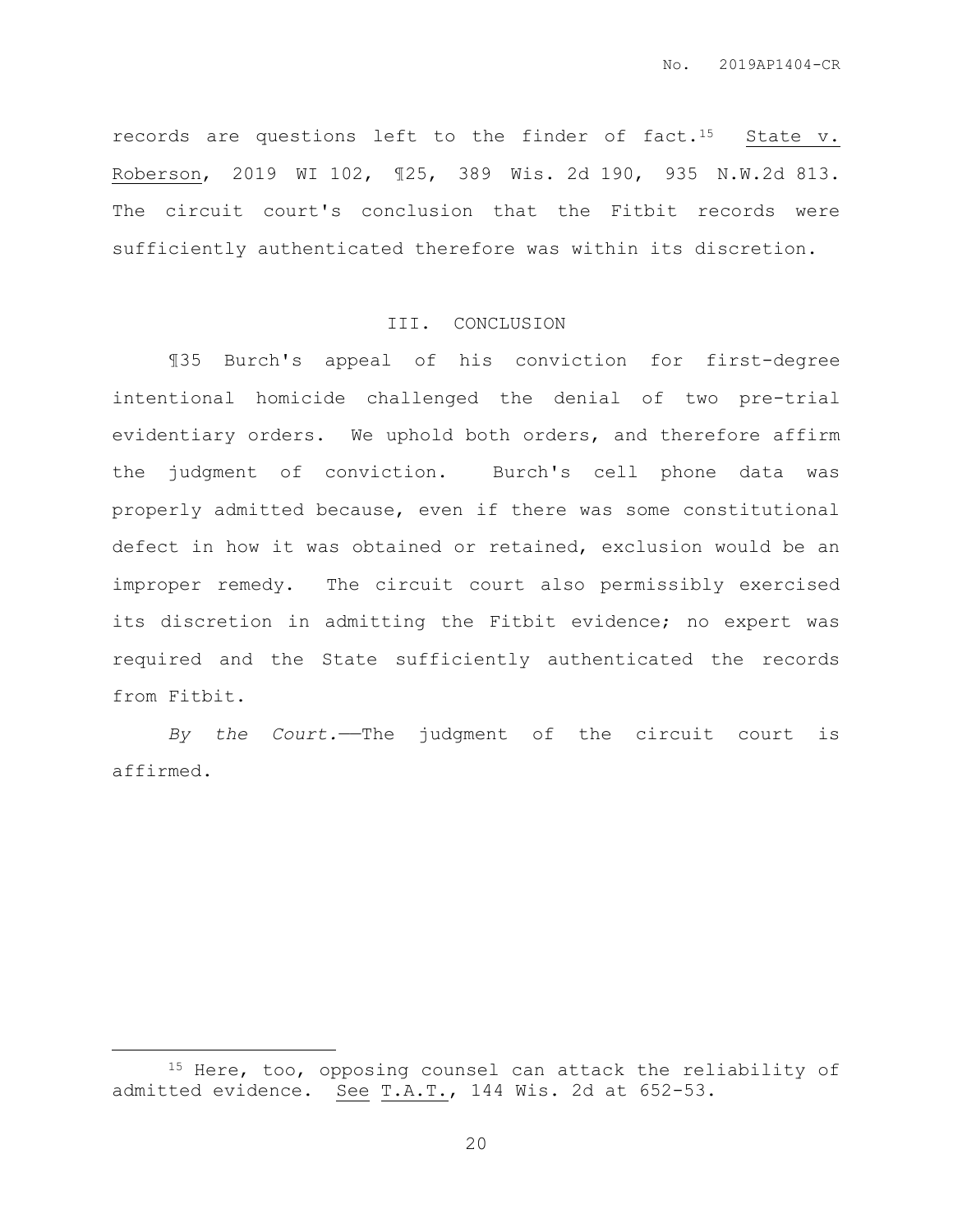¶36 REBECCA GRASSL BRADLEY, J. *(concurring).* I join the majority opinion in full. Because there are no controlling cases interpreting the Fourth Amendment to prohibit the second search of Burch's cellphone by the Brown County Sheriff's Office (Sheriff's Office), the exclusionary rule does not apply and suppression of the evidence obtained from that search would be improper.<sup>1</sup> I write separately to discuss the application of the Fourth Amendment to warrantless second searches of smartphones without consent.

¶37 Under the original meaning of the Fourth Amendment, law enforcement generally will need a warrant to search the contents of a smartphone, absent an exception to the warrant requirement. The consent-to-search exception, which the State argues authorized law enforcement to conduct a second search of Burch's smartphone data, does not extend to a second search of a smartphone by a different law enforcement agency investigating an entirely separate crime. "Modern cell phones are not just another technological convenience. With all they contain and all they may reveal, they hold for many Americans 'the privacies of life.'" Riley v. California, 573 U.S. 373, 403 (2014) (quoting Boyd v. United States, 116 U.S. 616, 630 (1886)). The Fourth Amendment secures "'the privacies of life' against 'arbitrary power,'" and embodies the "central aim of the Framers . . . 'to place obstacles in the way of a too permeating

<sup>&</sup>lt;sup>1</sup> I also agree with the majority that the circuit court did not erroneously exercise its discretion by admitting evidence from Douglass Detrie's Fitbit device.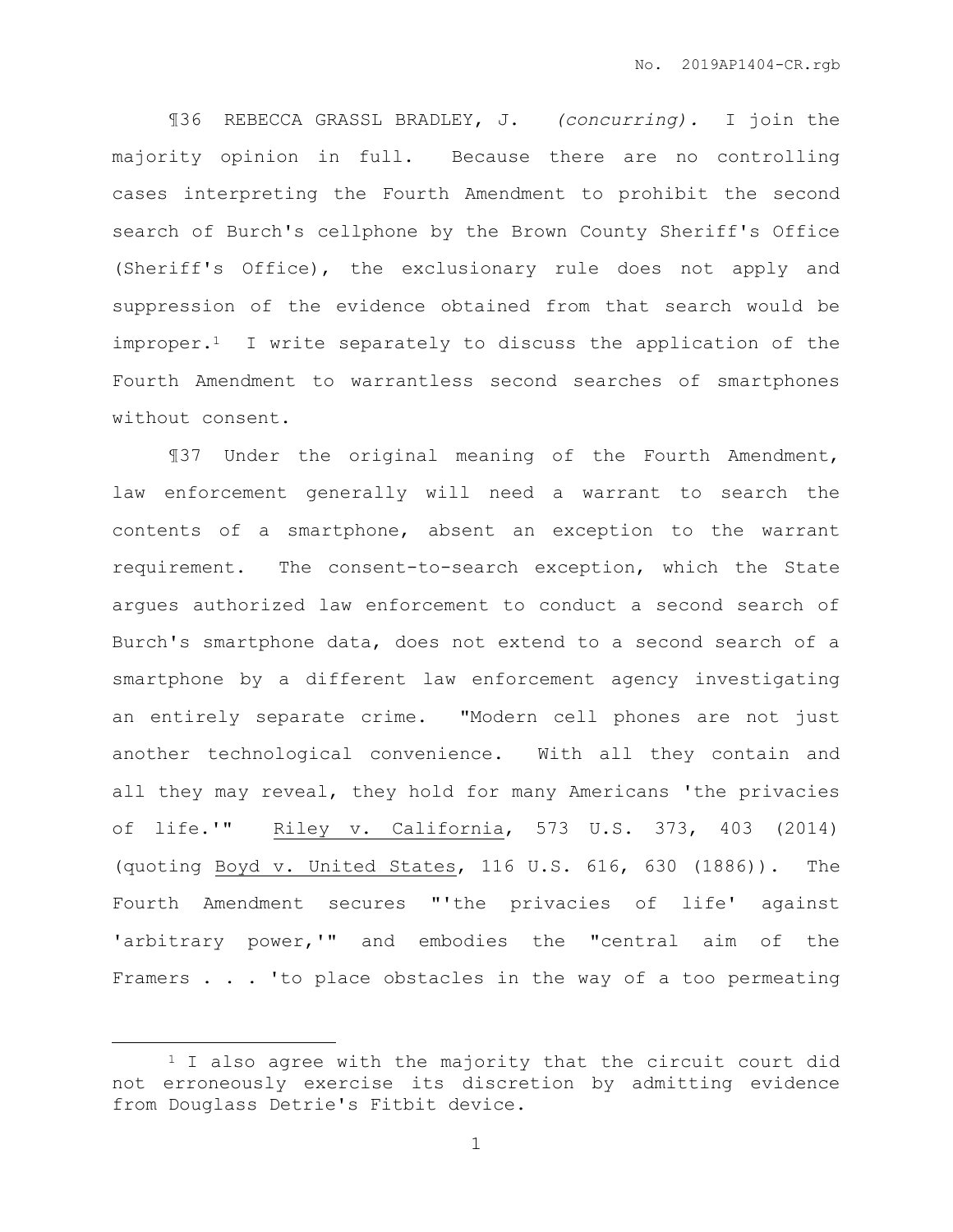police surveillance.'" Carpenter v. United States, 138 S. Ct. 2206, 2214 (2018) (quoted sources omitted).

¶38 The contents of smartphones constitute "papers" and "effects" secured by the Fourth Amendment, giving each of those categories their historical meanings and bearing in mind that "a cell phone search would typically expose to the government far more than the most exhaustive search of a house." Riley, 573 U.S. at 396. Accordingly, law enforcement generally must get a warrant before searching a cell phone. Id. at 403. Because Burch's consent to search covered only the Green Bay Police Department's initial search of his smartphone for evidence related to a hit-and-run investigation, a warrant should have been procured before the Sheriff's Office searched Burch's smartphone data as part of an unrelated murder investigation. Because neither this court nor the United States Supreme Court has decided this novel issue, the Sheriff's Office committed no misconduct in searching Burch's cell phone and the circuit court properly admitted the evidence obtained from the search. Accordingly, I respectfully concur.

I

¶39 In June 2016, a few weeks after Nicole VanderHeyden's murder and the ensuing investigation by the Sheriff's Office, the Green Bay Police Department (Police Department) began investigating an entirely unrelated crime: an auto theft that resulted in a hit-and-run incident.2 The stolen car belonged to Burch's roommate, and law enforcement identified Burch as a

<sup>2</sup> The vehicle was also lit on fire.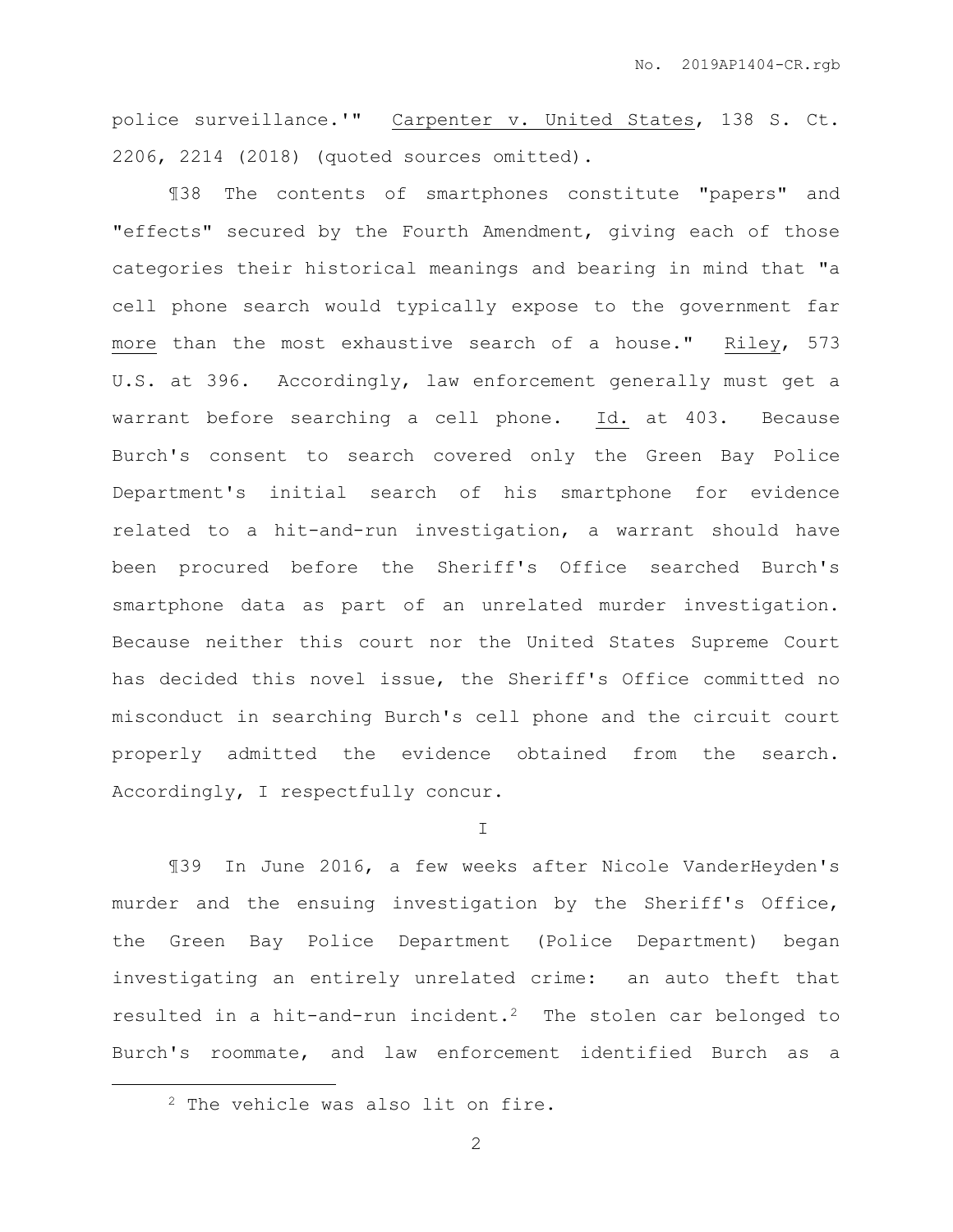person of interest because he had last driven the car. Officer Robert Bourdelais of the Police Department interviewed Burch about the hit and run. Burch denied any involvement, but informed Officer Bourdelais that, on the night of the hit and run, he was texting a woman who lived one block away from the location of the accident. Burch stated that he did not go to the woman's house on the night of the incident, and never made arrangements to go to her house. According to Officer Bourdelais' testimony, he and Burch had the following exchange:

I asked him if I could see the text messages between him and [the woman], if my lieutenant and I could take a look at his text messages. He said that we could . . . . I [then] asked him if he would be willing to let me take his phone to this detective, download the information off the phone and then I'd bring the phone right back to him, probably take a half an hour and he said that would be fine.

¶40 The attorney eliciting Officer Bourdelais' testimony inquired: "When you asked [Burch] about downloading the information off of his phone, did you specifically limit the information to the text messages when you were talking to him?" Officer Bourdelais responded:

No, I didn't. Initially, when I had asked him, hey, do you mind if we take a look at those text messages, I refer to them as text messages because he said he was texting [the woman] back and forth, but from my experience as a police officer I know people communicate [by] phone calls, text messages, texting apps like WhatsApp, MINE, Facebook Messenger, things like that. So that's the information, I wanted information to corroborate that whatever conversation he had with [the woman] or communication he had supported his claims that he never went over to her house or made arrangements to go over to her house.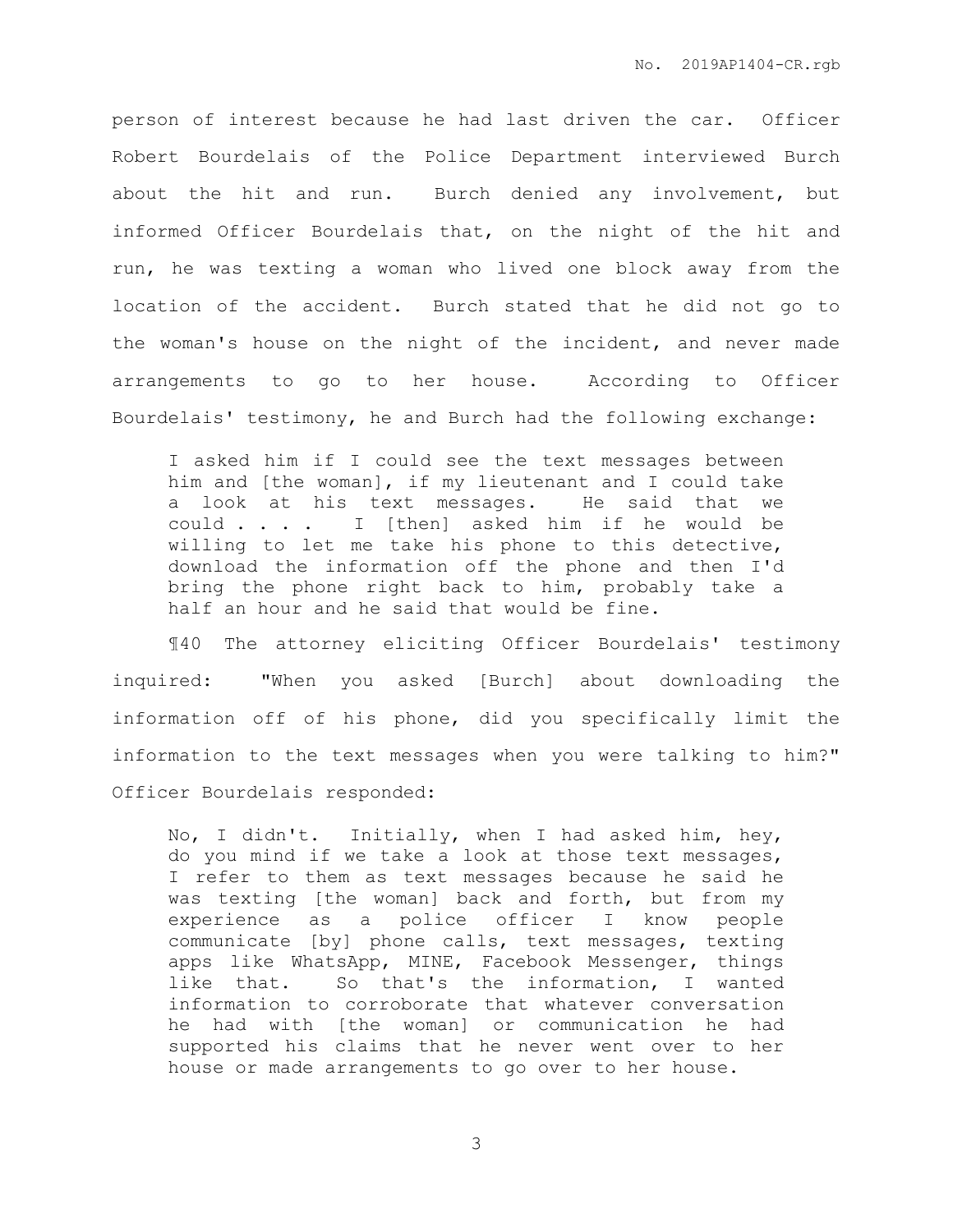¶41 Following the exchange between Burch and Officer Bourdelais, Burch signed a consent form which read as follows: "I, George Stephen Burch, . . . voluntarily give Det. Danielski, Officer Bourdelais, or any assisting personnel permission to search my . . . Samsung cellphone." Subsequently, at the instruction of Officer Bourdelais, a Police Department forensic examiner downloaded all of the data from Burch's cellphone into the Police Department records database. The forensic examiner then converted the data into a readable format, and tabbed the data into categories such as text messages, images, and internet history. At the homicide trial, the forensic examiner testified that the Police Department retains smartphone data for an indefinite amount of time, noting that "[e]ver since [she] [has] been employed with [the Police Department], [they] have saved all extractions for long-term storage for as far back as [she] [has] been employed," which was roughly two years at the time of trial.

¶42 In August 2016 (two months after Burch consented to the search of his phone for the hit-and-run investigation), the Sheriff's Office identified Burch as a person of interest in the investigation into the murder of VanderHeyden based upon a DNA match on VanderHeyden's socks. Relying on databases shared between the Sheriff's Office and other local entities, detectives from the Sheriff's Office discovered that the Police Department had prior contact with Burch while investigating the unrelated hit-and-run incident. After the detectives learned that the Police Department had extracted all of Burch's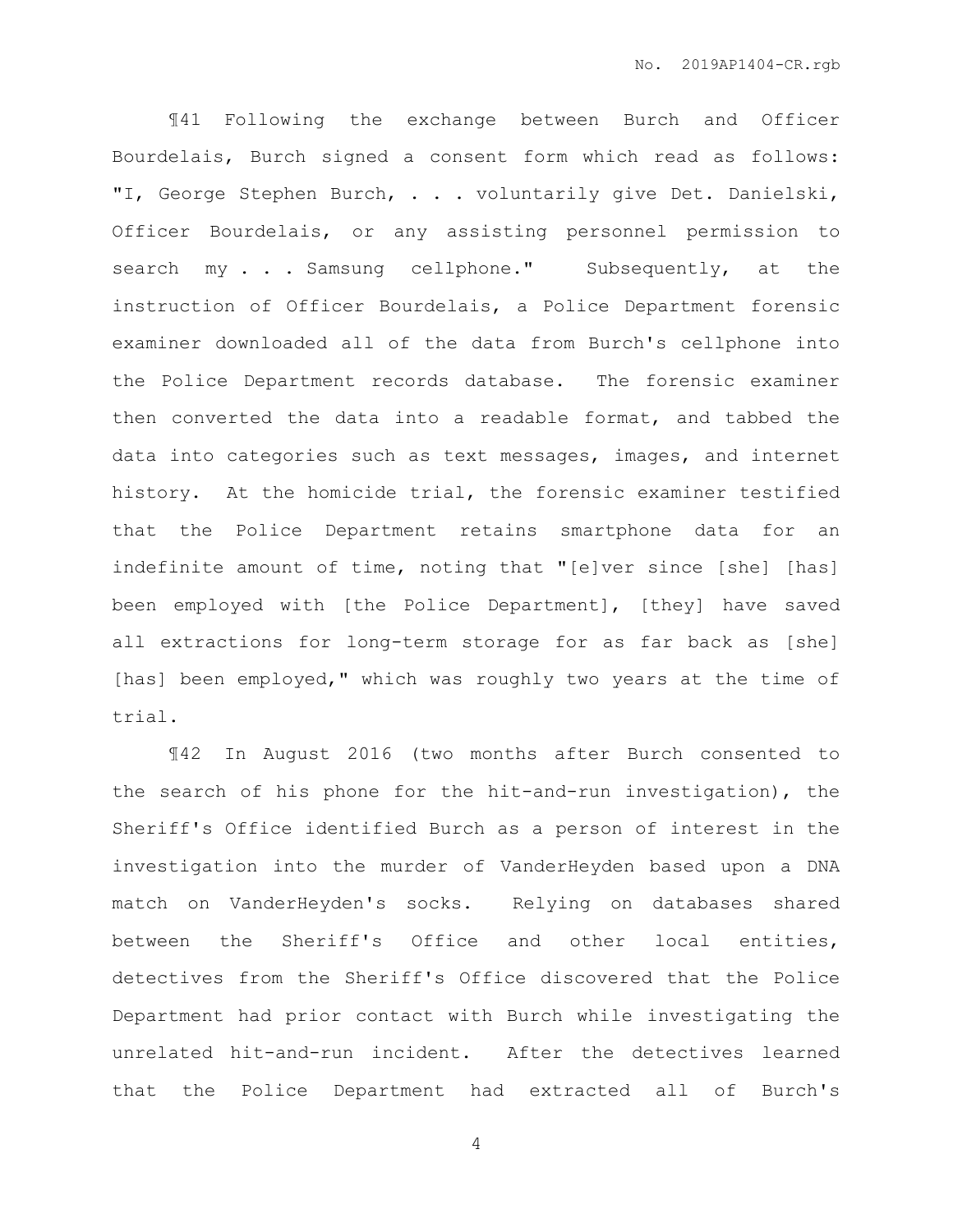smartphone data in June 2016, they procured a copy of the data from the Police Department and searched its contents "for anything in the timeframe of the night of [the murder] into the [following] morning, whether it be calls, texts, internet history, any kind of location data available from that device." The detectives did not obtain a warrant for this search. In reviewing the data, the detectives discovered that, shortly after the murder, Burch repeatedly searched for news articles about the murder using his internet browser.

¶43 Additionally, during their warrantless search of the smartphone's contents, the detectives learned that Burch had a Google email account (Gmail). The detectives were aware that Gmail addresses are associated with a Google Dashboard, which tracks an individual's location based upon GPS, Wi-Fi, and cellphone tower data. The detectives procured a search warrant to obtain Google Dashboard information from Google. The location data placed Burch's smartphone at various critical places on the night of the murder, including the location of VanderHeyden's body and the on-ramp where her discarded clothing was discovered.

¶44 Burch was arrested and charged with first-degree intentional homicide. In a pre-trial motion, Burch moved to suppress the evidence obtained by the Sheriff's Office from the warrantless search of his smartphone data. $3$  Burch argued that the Sheriff's Office "violated the Fourth Amendment when [it]

<sup>3</sup> Burch also filed a motion to exclude evidence related to Detrie's Fitbit device, which the circuit court denied.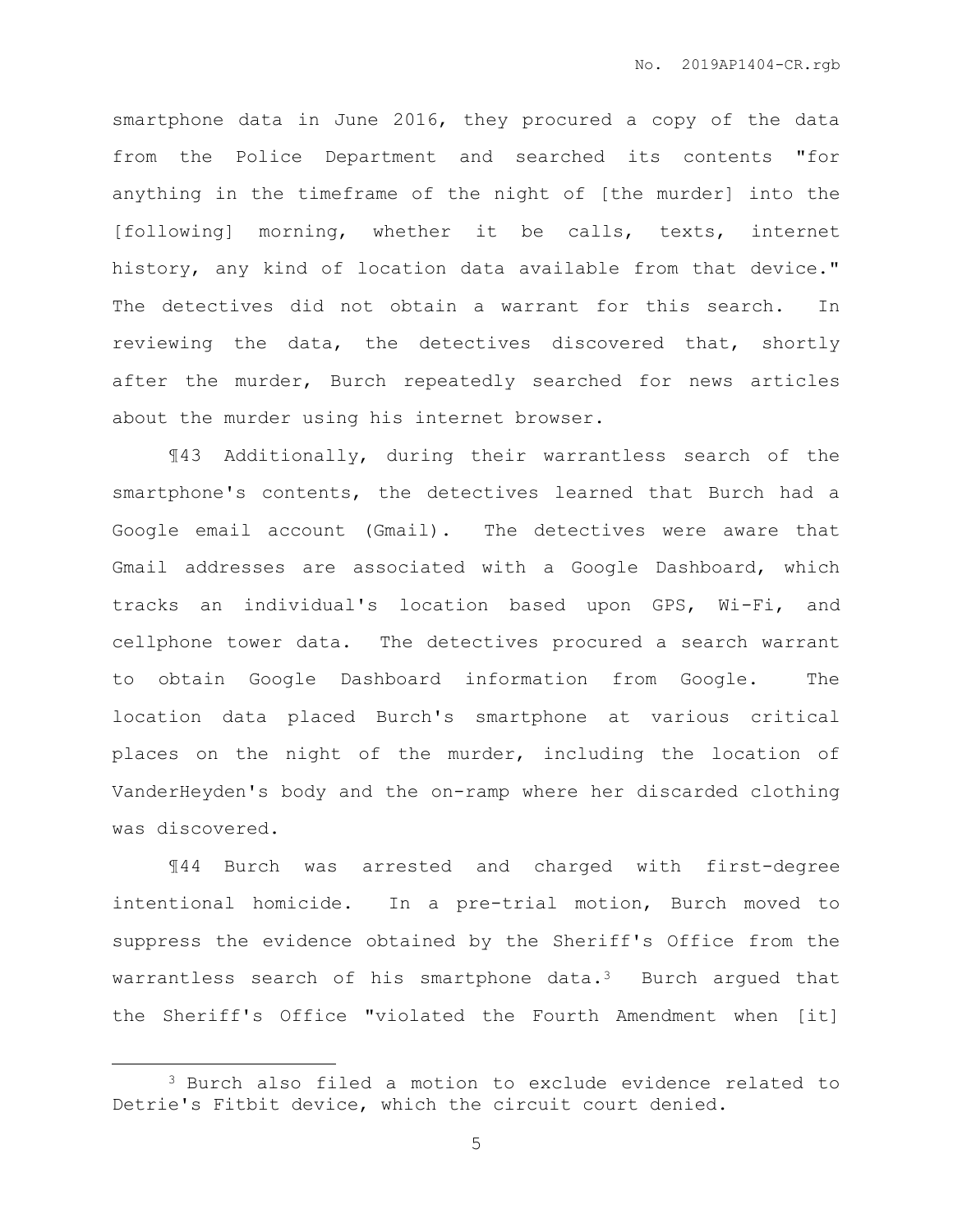searched the phone data initially seized by [the Police Department]." Specifically, Burch contended that the Sheriff's Office "blew past Mr. Burch's scope of consent, and likewise, obliterated any Fourth Amendment warrant exceptions." The circuit court denied Burch's suppression motion, and the State introduced at trial the evidence obtained from the smartphone. The jury convicted Burch of first-degree intentional homicide. Burch appealed the circuit court's decision to admit the evidence procured by the Sheriff's Office from its search of his smartphone data. The court of appeals certified Burch's Fourth Amendment challenge to this court, and we accepted certification.

#### II

¶45 The Fourth Amendment provides:

The right of the people to be secure in their persons, houses, papers, and effects, against unreasonable searches and seizures, shall not be violated, and no Warrants shall issue, but upon probable cause, supported by Oath or affirmation, and particularly describing the place to be searched, and the persons or things to be seized.

U.S. Const. amend. IV. "The first clause outlaws promiscuous search and seizure, even as the second clarifies precisely what will be required for a particularized warrant to be valid." Laura K. Donohue, The Original Fourth Amendment, 83 U. Chi. L. Rev. 1181, 1193 (2016); State v. Pinder, 2018 WI 106, ¶¶48-51, 384 Wis. 2d 416, 919 N.W.2d 568. As understood at the time the Fourth Amendment was ratified, "[t]he government could not violate the right against search and seizure of one's person, house, papers, or effects absent either a felony arrest or a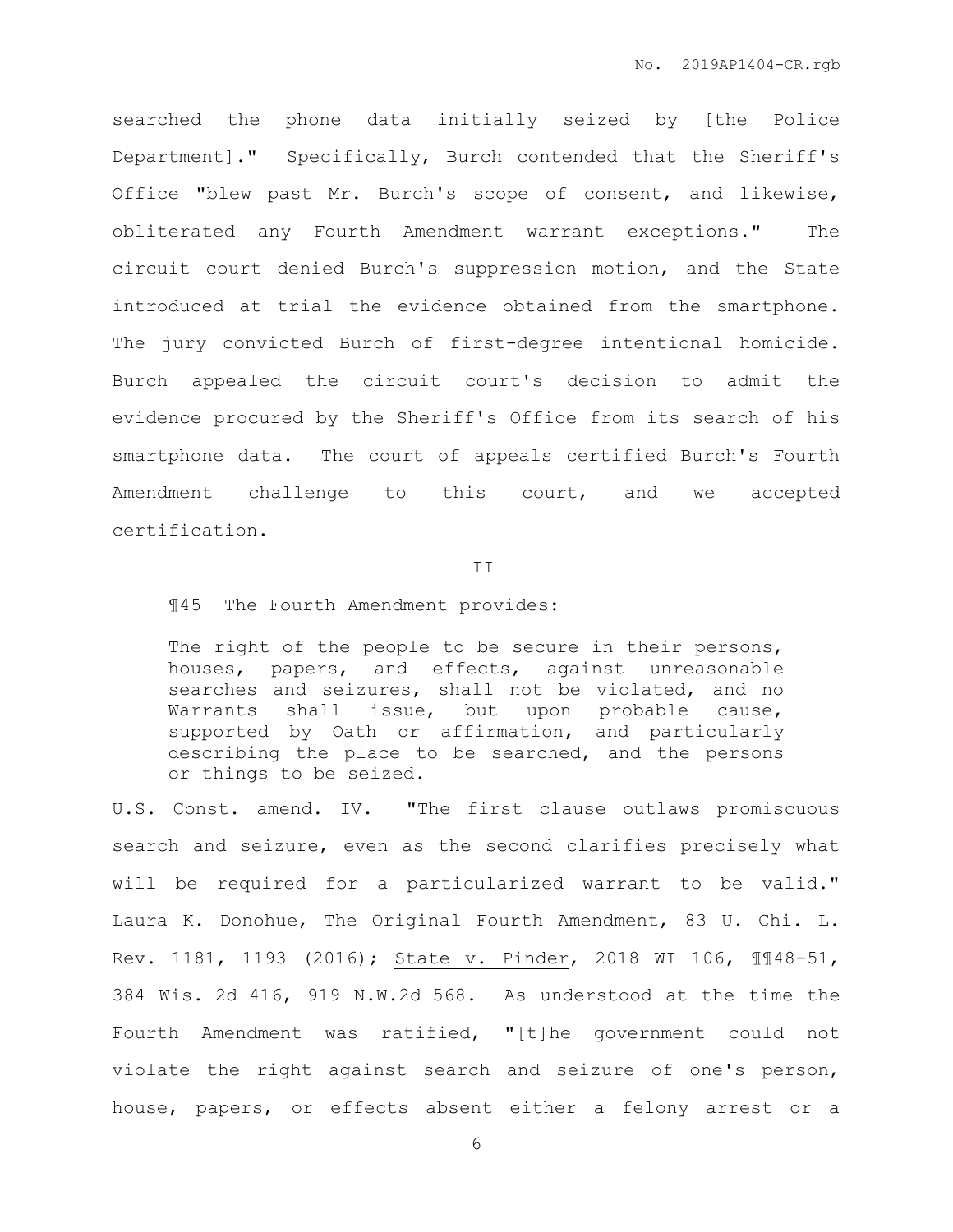warrant meeting the requirements detailed in the second clause." Donohue, supra, at 1193.

¶46 As the United States Supreme Court has repeatedly held, "the ultimate touchstone of the Fourth Amendment is 'reasonableness.'" Brigham City v. Stuart, 547 U.S. 398, 403 (2006). "[W]hether an individual has a reasonable expectation of privacy in avoiding the method of search and a reasonable expectation of privacy in the place searched are the questions that drive a court's examination of the reasonableness of the search." State v. Brereton, 2013 WI 17, ¶32, 345 Wis. 2d 563, 826 N.W.2d 369. "The general rule is that searches and seizures conducted without a warrant are not reasonable." State v. Randall, 2019 WI 80, ¶10, 387 Wis. 2d 744, 930 N.W.2d 223. However, there are a number of exceptions to the warrant requirement. See Riley, 573 U.S. at 382 ("In the absence of a warrant, a search is reasonable only if it falls within a specific exception to the warrant requirement."). "One of the exceptions to the warrant rule is that an individual's consent to search satisfies the constitutional 'reasonableness' requirement." Randall, 387 Wis. 2d 744, ¶10; see also Birchfield v. North Dakota, 136 S. Ct. 2160, 2185 (2016) ("It is well established that a search is reasonable when the subject consents[.]"). "If a search is premised on an individual's consent, it must cease immediately upon revocation of that consent," and an individual "may of course delimit as she chooses the scope of the search to which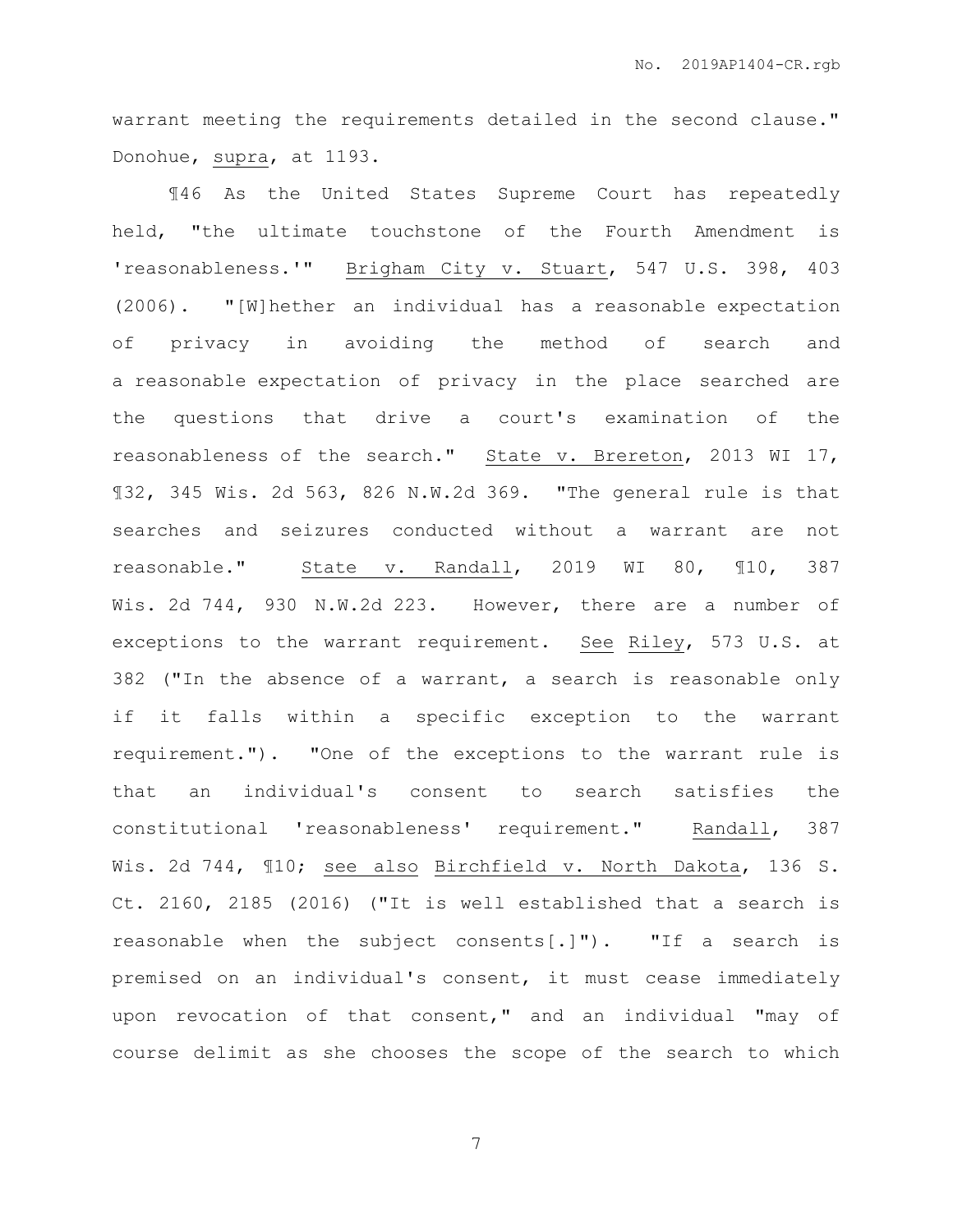she consents." Randall, 387 Wis. 2d 744, ¶10 (internal alterations and citations omitted).

¶47 Just a few years ago, the United States Supreme Court addressed the Fourth Amendment's application to a modern phenomenon: the proliferation of smartphones and their everincreasing capacity to store mass amounts of data. The Court held that law enforcement generally must obtain a warrant before conducting a search of smartphone data. Specifically, the Riley Court clarified that "[its] holding . . . is not that the information on a cell phone is immune from search," but "instead that a warrant is generally required before such a search, even when a cell phone is seized incident to arrest."<sup>4</sup> Riley, 573 U.S. at 401. In reaching this holding, the Court recognized the "pervasiveness that characterizes cell phones" and how "[c]ell phones differ in both a quantitative and a qualitative sense from other objects." Id. at 393, 395. "The possible intrusion on privacy is not physically limited in the same way [as other objects] when it comes to cell phones." Id. at 394. "An internet search and browsing history, for example, can be found on an internet-enabled phone and could reveal an individual's private interests or concerns," and "historic location

<sup>4</sup> Although Riley involved the search-incident-to-arrest exception to the Fourth Amendment warrant requirement, the principles it espouses apply more broadly. See Riley v. California, 573 U.S. 373, 386 (2014) ("[O]fficers must generally secure a warrant before conducting such a search [of a cell phone]."); see also People v. Hughes, 958 N.W.2d 98, 108 (Mich. 2020) ("In Riley v. California, the Supreme Court of the United States held that officers must generally obtain a warrant before conducting a search of cell-phone data.").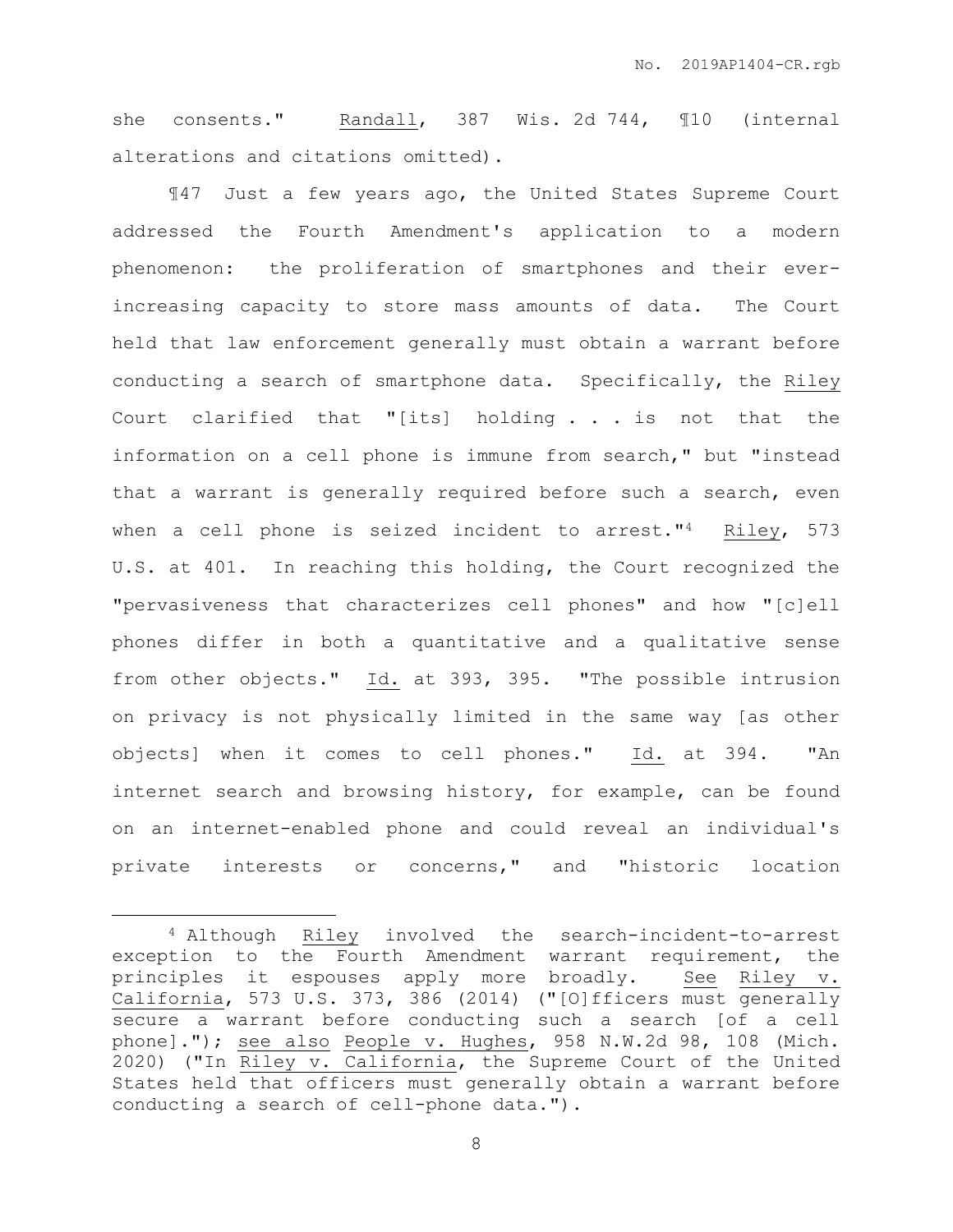information" could allow law enforcement to "reconstruct someone's specific movements down to the minute." Id. at 395- 96.

¶48 The United States Supreme Court fully understood that its decision "[would] have an impact on the ability of law enforcement to combat crime." Id. at 401. After all, "[c]ell phones have become important tools in facilitating coordination and communication" for individuals committing crimes and "can provide valuable incriminating information about dangerous criminals." Id. But "[p]rivacy comes at a cost." Id. And the Fourth Amendment is designed to safeguard the people's security against unreasonable government intrusion. Riley recognizes that the Fourth Amendment safeguards this right by generally requiring law enforcement to procure a warrant before searching a smartphone.

¶49 A warrant requirement for searches of smartphone data comports with the original meaning of the Fourth Amendment. The Framers, "after consulting the lessons of history, designed our Constitution to place obstacles in the way of a too permeating police surveillance, which they seemed to think was a greater danger to a free people than the escape of some criminals from punishment." United States v. Di Re, 332 U.S. 581, 595 (1948). In particular, "the Fourth Amendment was the founding generation's response to the reviled 'general warrants' and 'writs of assistance' of the colonial era, which allowed British officers to rummage through homes in an unrestrained search for evidence of criminal activity. Opposition to such searches was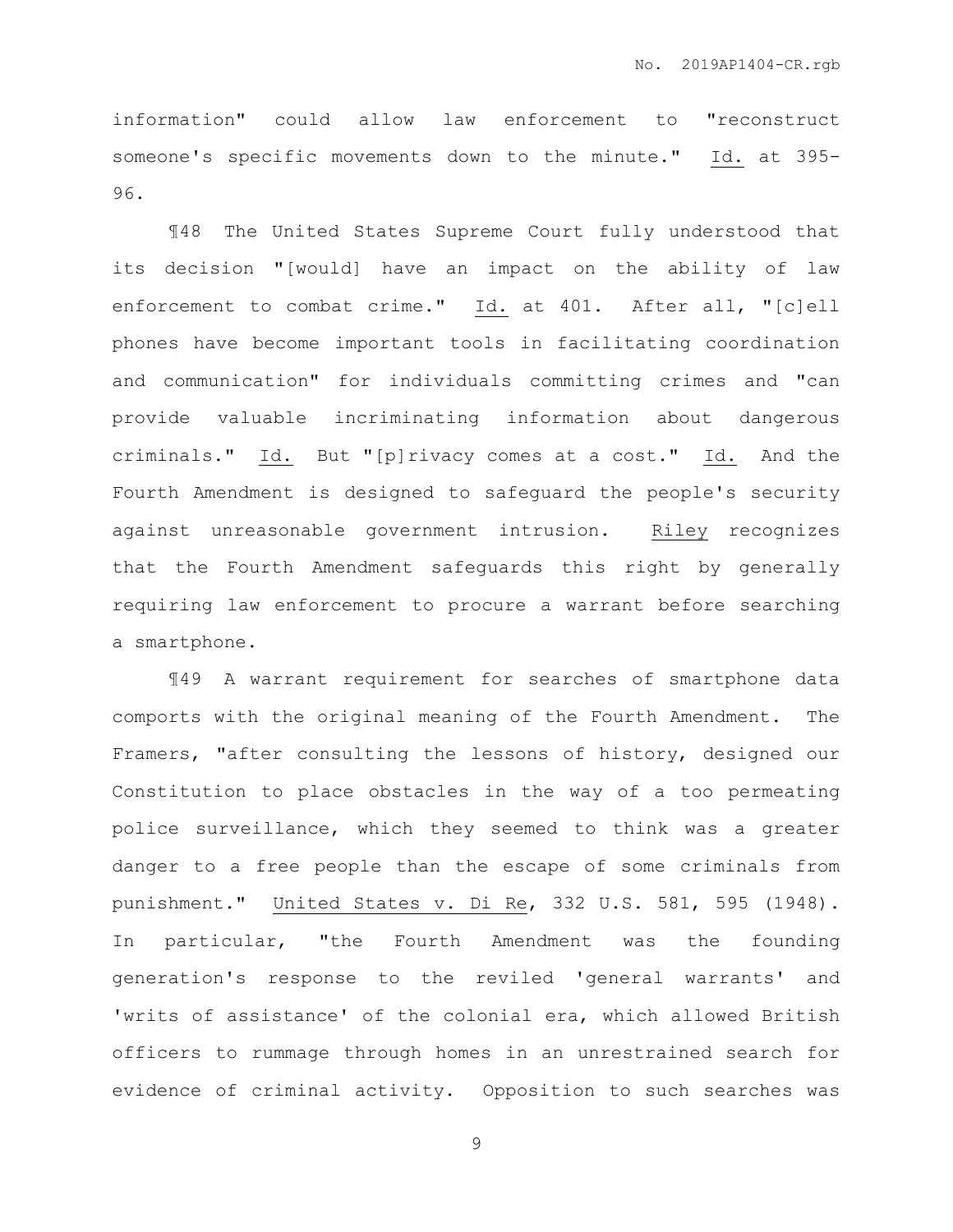in fact one of the driving forces behind the Revolution itself." Riley, 573 U.S. at 403. "Indeed, the character of that threat implicates the central concern underlying the Fourth Amendment— the concern about giving police officers unbridled discretion to rummage at will among a person's private effects." Arizona v. Gant, 556 U.S. 332, 345 (2009). For the Framers, it was absolutely necessary to ensure "the government not be allowed free rein to search for potential evidence of criminal wrongdoing." Donohue, supra, at 1194.

¶50 The Framers designed the Fourth Amendment to protect the people from government overreach. Described as the "very essence of constitutional liberty and security," the Fourth Amendment applies to "all invasions on the part of the government and its employes of the sanctity of a man's home and the privacies of life." Boyd, 116 U.S. at 630. "It is not the breaking of [one's] doors, and the rummaging of his drawers, that constitutes the . . . offense; but it is the invasion of his infeasible right of personal security, personal liberty, and private property[.]" Id. With this understanding in mind, "[t]he Supreme Court has . . . confirmed that the basic purpose of the Fourth Amendment 'is to safeguard the privacy and security of individuals against arbitrary invasions by governmental officials'"——that is, "to secure 'the privacies of life' against 'arbitrary power.'" Matthew DeVoy Jones, Cell Phones are Orwell's Telescreen: The Need for Fourth Amendment Protection in Real-Time Cell Phone Location Information, 67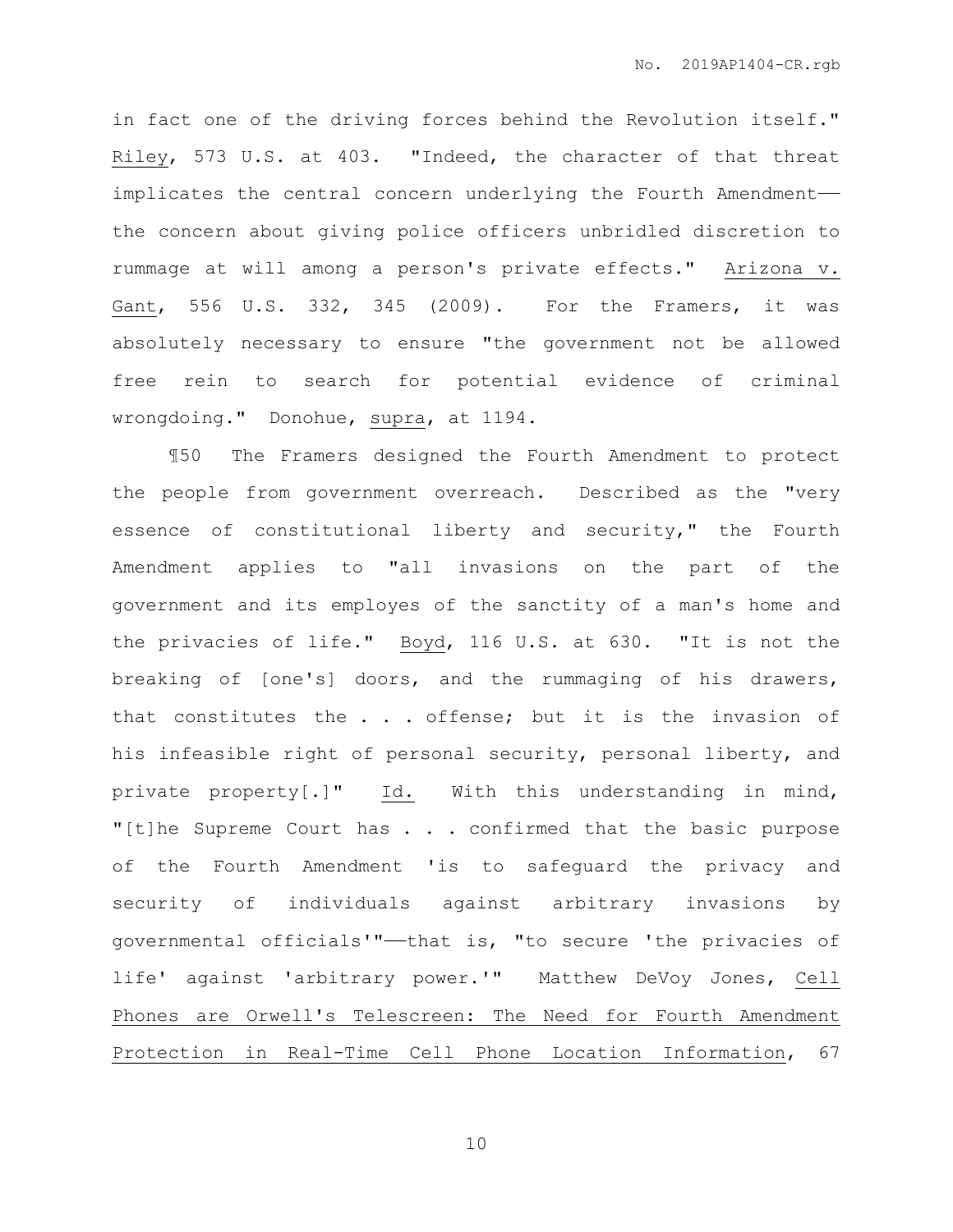Clev. St. L. Rev. 523, 533 (2019) (quoting Carpenter, 138 S. Ct. at 2213-14).

¶51 The Fourth Amendment specifically recognizes the right of people to be secure in their "persons, houses, papers, and effects." U.S. Const. amend. IV; see United States v. Jones, 565 U.S. 400, 406 (2012) ("[F]or most of our history the Fourth Amendment was understood to embody a particular concern for government trespass upon the areas ('persons, house, papers, and effects') it enumerates."). Much modern analysis of the Fourth Amendment has centered upon the primacy of protecting "houses." See Payton v. New York, 445 U.S. 573, 589 (1980) ("The Fourth Amendment protects the individual's privacy in a variety of settings. In none is the zone of privacy more clearly defined than when bounded by the unambiguous physical dimensions of an individual's home[.]"). However, as the Riley Court explained, smartphones implicate privacy interests more compelling than even those associated with the home. "A cell phone search would typically expose to the government far more than the most exhaustive search of a house: A phone not only contains in digital form many sensitive records previously found in the home; it also contains a broad array of private information never found in a home in any form[.]" Riley, 573 U.S. at 396- 97.

¶52 Given the nature of its contents, a smartphone is not just another personal item; it is a device that holds many modern "privacies of life"——an area that receives acute and particularized protection from government interference under the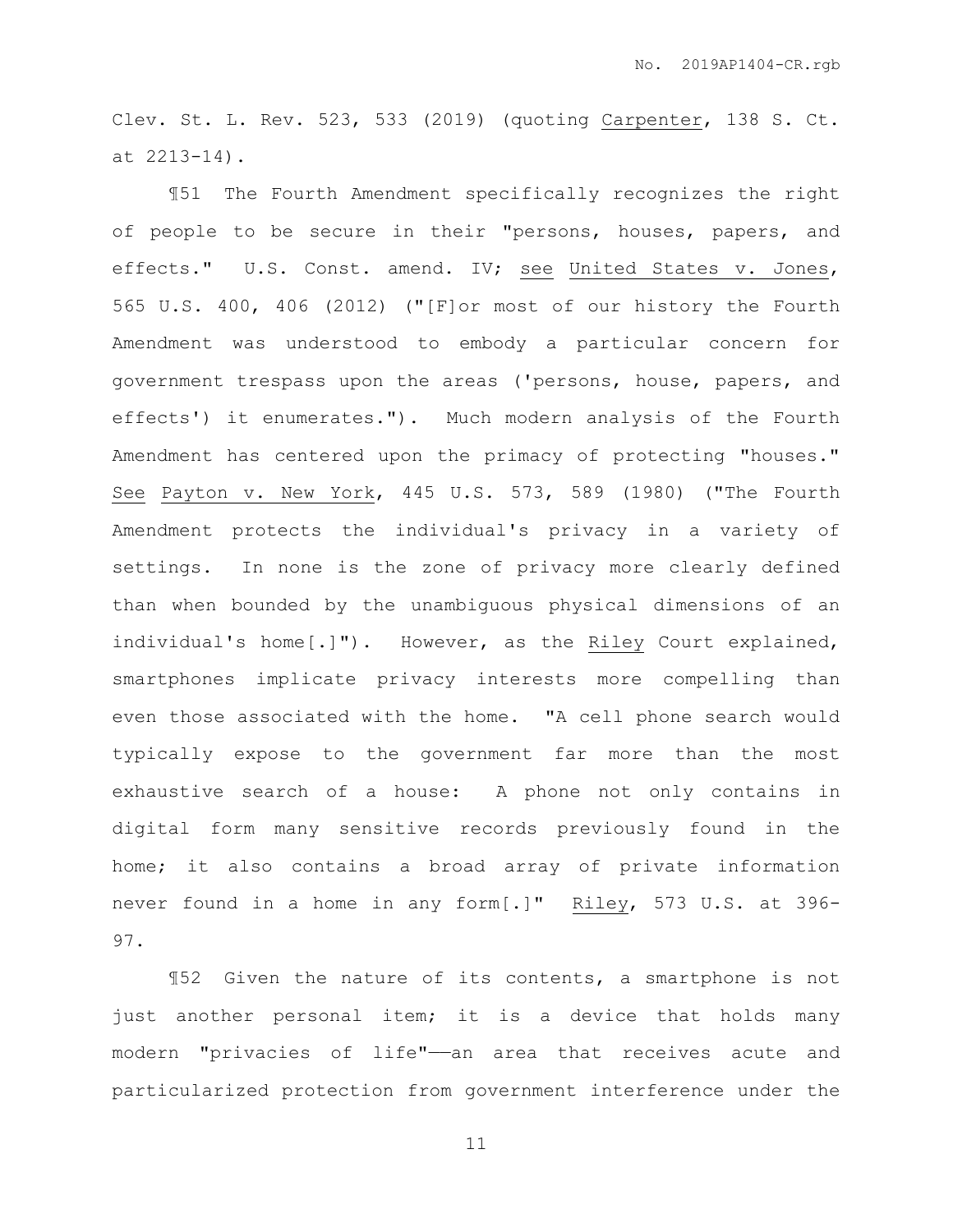Fourth Amendment. See Boyd, 116 U.S. at 630. Governmental searches of smartphones invade "the indefeasible right of personal security, personal liberty, and private property," which Americans hold "sacred." Id. Permitting law enforcement to rummage through the data residing in smartphones without a warrant would "allow[] free rein to search for potential evidence of criminal wrongdoing," which the Fourth Amendment prohibits. With respect to smartphone data, as in the home, "all details are intimate details, because the entire area is held safe from prying government eyes." See Kyllo v. United States, 533 U.S. 27, 37 (2001).

¶53 The Fourth Amendment includes both "papers" and "effects" among the four enumerated categories protected from unreasonable searches. The contents of smartphones constitute "papers" within the original understanding of the Fourth Amendment. "Historically, private papers, including documents and pamphlets that challenged governmental power, served as a central point of contestation in the Founding era." Andrew Guthrie Ferguson, The "Smart" Fourth Amendment, 102 Cornell L. Rev. 547, 595-96 (2017). The Fourth Amendment's protection of "papers" "reflect[s] the importance of freedom of thought, expression, and communication." Id. According to Lord Camden in his seminal decision in Entick v. Carrington, "papers are often the dearest property a man can have." 19 How. St. Tr. 1029 (C.P. 1765).

¶54 The Framers' inclusion of "papers" within the protections of the Fourth Amendment was motivated in part by the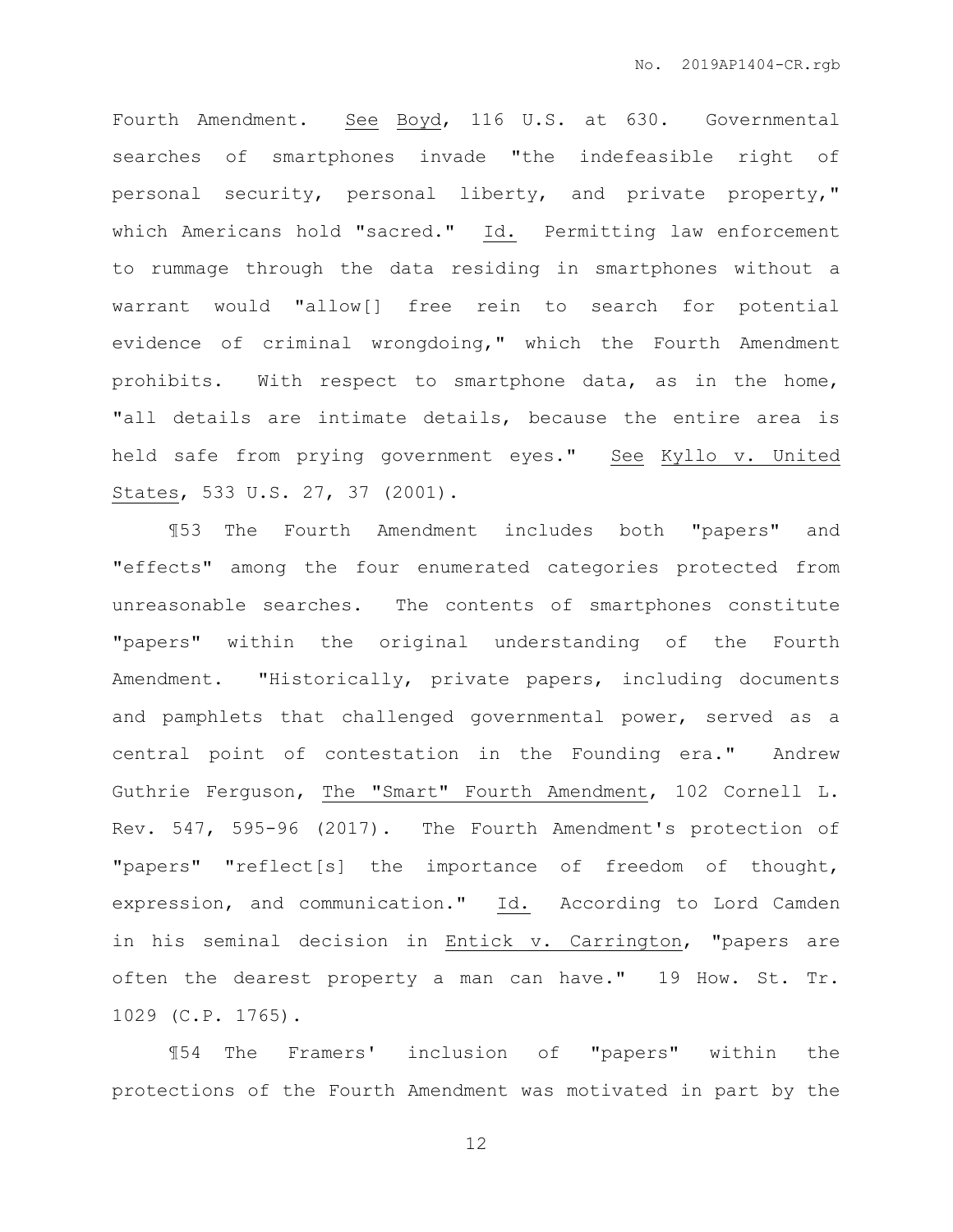case of John Wilkes, "who was targeted for writing mocking articles about King George III" and had his papers seized by investigating officers. Ferguson, supra, at 596 (citation omitted). "The Wilkes controversy . . . directly influenced the [F]ramers of the Fourth Amendment. The English search and seizure cases received extensive publicity in England and in America, and the Wilkes case was the subject of as much notoriety and comment in the colonies as it was in Britain." Eric Schnapper, Unreasonable Searches and Seizures of Papers, 71 Va. L. Rev. 869, 912-13 (1985). "Wilkes' cause generated many supporters among American colonists, some of whom became key figures in the framing of the Constitution." Id. at 913. Based upon Wilkes' case, "[p]rotecting private papers . . . became a central rallying cry in the creation of constitutional liberty," receiving explicit protection under the United States Constitution. Ferguson, supra, at 596.

¶55 Today, the people's "papers" largely exist in digital form. "E-mails, texts, and other social media communication have replaced letter writing." Id. at 599. Additionally, calendars, notes, health information, photographs, restaurant and hotel reservations, airline flights, shopping and browsing histories, as well as banking transactions all reside in (or are accessible from) smartphones, forming a digital diary of one's life, accessible from a single source. Given the breadth and detail of this information, "individuals have expectations of privacy in their digital papers." Id. at 600. From the Framers' outrage over the search of Wilkes' papers to the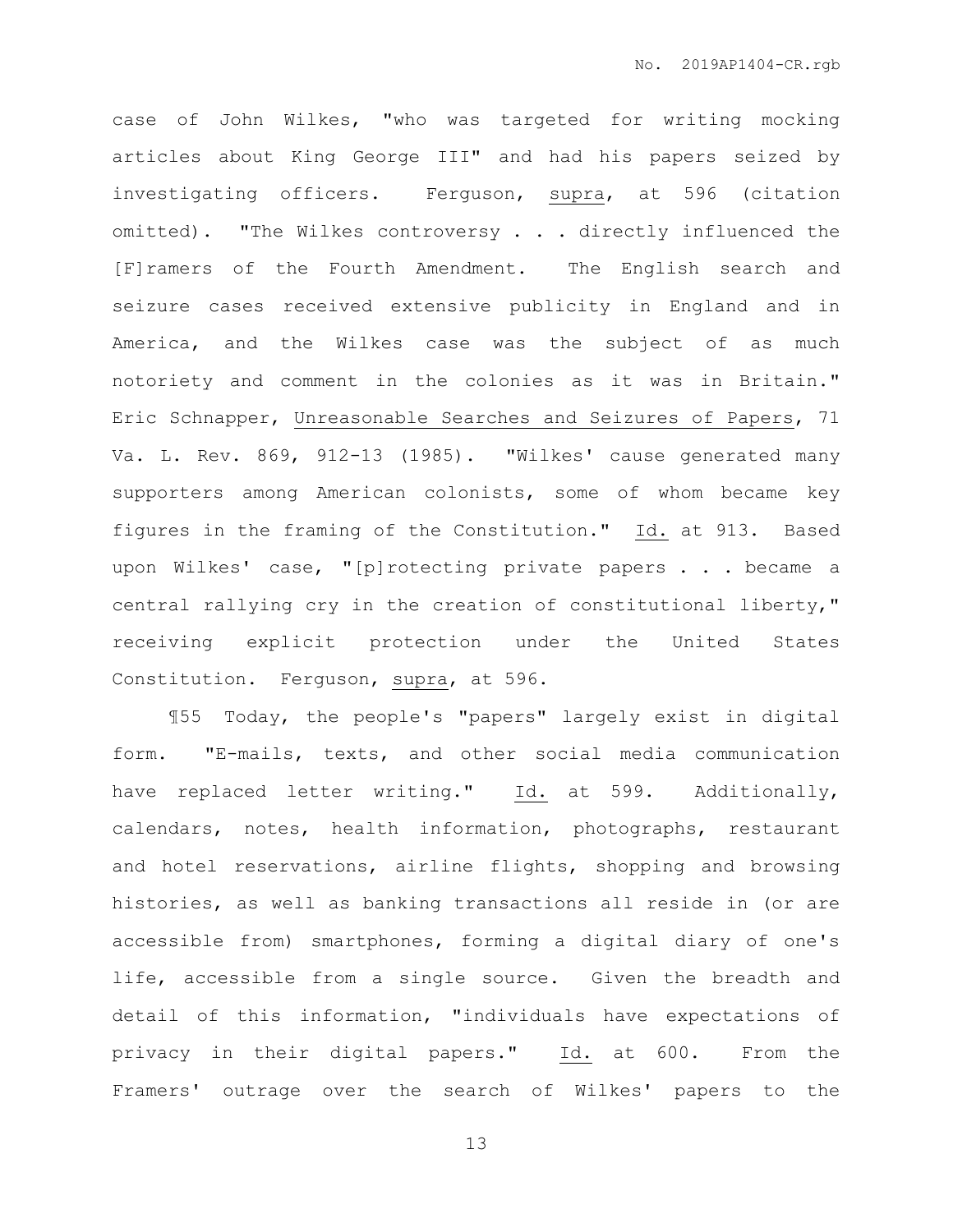Court's concern regarding the search of David Riley's smartphone, the overarching aim "has always been the protection of ideas embodied in those papers"——not whether the papers are in physical or digital form. Id. at 613.

¶56 Some portion of the contents of smartphones, as well as the devices themselves, also constitute "effects," which "have historically been understood to mean personal propertythe objects we possess." Id. at 578 (citing Dictionarium Brittanicum (Nathan Baily ed., 1730) (defining "effects" as "the goods of a merchant, tradesman") and Noah Webster, First Edition of an American Dictionary of the English Language (1828) (defining "effects" as "goods; moveables; personal estate")). "The early American understanding distinguished personal property from real property," and "personal property meant physical belongings"——items which were "obviously prized by the Founders" and accordingly received Fourth Amendment protection. Id. Founding-era history "demonstrates that effects were specifically included in the constitutional text [not only] because of the harms to privacy and dignity that could be incurred in their inspection, but also because of the risk of mishandling or damage generally associated with interferences with personal property." Maureen E. Brady, The Lost "Effects" of the Fourth Amendment: Giving Personal Property Due Protection, 125 Yale L.J. 946, 987 (2016). Founding-era sources suggest the Framers understood "[p]ersonal property [to] give[] its owner a right to exclude others from possessing, using, and interfering with the effect"—and most of all to "protect[]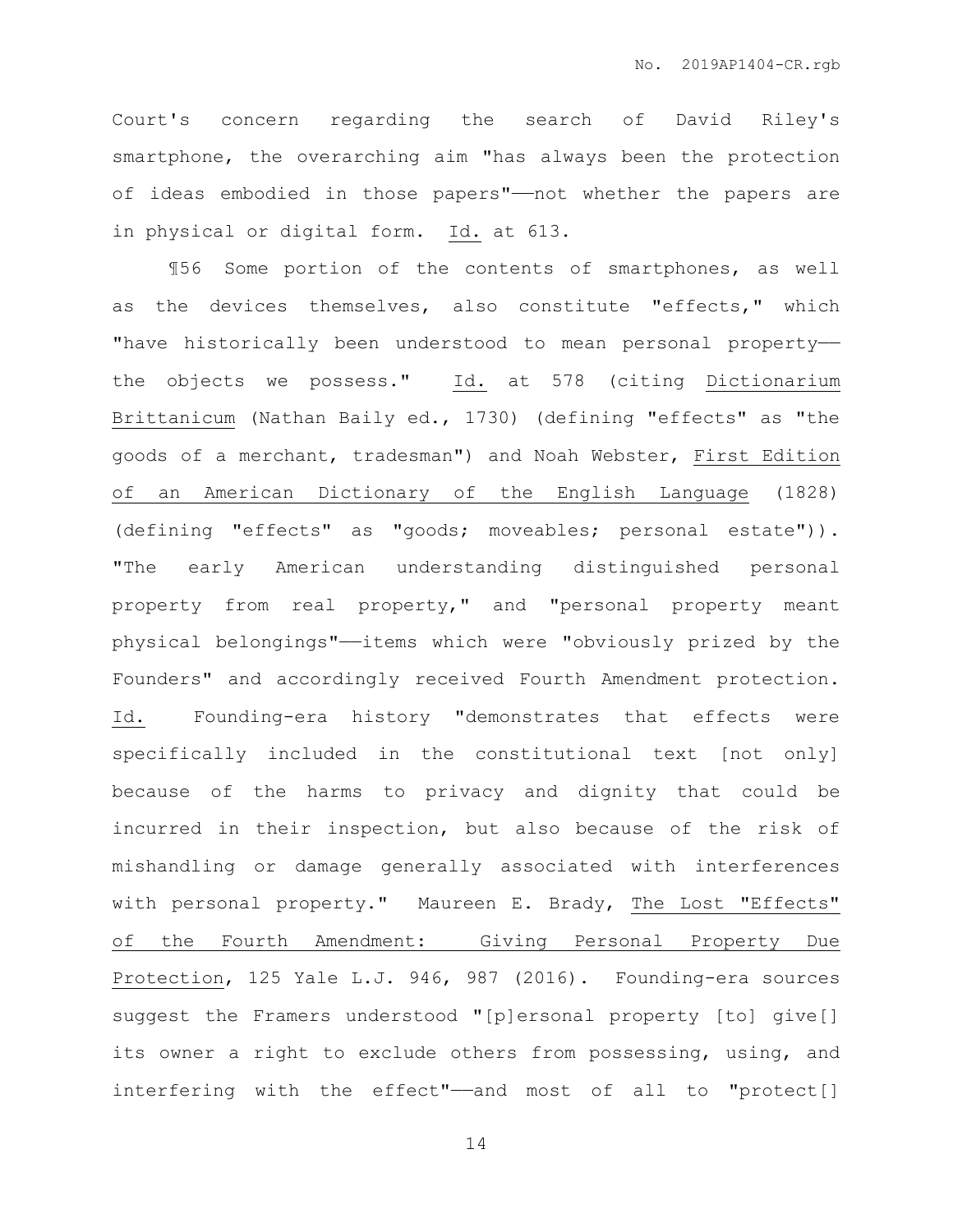privacy interests with respect to the property." Id. at 993-94 (discussing founding-era sources, including William Blackstone's Commentaries and Lord Camden's judgment in Entick v. Carrington).

¶57 Although "'effects' has captured rather less of the [United States] Supreme Court's attention" than "papers" and "houses," when the Court has addressed the topic, "property considerations loom large." Laura K. Donohue, The Fourth Amendment in a Digital World, 71 N.Y.U. Ann. Surv. Am. L. 553, 679 (2017). For example, in United States v. Jones, the United States Supreme Court held that law enforcement's installation of a GPS device on an individual's vehicle to monitor the vehicle's movements constituted a "search" under the Fourth Amendment, deeming it "beyond dispute" that a vehicle is an "effect" within the meaning of the Fourth Amendment. 565 U.S. 400, 404 (2012). The Court emphasized the government's "physical intrusion" of the "effect" at issue. Id. at 411. The Court did not focus on the physical attachment of the GPS device to the effect but rather the device's capture of sensitive and private information, "relay[ing] more than 2,000 pages of data over [a] 4-week period." Id. at 403; see also Ferguson, supra, at 606 ("[In Jones] the real harm was exposing the revealing personal data about the effect (car)."). That is, in Jones the Fourth Amendment analysis turned on the "capturing of data trails" of the owner and "invad[ing] the informational security of the effect." Ferguson, supra, at 606. The Court's reasoning in Jones applies no less to smartphones and the data they hold,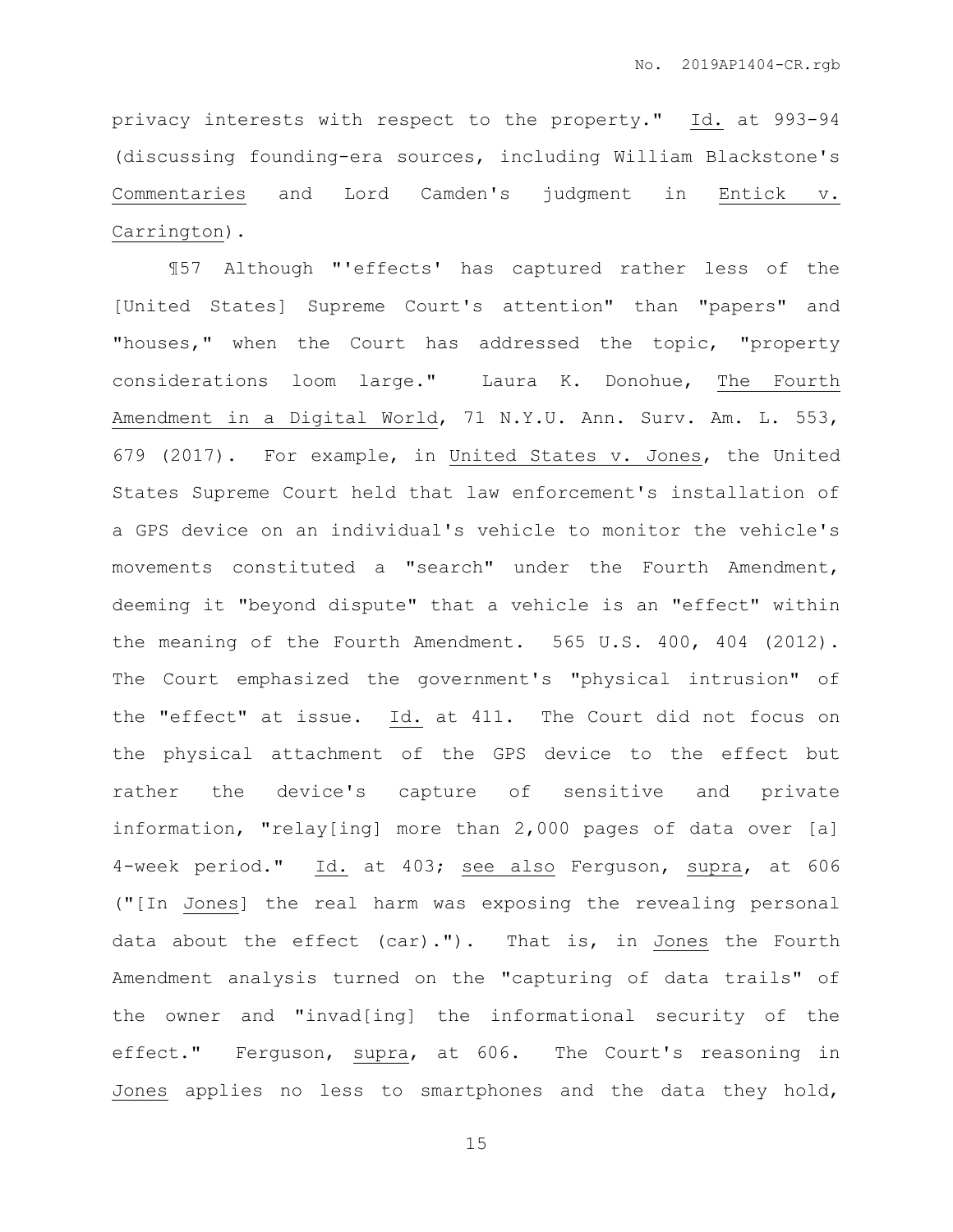supporting the characterization of smartphones as "effects" entitled to constitutional protection from unreasonable searches and seizures.

#### **III**

¶58 Having established a historical basis for the application of the Fourth Amendment's warrant requirement to smartphones and their data, it is necessary to address the application of the consent exception to the warrant requirement within the context of the facts of Burch's case. It is wellestablished that "[o]ne of the exceptions to the warrant rule is that an individual's consent to search satisfies the constitutional 'reasonableness' requirement." Randall, 387 Wis. 2d 744, ¶10; see also Birchfield, 136 S. Ct. at 2185. Burch gave consent for the Police Department to download and search his smartphone and its data as part of the investigation of the hit-and-run incident in June 2016. According to his testimony, Officer Bourdelais asked Burch if "[he] could see the text messages between him and [the woman]" on the night of the hit-and-run incident. Officer Bourdelais then asked Burch if he could "take his phone to this detective, download the information off the phone" and then bring it right back to Burch. Burch agreed to all requests in this exchange and signed a consent form saying he "voluntarily give[s] Det. Danielski, Officer Bourdelais, or any assisting personnel permission to search [his] . . . Samsung cellphone." Burch permitted Officer Bourdelais "or any assisting personnel" to download his smartphone's data and search for evidence of the hit-and-run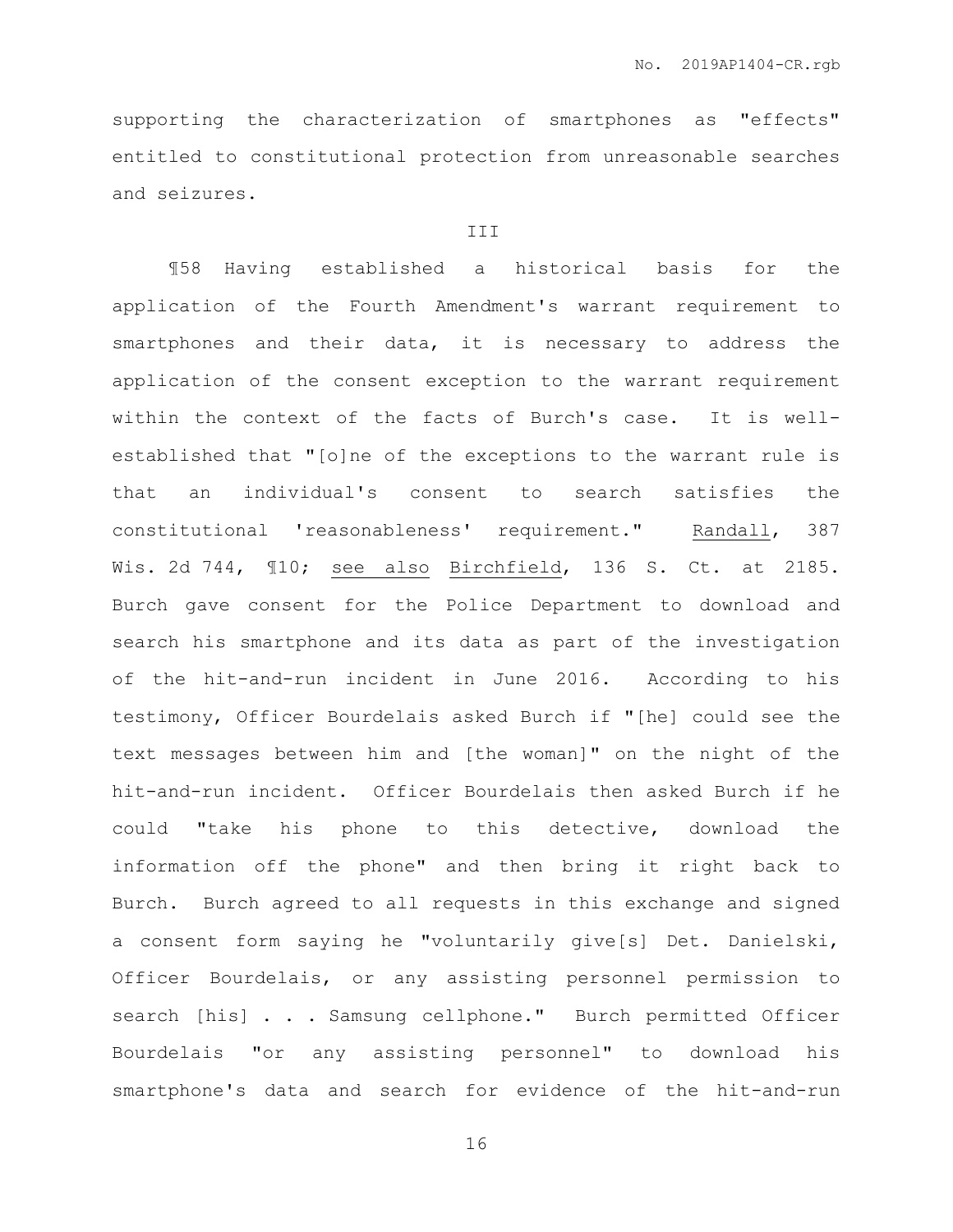incident. Burch's consent encompassed the Police Department's investigation of a particular crime. The Constitution permitted this search. Schneckloth v. Bustamonte, 412 U.S. 218, 222 (1973) ("[A] search conducted pursuant to a valid consent is constitutionally permissible.").

¶59 Two months later, a different law enforcement agency— the Sheriff's Office—searched Burch's smartphone data while investigating an entirely separate crime. This search went beyond the scope of Burch's consent. Officer Bourdelais questioned Burch in June 2016 regarding the hit-and-run incident only, and obtained Burch's consent to download Burch's smartphone data "[to] corroborate that whatever conversation [Burch] had with [the woman] . . . supported his claims that he never went over to her house" the night of the hit and run. The consent form did not include any language authorizing a second search by a separate law enforcement agency for a different crime. The form authorized only Officer Bourdelais, the forensic examiner (Det. Danielski), and their assisting personnel to view the smartphone's contents. Any search beyond the scope of Burch's consent would require a warrant.

¶60 The State argues that this court's decision in State v. Betterley, 191 Wis. 2d 406, 529 N.W.2d 216 (1995), allows law enforcement to take a "second look" at smartphone data that was previously searched. That case does not apply to searches of cell phone data. In Betterley, officers at the St. Croix County Jail seized a ring from the defendant during an inventory search. Id. at 414. Later that day, a New Richmond police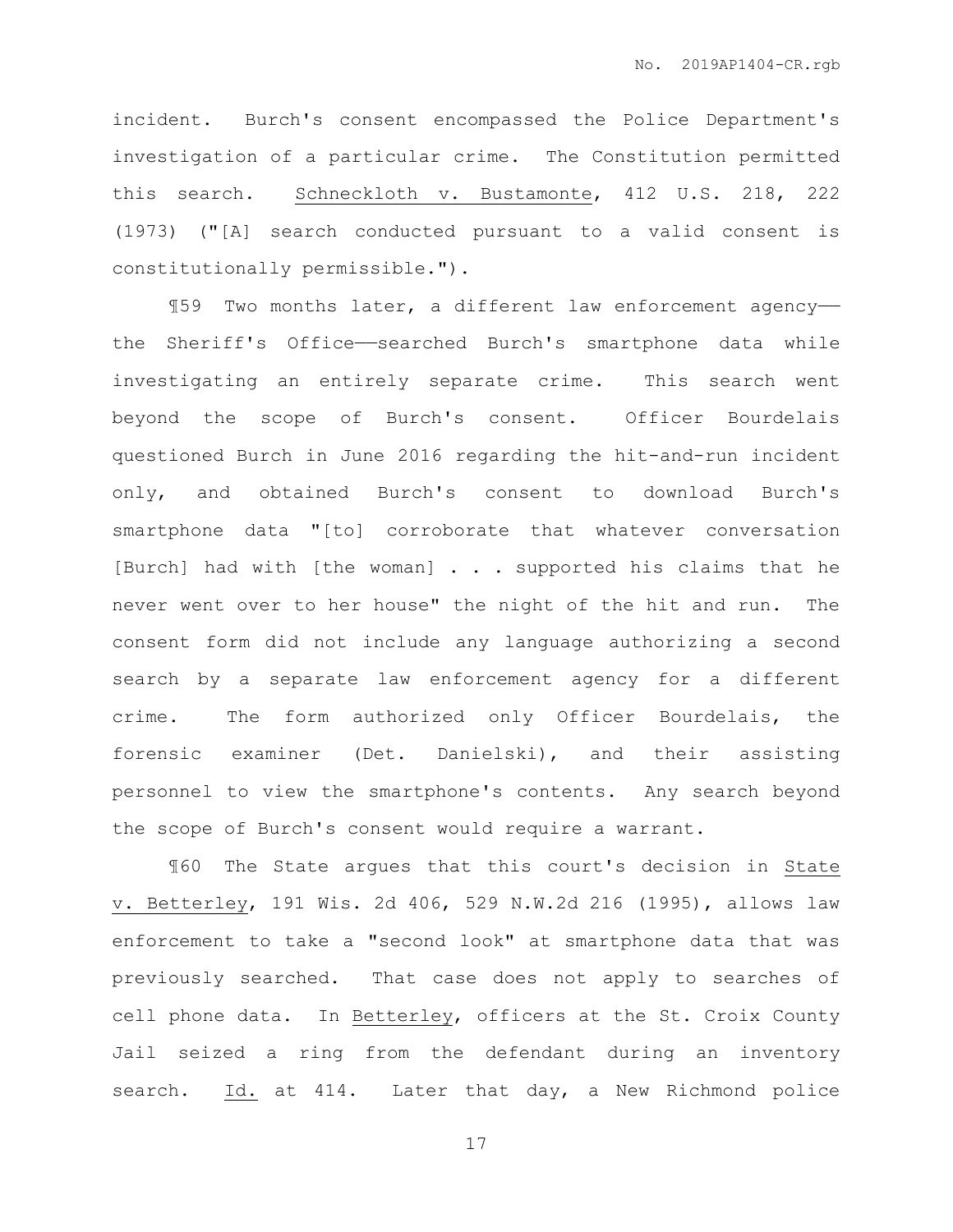officer asked to see the ring, believing it was evidence that the defendant had committed insurance fraud. Id. at 415. The New Richmond police officer retained the ring as evidence without obtaining a warrant. Id. This court held that "the permissible extent of the second look [at evidence] is defined by what the police could have lawfully done without violating the defendant's reasonable expectations of privacy during the first search, even if they did not do it at that time." Id. at 418. Because the defendant had a diminished expectation in privacy in the ring after forfeiting it during the first search, the second look at the ring was permissible, so long as it was "no more intrusive" than the first search. Id.

¶61 Betterley does not apply to cell phone data retrieved pursuant to the owner's consent. Betterley involved an inventory search of an item, not the consent-to-search exception to the warrant requirement. Unlike searches conducted with consent, inventory searches are "administrative by nature, not an investigation motivated by a search for evidence." State v. Weber, 163 Wis. 2d 116, 132, 471 N.W.2d 187 (1991). More importantly, physical items such as rings are qualitatively different than searches of smartphone data. Examination of a ring reveals nothing more than the physically observable item itself, while smartphones contain—and conceal—the "privacies of life," which generally are not viewable by others at a glance. For this reason, smartphones "differ in both a quantitative and a qualitative sense from other objects." Riley, 573 U.S. at 393. "[I]t is no exaggeration to say that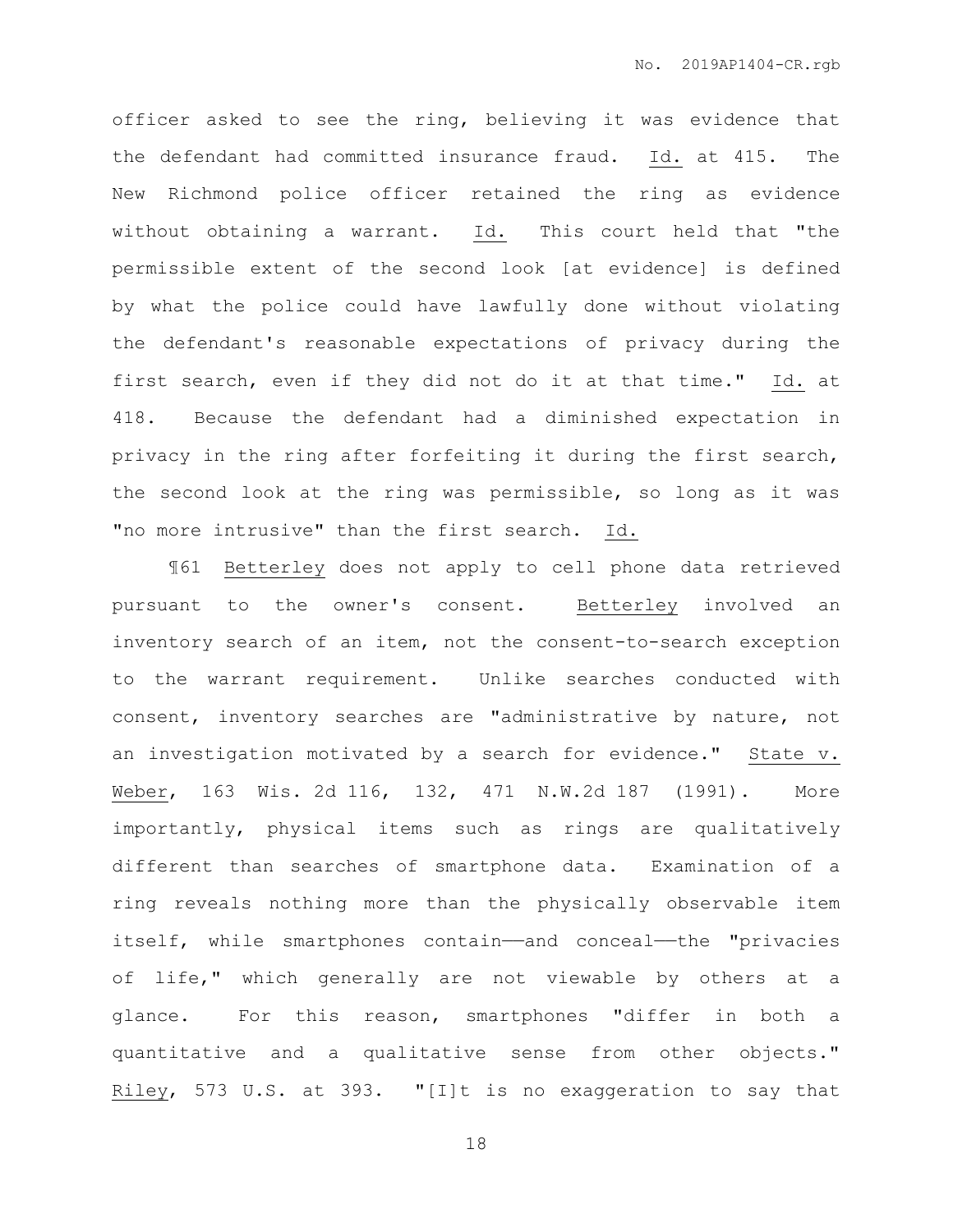many of the more than 90% of American adults who own a cell phone keep on their person a digital record of nearly every aspect of their lives——from the mundane to the intimate. Allowing the police to scrutinize such records on a routine basis is quite different from allowing them to search a personal item or two in the occasional case." Id. at 395. Certainly, "the possible intrusion on privacy is not physically limited in the same way [as other objects] when it comes to cell phones." Id. at 394. Accordingly, Betterley does not inform the Fourth Amendment analysis governing searches of cell phone data.

¶62 Even if "a Fourth Amendment violation has occurred," however, it "does not mean the exclusionary rule applies," particularly because "exclusion [of evidence] is the last resort." State v. Dearborn, 2010 WI 84, ¶35, 327 Wis. 2d 252, 786 N.W.2d 97. "To trigger the exclusionary rule, police misconduct must be sufficiently deliberate that exclusion can meaningfully deter it, and sufficiently culpable that such deterrence is worth the price paid by the justice system." Id., ¶36 (quoted source omitted). For the reasons stated in the majority opinion, there was no misconduct by the Sheriff's Office. Neither this court nor the United States Supreme Court has declared that second searches of cell phone data by separate law enforcement agencies require a warrant. Accordingly, suppression of the evidence obtained during the Sheriff's Office's second search would be inappropriate and I respectfully concur.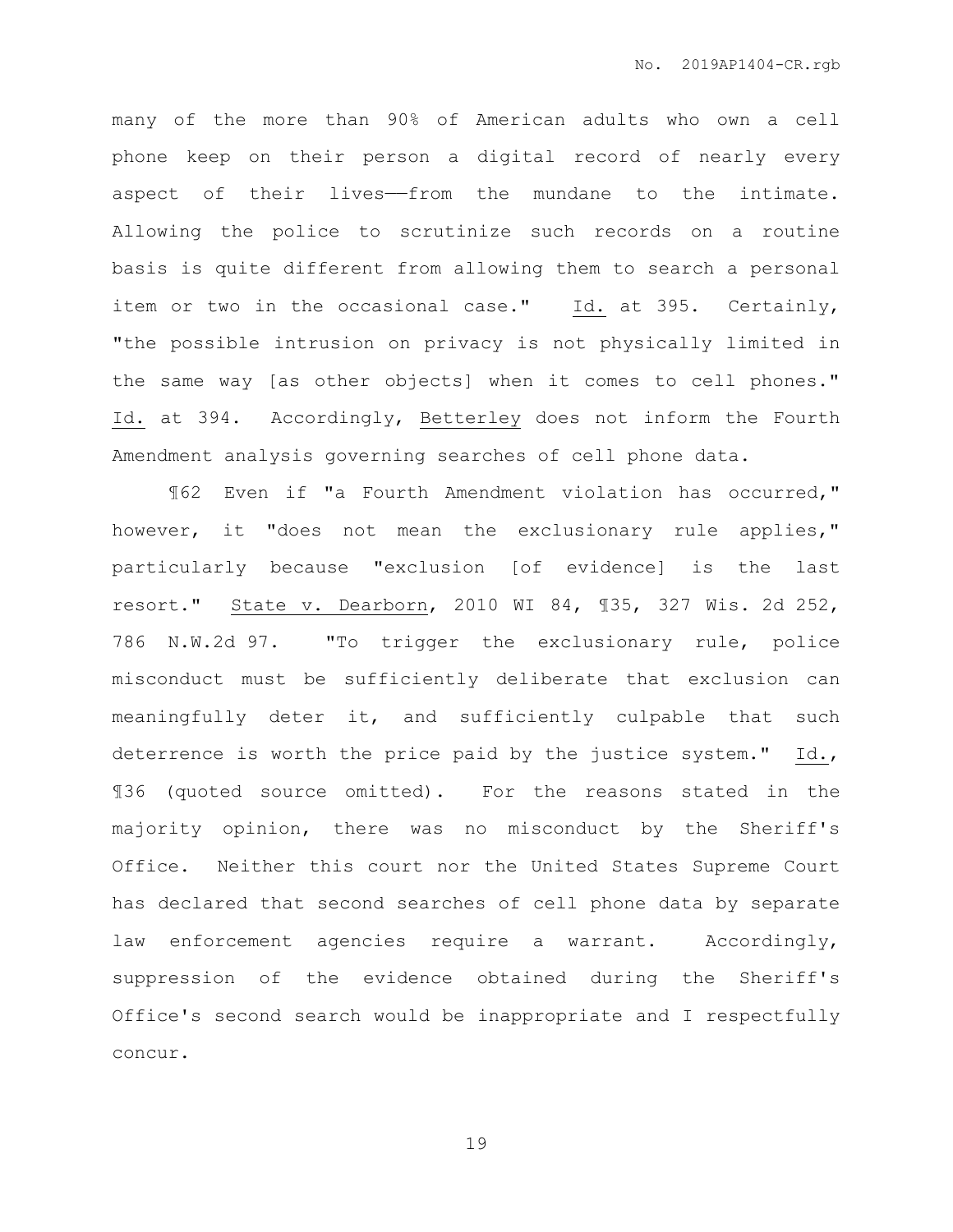\* \* \*

¶63 "The great end, for which men entered into society, was to secure their property." Entick v. Carrington, 19 How. St. Tr. 1029 (C.P. 1765) (Lord Camden presiding). "Property must be secured, or liberty cannot exist." Discourses on Davila, in 6 The Works of John Adams 280 (C. Adams ed. 1851). "The Fourth Amendment imposes limits on search-and-seizure powers in order to prevent arbitrary and oppressive interference by enforcement officials with the privacy and personal security of individuals." United States v. Martinez-Fuerte, 428 U.S. 543, 554 (1976). Because smartphones contain the "privacies of life," law enforcement generally needs a warrant to search the data they hold unless an exception to the warrant requirement applies.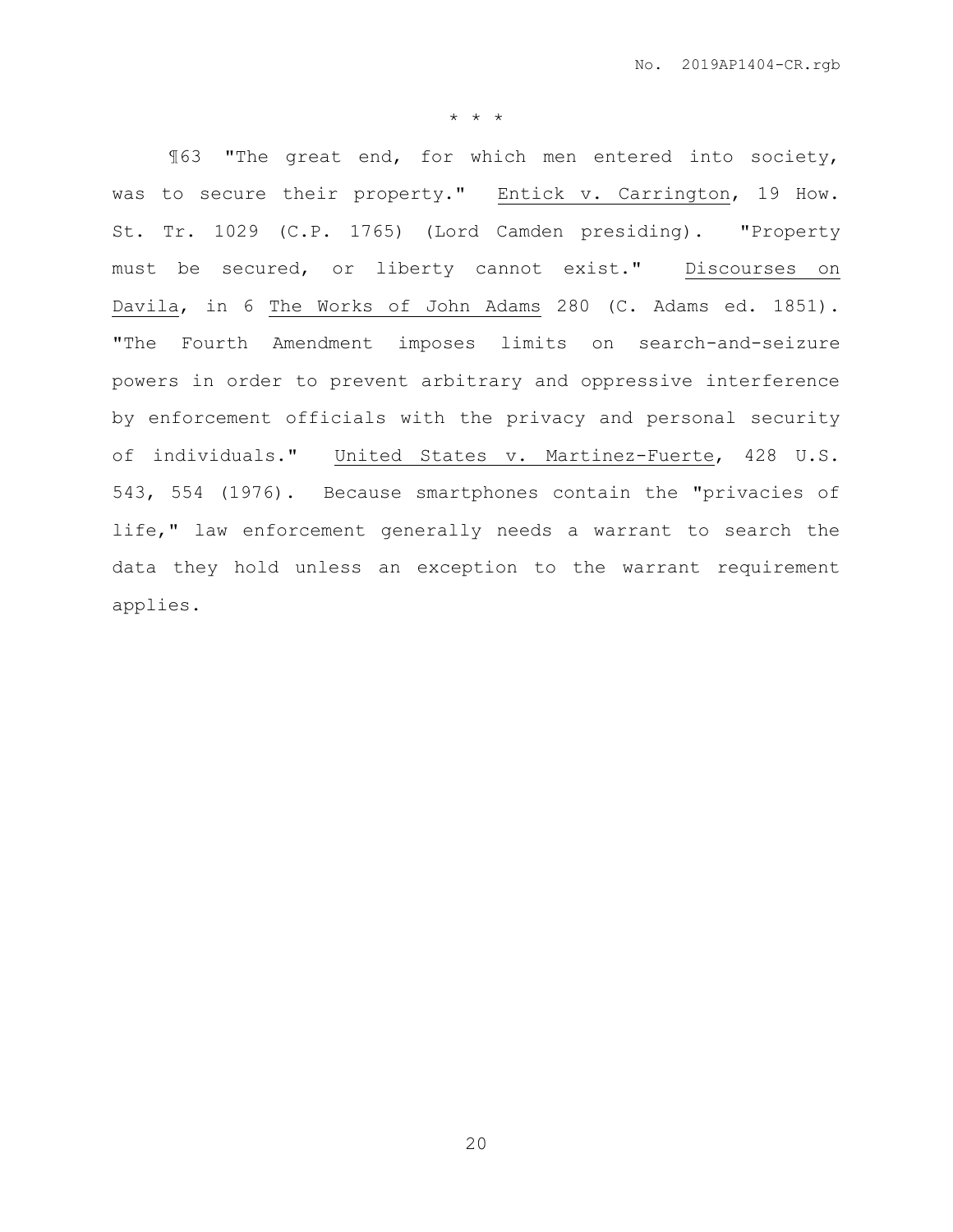¶64 REBECCA FRANK DALLET, J. (*concurring in part, dissenting in part*). Under the Fourth Amendment, when the police want to search a person's private information, they generally need a warrant. The Brown County Sheriff's Office searched George Steven Burch's private cell phone data without obtaining a warrant, assuming that Burch's consent for another agency to download his phone's data for a wholly separate investigation obviated its Fourth Amendment duty to do so. It did not. The Sheriff's Office's warrantless search of Burch's cell phone data violated the Fourth Amendment, and the evidence obtained from that unlawful search should be suppressed. The majority opinion's contrary holding ignores the novel constitutional problems presented by private cell phone information, is inconsistent with the Fourth Amendment's text, and undermines the exclusionary remedy for Fourth Amendment violations. I therefore respectfully dissent from that part of the majority opinion.<sup>1</sup>

## I. BACKGROUND

¶65 A Green Bay Police Department (GBPD) officer interviewed Burch while investigating crimes involving the car Burch would borrow for work. Burch denied his involvement but acknowledged that he was text messaging a friend that night who lived near the scene. When the officer asked Burch if he and his lieutenant could see those text messages, Burch verbally consented. After the officer explained that it was easier to

 $\overline{a}$ 

<sup>&</sup>lt;sup>1</sup> I join Parts I. and II.B. of the majority opinion because I agree that the circuit court permissibly admitted evidence regarding a Fitbit device.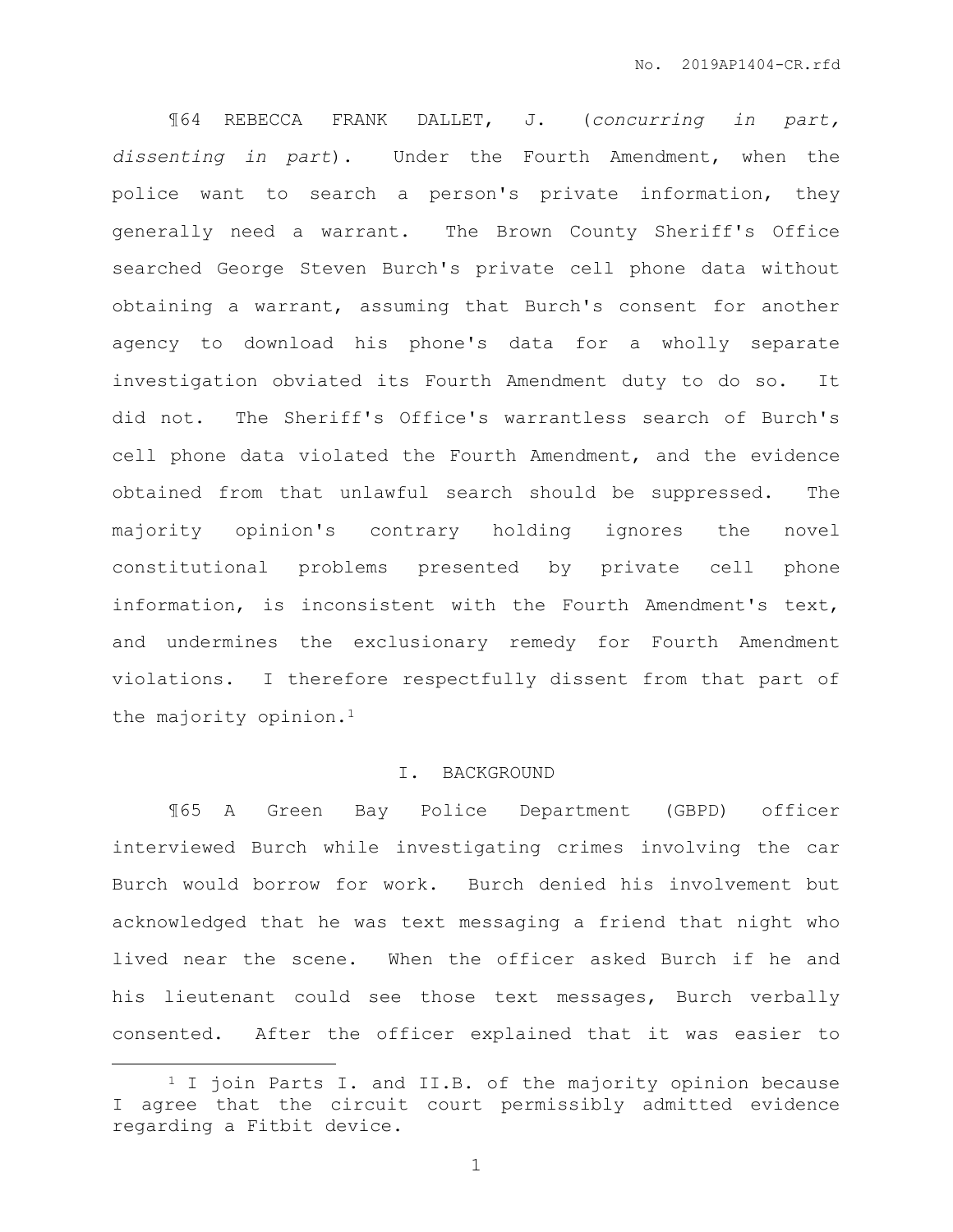download "the information" from the phone than to take screenshots, Burch verbally consented to allowing the officer to take his phone to a GBPD detective for that purpose.<sup>2</sup> The officer then presented Burch with a standardized written consent form. The form contained the heading "City of Green Bay Police Department" and indicated that Burch "voluntarily" gave a named GBPD officer, a named GBPD detective, as well as any "assisting personnel," "permission to search" his "Samsung Cellphone." Burch signed the form. The officer testified that he requested only "text messages, phone calls, Facebook posts, and photographs taken any time after 11:00 p.m." the night of the accident; yet, to access that information, the GBPD downloaded the entire contents of Burch's phone.

¶66 Two months later, the Sheriff's Office was investigating a homicide that had occurred a few weeks before the crimes being investigated by the GBPD. It matched Burch's DNA to DNA collected from the victim's body, her socks, and a cord believed to be used in her murder. The Sheriff's Office

 $\overline{a}$ 

 $2$  At trial, the officer testified that by "the information," he meant any communications between Burch and his friend that would corroborate Burch's alibi:

Initially, when I had asked [Burch], hey, do you mind if we take a look at those text messages, I refer to them as text messages because he said he was texting [his friend] back and forth, but from my experience as a police officer I know people communicate phone calls, text messages, texting apps like WhatsApp, MINE, Facebook Messenger, things like that. So that's the information, I wanted information to corroborate that whatever conversation he had with [his friend] or communication he had supported his claims that he never went over to [the victim's] house or made arrangements to go over to her house.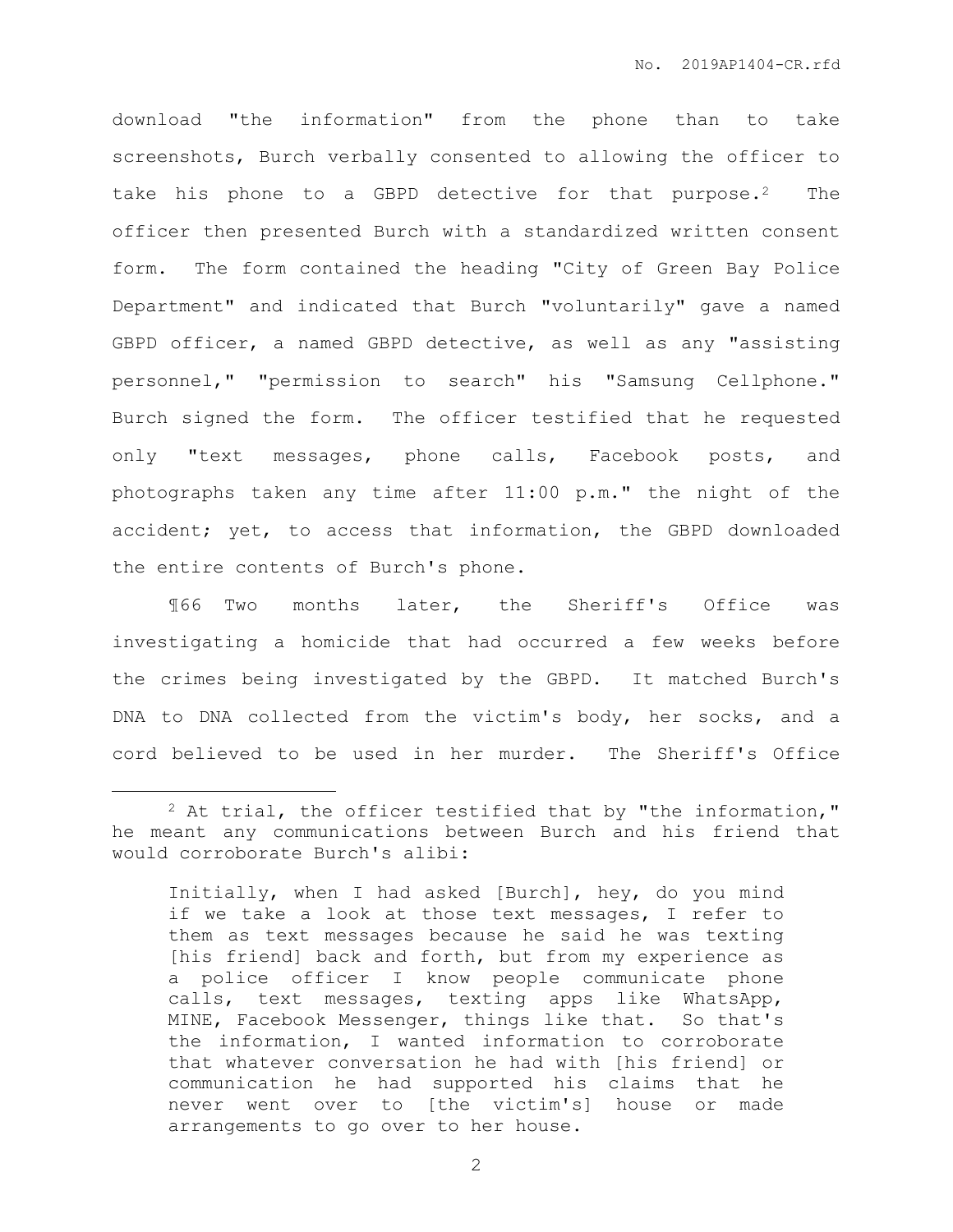also discovered that the GBPD had retained the full data extraction from Burch's cell phone. After reviewing the GBPD's files and seeing Burch's signed consent form, the Sheriff's Office searched that data without first obtaining a warrant. The search led the Sheriff's Office to Burch's internet search history and his Google email account. The internet history revealed that Burch had viewed online stories about the victim's disappearance 64 times. The email account allowed the Sheriff's Office to issue Google a subpoena for Burch's Google Dashboard records, which included his location data from the night of the murder. The location data placed Burch's cell phone near the victim's residence and the field where her body was discovered around the time of the victim's death.

### II. ANALYSIS

¶67 The Fourth Amendment inquiry here is two-fold. The first consideration is whether the Sheriff's Office's warrantless search of the GBPD's download of Burch's data was unreasonable. If so, it violated the Fourth Amendment, and the question becomes whether excluding the unlawfully obtained evidence would sufficiently deter the same police conduct in the future. These questions involve a mixed standard of review, under which we uphold the circuit court's findings of historical fact unless they are clearly erroneous, but we review de novo the application of constitutional principles to those facts. See State v. Blackman, 2017 WI 77, ¶25, 377 Wis. 2d 339, 898 N.W.2d 774.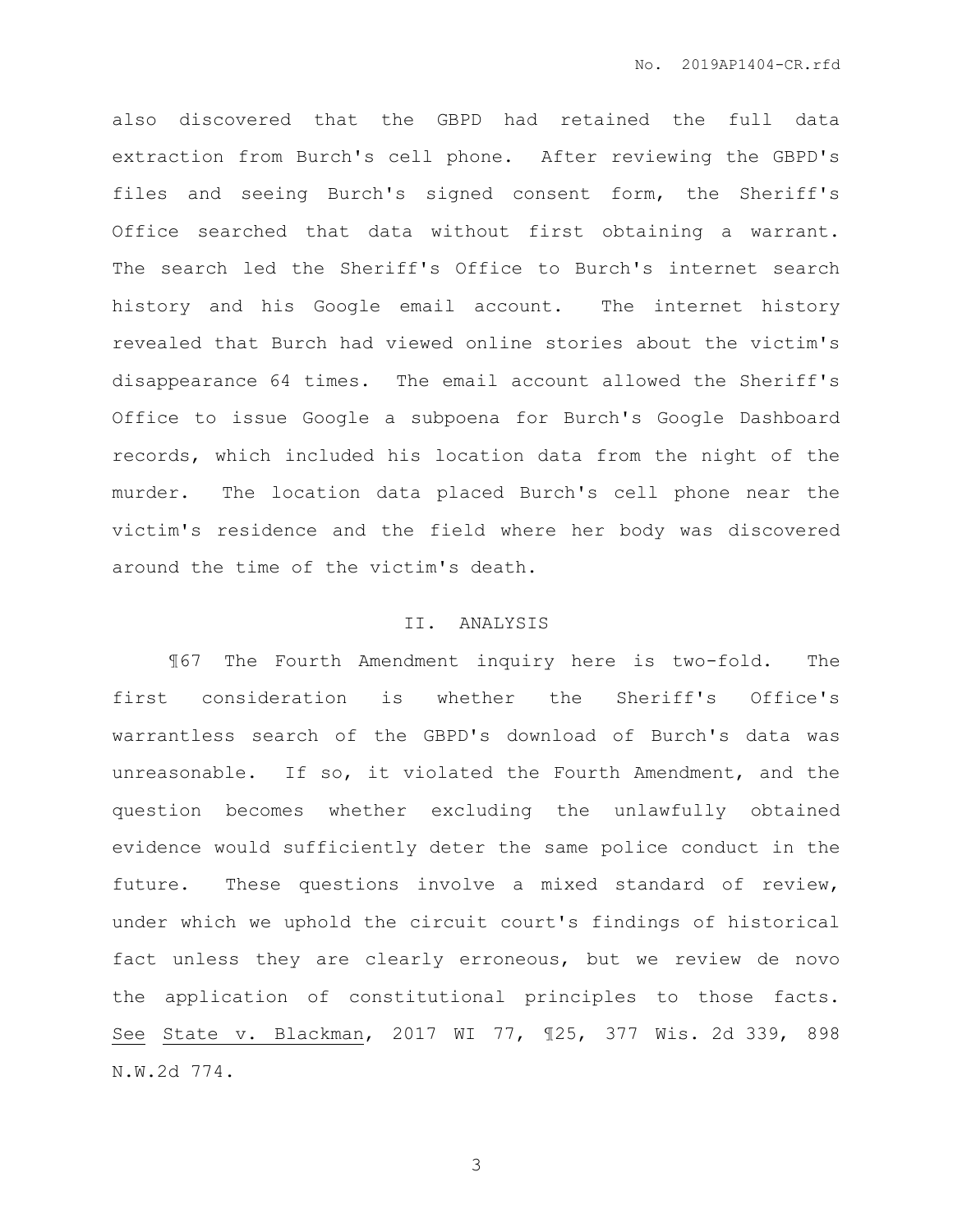A. The Sheriff's Office's Warrantless Search Was Unreasonable.

¶68 The Fourth Amendment to the United States Constitution prohibits the government from conducting "unreasonable" searches of a person, a person's home, or her "effects":

The right of the people to be secure in their persons, houses, papers, and effects, against unreasonable searches and seizures, shall not be violated, and no warrants shall issue, but upon probable cause . . . .

The Amendment seeks to secure "the privacies of life" against such unreasonable searches by placing "obstacles in the way of a too permeating police surveillance." See Carpenter v. United States, 585 U.S. \_\_\_, 138 S. Ct. 2206, 2214 (2018). Police surveillance amounts to a "search," for purposes of the Fourth Amendment, when it collects information in which the person has a reasonable expectation of privacy. E.g., id. at 2213-14.

¶69 To protect one's reasonable expectation of privacy, the text of the Fourth Amendment communicates a "strong preference for searches conducted pursuant to a warrant." See Illinois v. Gates, 462 U.S. 213, 236 (1983); U.S. Const. amnd. IV. Indeed, a warrantless search is per se unreasonable, see Schneckloth v. Bustamonte, 412 U.S. 218, 219 (1973), and presumptively violates the Fourth Amendment, see State v. Tate, 2014 WI 89, ¶27, 357 Wis. 2d 172, 849 N.W.2d 798. That presumption is overcome only when the warrantless search falls under one of the "few specifically established and welldelineated exceptions." State v. Coffee, 2020 WI 53, ¶24, 391 Wis. 2d 831, 943 N.W.2d 845.

¶70 Consent is one such exception. State v. Hogan, 2015 WI 76, ¶55, 364 Wis. 2d 167, 868 N.W.2d 124. As with any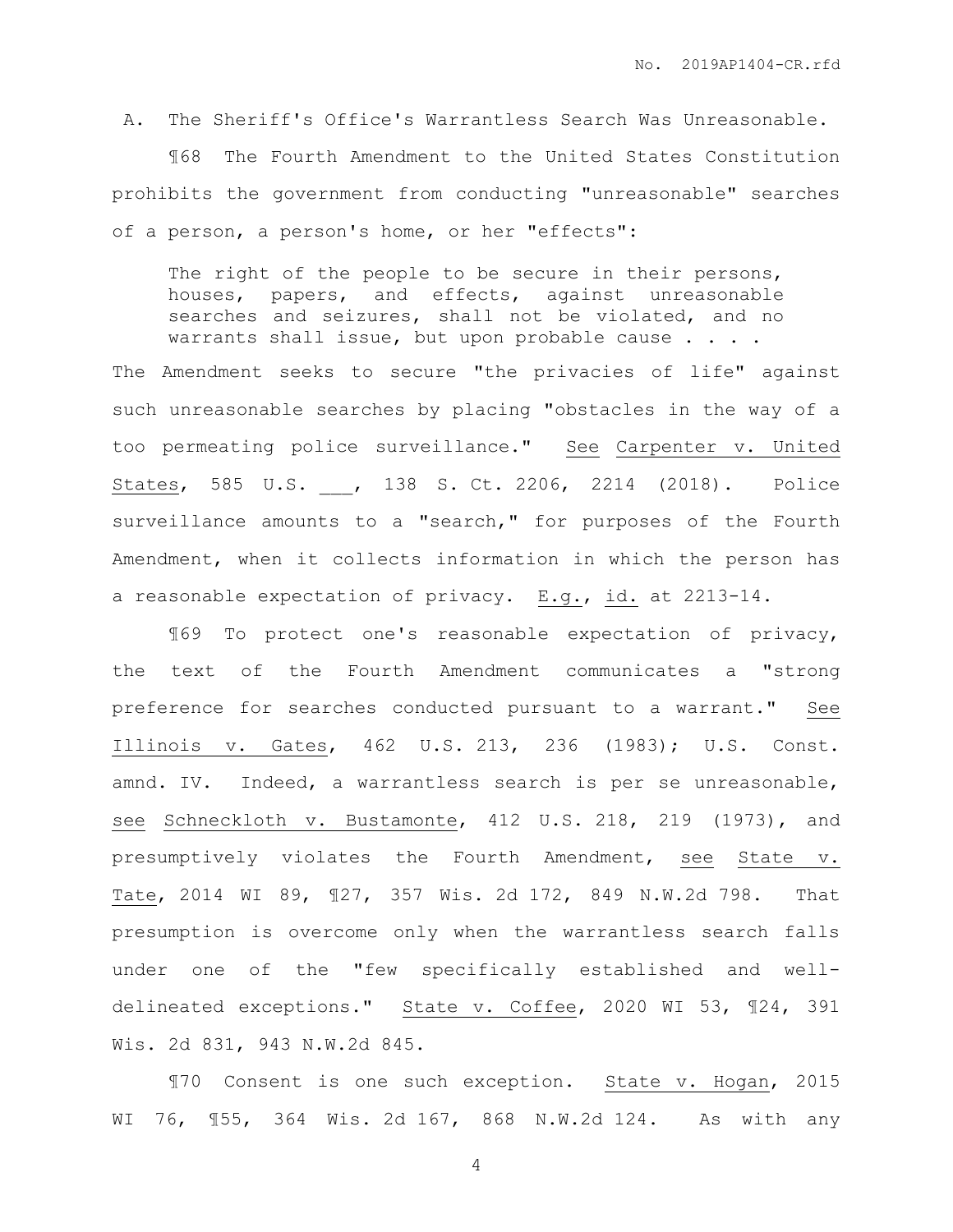exception to the warrant requirement, consent is "jealously and carefully drawn," and must be "confined in scope" and "strictly circumscribed." See Jones v. United States, 357 U.S. 493, 499 (1958); Terry v. Ohio, 392 U.S. 1, 25-26, 29 (1968). Consent to a particular search must therefore be "unequivocal and specific." State v. Reed, 2018 WI 109, ¶8, 384 Wis. 2d 469, 920 N.W.2d 56. Even absent express limits, the scope of consent is neither "boundless" nor "perpetual." See State v. Douglas, 123 Wis. 2d 13, 21-22, 365 N.W.2d 580 (1985) (lead opinion). Rather, its scope is determined objectively as "the typical reasonable person [would] have understood" it from "the exchange between the officer and the suspect." Florida v. Jimeno, 500 U.S. 248, 251 (1991). When the police rely on consent as their justification for not getting a warrant, the State carries the burden to demonstrate by clear and convincing evidence that the search remained within the scope of that consent. See Reed, 384 Wis. 2d 469, ¶58; Douglas, 123 Wis. 2d at 22 (explaining that a warrantless search exceeding the scope of consent is unreasonable).

¶71 The lawfulness of the Sheriff's Office's search therefore turns on two sub-questions: (1) although he consented to specific GBPD personnel downloading his cell phone information, did Burch maintain a reasonable expectation of privacy in that information such that the Sheriff's Office review of it was a Fourth Amendment search; and, if so, (2) did the Sheriff's Office act unreasonably by searching the GBPD's download of Burch's cell phone data without a warrant, in light of Burch's consent to the GBPD?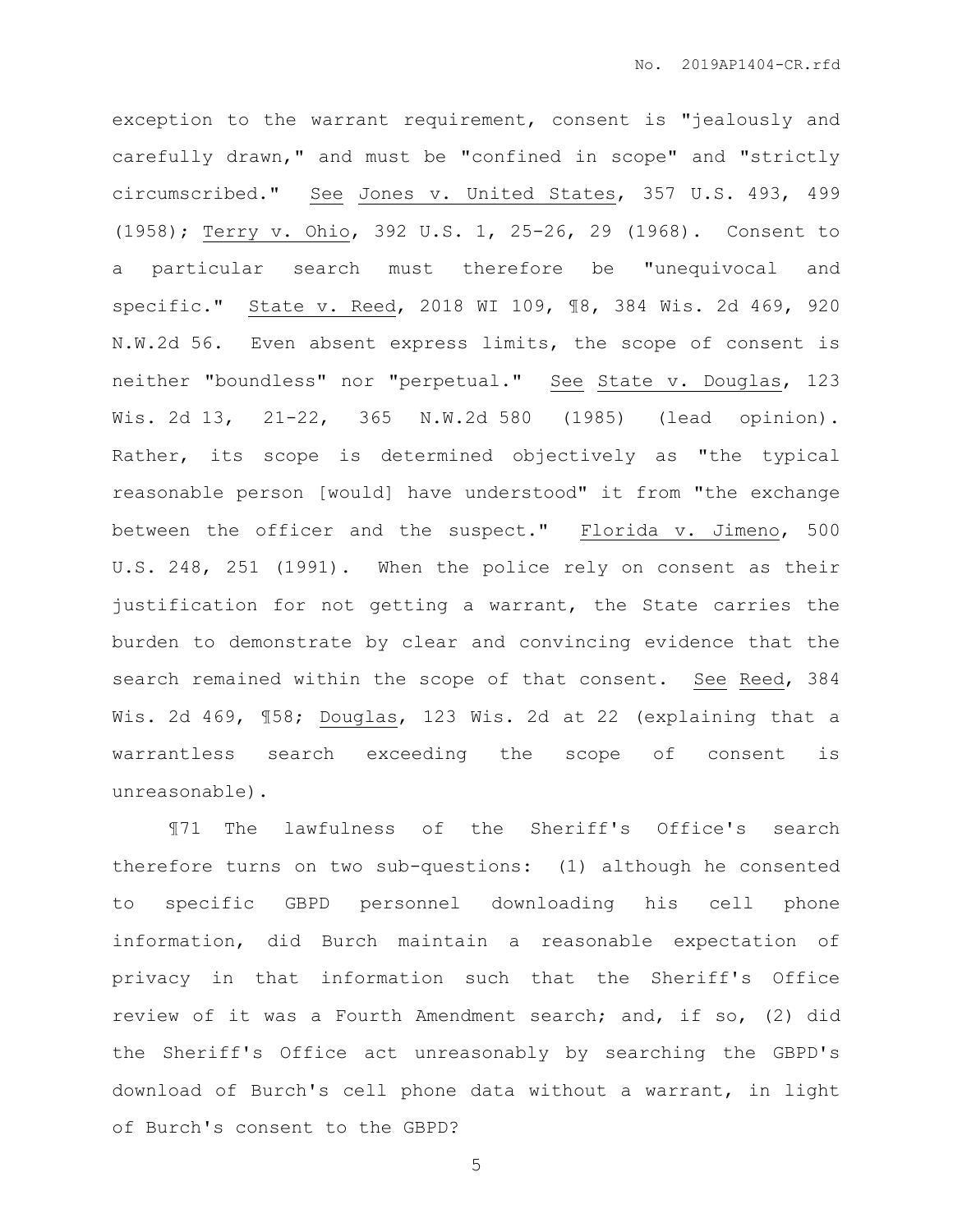## 1. Burch Maintained a Reasonable Expectation of Privacy in the GBPD's Download of His Cell Phone Data.

¶72 In the Fourth Amendment context, the United States Supreme Court has clearly expressed that cell phone data is in an evidence class of its own because it "implicate[s] privacy concerns far beyond those implicated by the search of" other physical belongings. Riley v. California, 573 U.S. 373, 393 (2014). Cell phones are unique in that they are almost always with us and they store "vast quantities of personal information." Id. at 386. Thus, by carrying cell phones, people carry with them "a digital record of nearly every aspect of their lives--from the mundane to the intimate." Id. at 395. That digital record may include a person's internet "search and browsing history" and "[h]istoric location information," see id. at 395-96, allowing someone with access to that information to "generate[] a precise, comprehensive record of a person's public movements that reflects a wealth of detail about her familial, political, professional, religious, and sexual associations," see United States v. Jones, 565 U.S. 400, 415 (2012) (Sotomayor, J., concurring). Although traditionally most private information was kept in one's home, advances in digital technology have shifted that paradigm such that searching a personal cell phone "would typically expose to the government far more than the most exhaustive search of a house." Riley, 573 U.S. at 396-97. Accordingly, people have a unique and heightened expectation of privacy in their cell phone data that demands commensurate Fourth Amendment protection. See id. at 386, 393; People v. Hughes, 958 N.W.2d 98, 112 (Mich. 2020)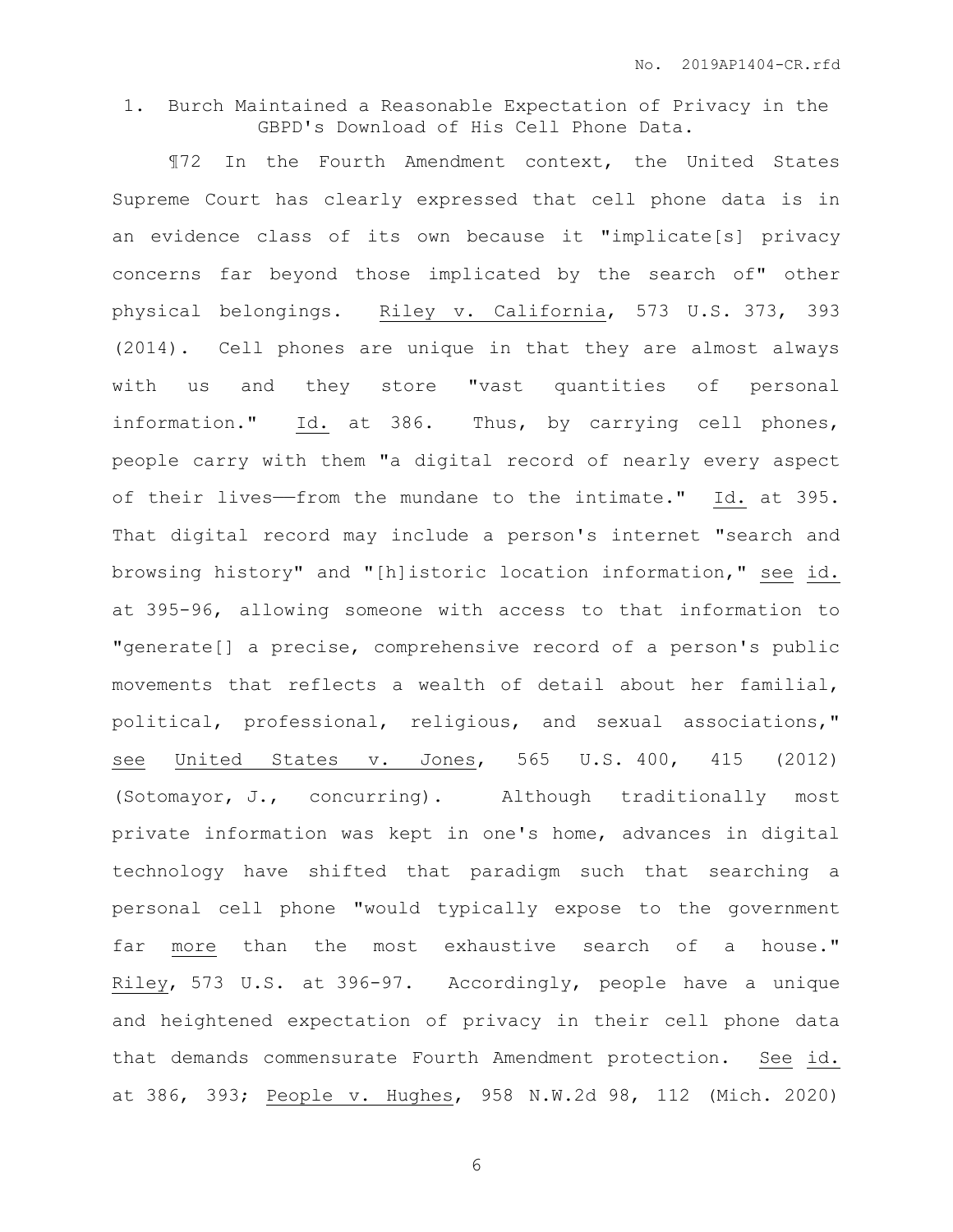("Riley distinguished cell-phone data from other items . . . in terms of the privacy interests at stake.").

¶73 The unique privacy expectation in cell phone data informs why Burch's consent to the GBPD does not relieve the Sheriff's Office of its obligation to get a warrant for its own review. Burch's consent, as "the typical reasonable person [would] have understood" it, had the "expressed object" of the GBPD reviewing messages to verify his alibi for the GBPD's investigation. See Jimeno, 500 U.S. at 251. The GBPD officer's report explained that Burch "consented to Lt. Allen and I [two GBPD officers] looking at the text messages between him and [Burch's acquaintance] last night and also indicated I could take his phone to the department to have the information on it downloaded." Burch's signed consent form is also specific to the "City of Green Bay Police Department" and indicated that Burch gave certain members of the GBPD permission to search his phone. Critically absent from the report or the consent form is any mention of any other law enforcement agency, the possibility of the GBPD sharing the entirety of the downloaded data, or even that Burch was consenting to the GBPD retaining indefinitely all of his phone's information. Cf. Douglas, 123 Wis. 2d at 21-22.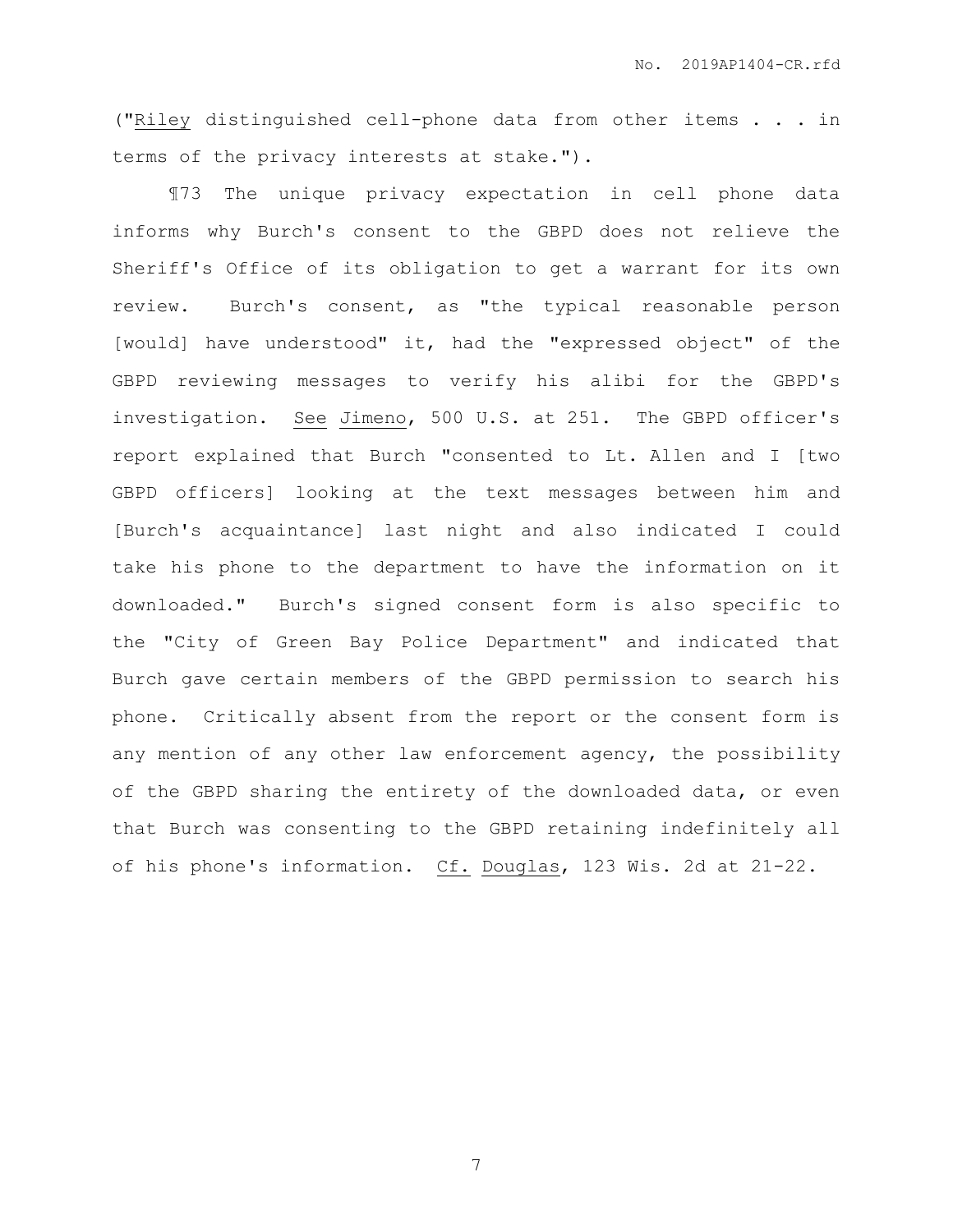¶74 Burch's consent was therefore limited to the GBPD for the GBPD's investigation.3 See Terry, 392 U.S. at 25-26, 29 (requiring courts to interpret warrant exceptions as "confined in scope" and "strictly circumscribed"). With respect to other agencies and their investigations, Burch maintained a reasonable expectation of privacy in the data downloaded by the GBPD but unrelated to its investigation, including his internet search history and Google email account. See Carpenter, 138 S. Ct. at 2217 (holding that, because of cell phone data's "unique nature," a person "maintains a legitimate expectation of privacy" in the data even after consensually giving it to another party for a limited purpose); Hughes, 958 N.W.2d at 111 (concluding that the lawful seizure and search of certain cell phone information does not "extinguish[] that otherwise reasonable expectation of privacy in the entirety" of that information). Consequently, the Sheriff's Office's subsequent review of Burch's data invaded Burch's reasonable expectation of privacy such that it was a search under the Fourth Amendment.

2. The Sheriff's Office Acted Unreasonably in Searching the GBPD's Download of Burch's Cell Phone Data.

¶75 The Sheriff's Office decided that no warrant was required for its search after determining that Burch's consent

 $\overline{a}$ 

<sup>&</sup>lt;sup>3</sup> The circuit court's determination that Burch placed no parameters on the scope of his consent is suspect given that his conversation with the GBPD about his phone was strictly limited to his text messages. The categorical uniqueness of private cell phone data requires circuit courts to take seriously the admonition that exceptions to the warrant requirement like consent be interpreted as "confined in scope" and "strictly circumscribed." See Riley v. California, 573 U.S. 373, 382, 393 (2014); Terry v. Ohio, 392 U.S. 1, 25-26, 29 (1968).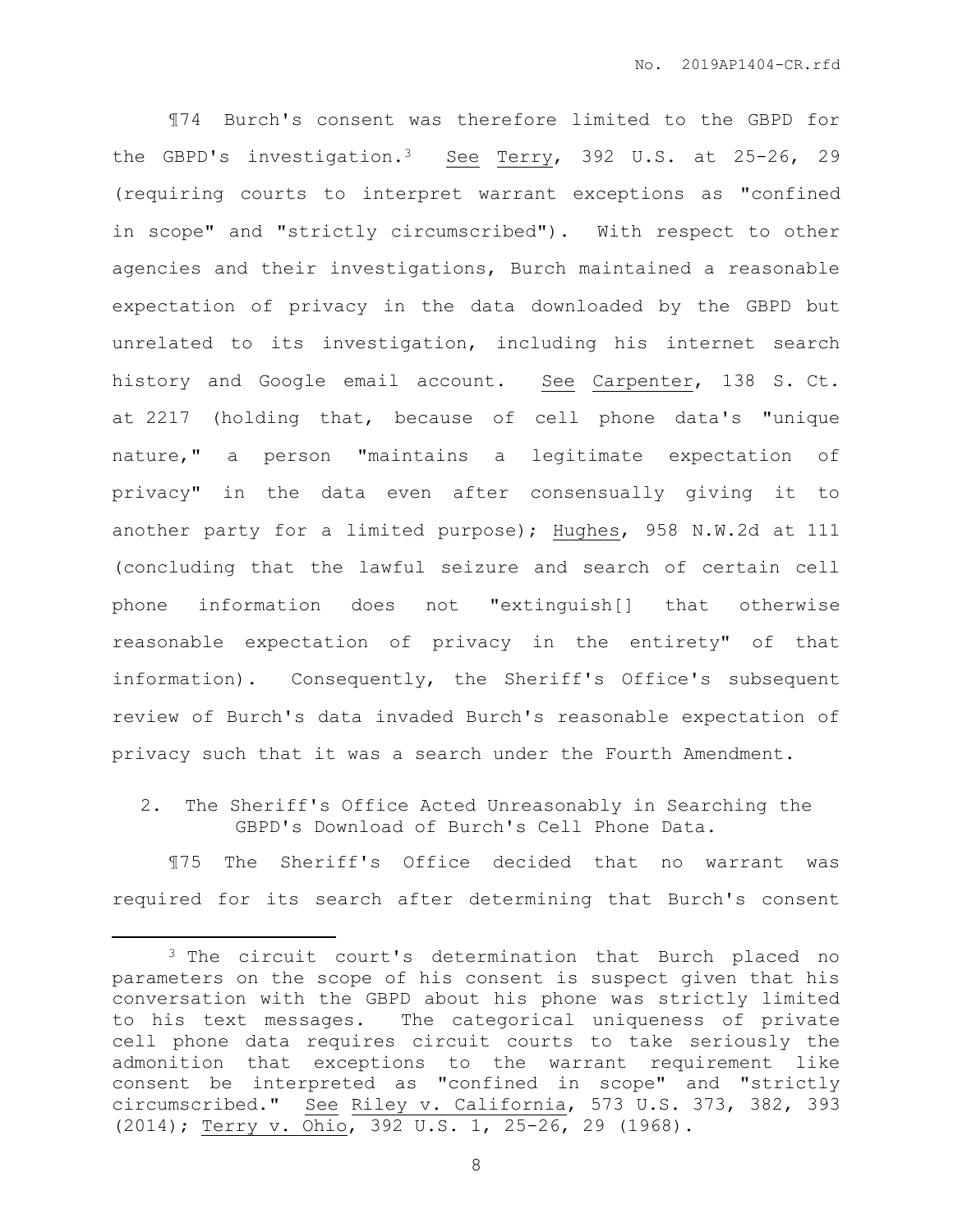to the GBPD extended to the Sheriff's Office. But as discussed above, Burch's "unequivocal and specific" consent extended only to certain members of the GBPD, and only so they could review his text messages to confirm his alibi. See Reed, 384 Wis. 2d 469, 18. Burch did not consent to all of the information on his phone being available to other law enforcement agencies for some later, unrelated investigation. And the Sheriff's Office did not independently get Burch's consent to search his cell phone information.

¶76 Given those facts, no reasonable person in Burch's position would have understood that his consent to the GBPD was an open invitation for any other law enforcement agency to search his private information whenever it wanted to and without a warrant. Therefore, the consent exception to the Fourth Amendment's warrant requirement does not apply to the Sheriff's Office's subsequent warrantless search of Burch's private cell phone data for an unrelated investigation. That search was unreasonable and violated the Fourth Amendment.

# B. Evidence of Burch's Google Location Data and His Internet Search History Should Be Suppressed.

¶77 Having concluded that the Sheriff's Office's search violated the Fourth Amendment, the next question is whether the exclusionary rule applies; that is, whether excluding, or suppressing, the unlawfully obtained evidence would sufficiently deter the same police conduct in the future. Here, Burch's Google location data and his internet search history should be excluded because if they are not, other law enforcement agencies are likely to repeat the Sheriff's Office's unconstitutional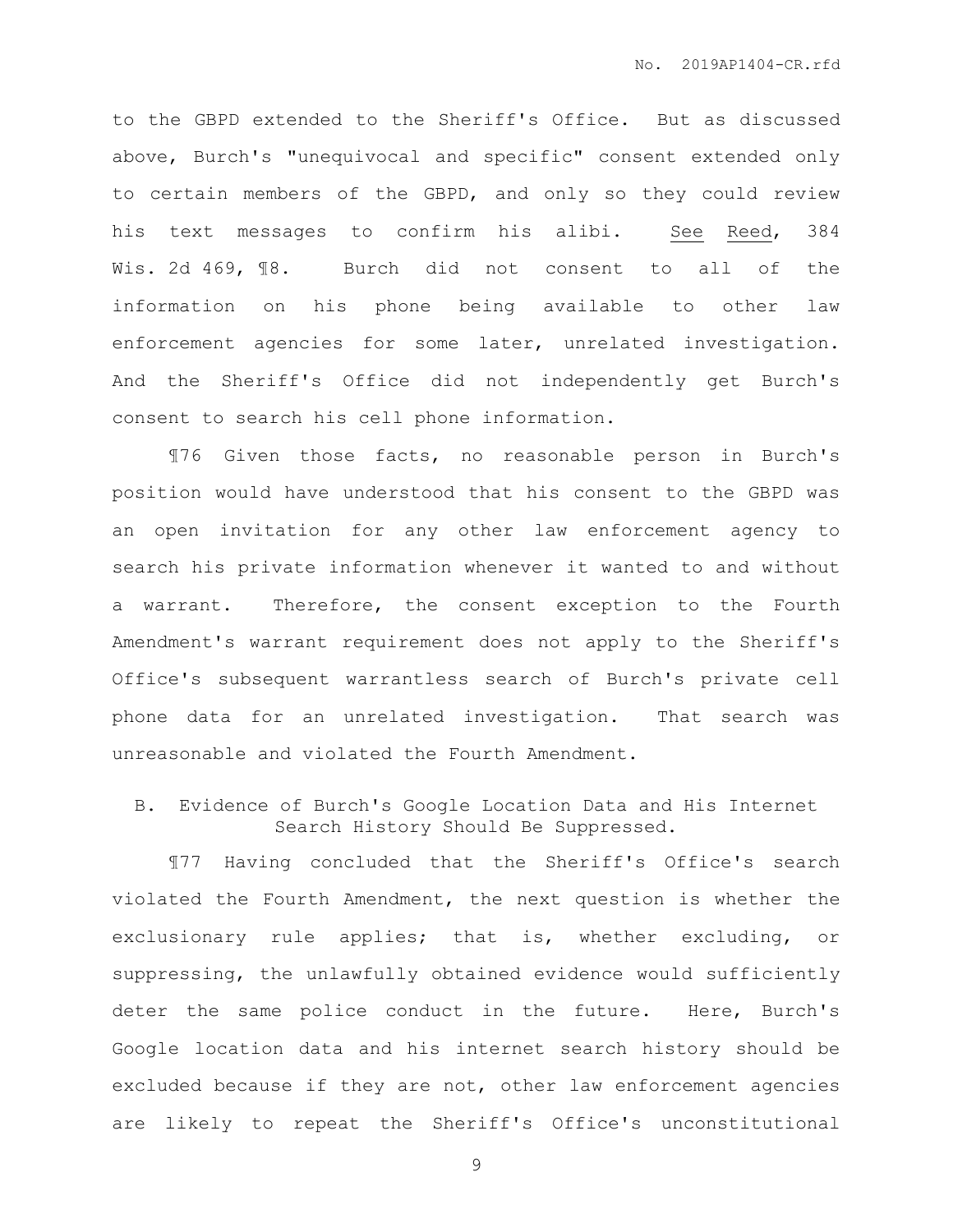search of downloaded cell phone data, especially given the ubiquity of cell phones and the increasing prevalence of personal digital data in criminal investigations.

¶78 The exclusionary rule——that evidence obtained in violation of the Fourth Amendment be excluded from trial— ensures that the Fourth Amendment's right to be free from unreasonable searches remains one "of substance rather than mere tinsel." Hoyer v. State, 180 Wis. 407, 415, 193 N.W. 89 (1923). By excluding otherwise relevant evidence, "[t]he exclusionary rule generally serves to 'deter deliberate, reckless, or grossly negligent conduct, or in some circumstances recurring or systemic negligence.'" Blackman, 377 Wis. 2d 339, ¶68 (quoting Herring v. United States, 555 U.S. 135, 150-51 (2009)). The rule thus incentivizes "the law enforcement profession as a whole" to conduct itself "in accord with the Fourth Amendment." Gates, 462 U.S. at 261 n.15 (White, J., concurring in the judgment).

¶79 Given that critical function, the United States Supreme Court has permitted deviation from the exclusionary rule only when the deterrent value of excluding the evidence is "marginal" or "nonexistent" and outweighed by the social cost of doing so. See, e.g., United States v. Leon, 468 U.S. 897, 913-17, 922 (1984). Such is the case when there is no police misconduct to deter or when the police misconduct is "isolated," "nonrecurring," and "attenuated." See id. at 922; Herring, 555 U.S. at 137, 144. For example, excluding unlawfully obtained evidence is inappropriate if the police acted in objectively reasonable reliance on either a facially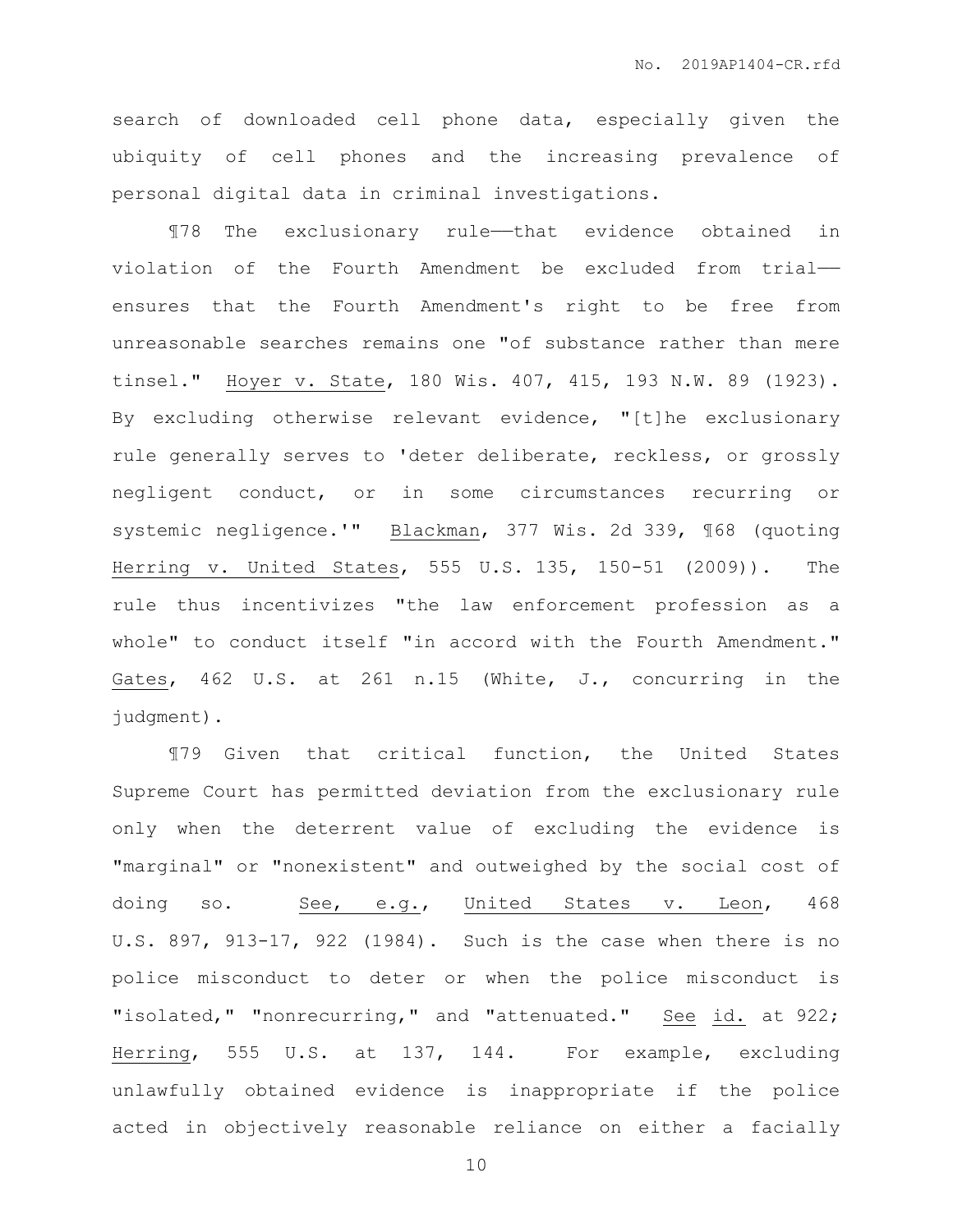valid warrant properly issued by a neutral, detached magistrate; an apparently constitutional statute; or a binding appellate precedent. See Leon, 468 U.S. 897 (warrants);<sup>4</sup> Illinois v. Krull, 480 U.S. 340 (1987) (statutes); Davis v. United States, 564 U.S. 229, 239-41 (2011) (appellate precedents). Likewise, exclusion is inappropriate when an arresting officer acts in objectively reasonable reliance on either a judicial or police employees' infrequent clerical mistake. See Arizona v. Evans, 514 U.S. 1, 14-16 (1995) (court clerk made a recordkeeping error regarding outstanding arrest warrants only once "every three or four years"); Herring, 555 U.S. at 144-47 (police employees' clerical error in warrant database had never happened before). The common thread through each of these cases is that the fault lies with someone who is not directly engaged in the "competitive enterprise of ferreting out crime"; who has "no stake in the outcome of particular prosecutions." See Evans, 514 U.S. at 15.

¶80 Conversely, the exclusionary rule applies when evidence is unlawfully obtained due to an error made by law enforcement. See Leon, 468 U.S. at 923. For instance, evidence should be suppressed when law enforcement secures evidence based on a facially deficient warrant, or when a warrant is issued based on an officer knowingly or recklessly stating a falsehood in the warrant affidavit. See id. The same goes for when police exceed a valid warrant's authority when executing it. See id. As for the police relying on statutory authority, the

 $\overline{a}$ 

<sup>4</sup> See also Massachusetts v. Sheppard, 468 U.S. 981, 988-91 (1984).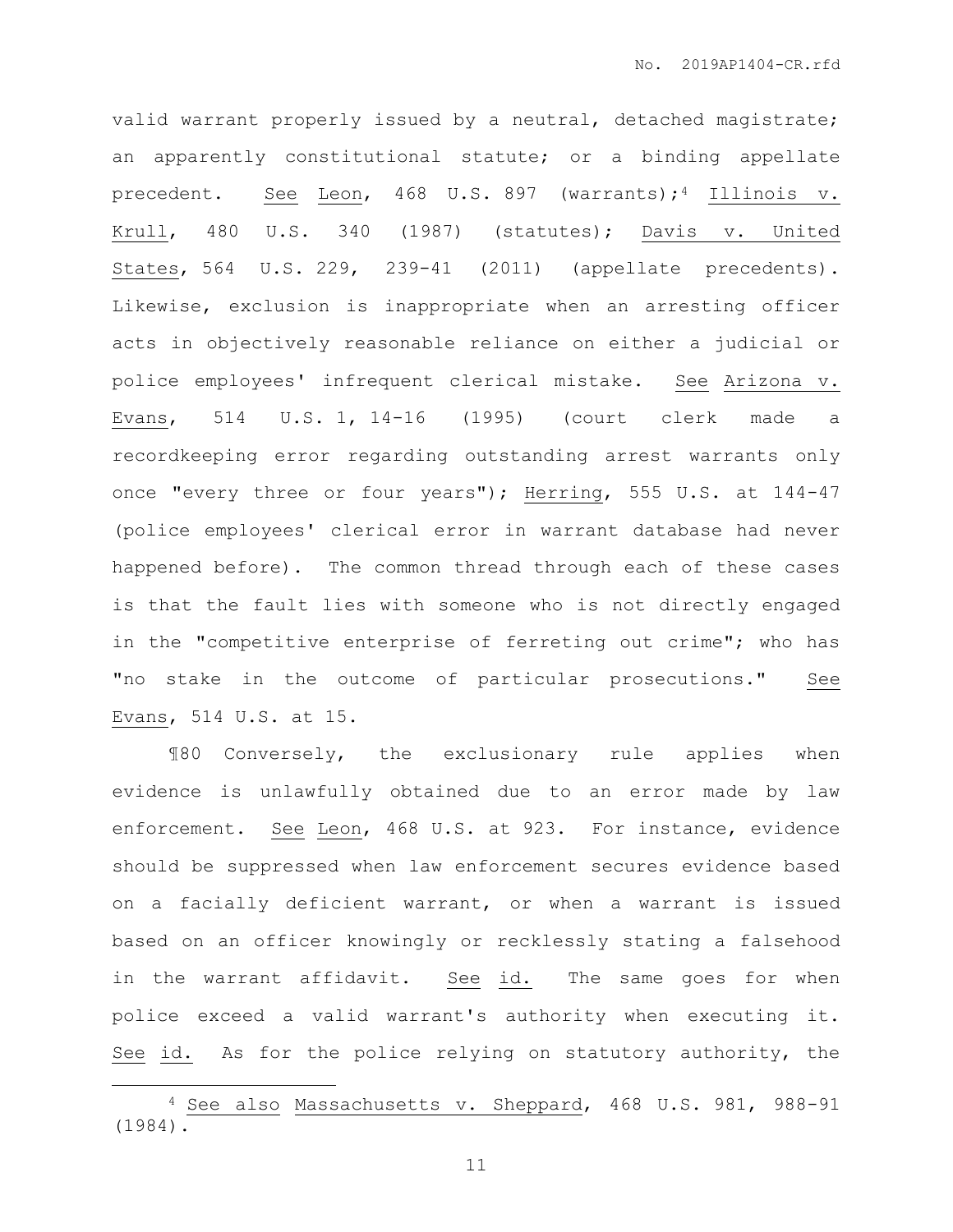exclusionary rule still applies when police officers misinterpret and "act outside the scope" of a statute and when a reasonable officer would have known either that the law in question is unconstitutional or that the conduct authorized by the statute violates other clearly established law. Krull, 480 U.S. at 355, 360 n.17. Indeed, the rule applies even to unlawfully negligent police conduct when the conduct is "recurring or systemic." E.g., Herring, 555 U.S. at 144.

¶81 The exclusionary rule applies in this case because it was the Sheriff's Office's conduct that rendered unlawful its search of Burch's cell phone, not some detached third party's. There was no statute or judicial precedent condoning a warrantless search of another agency's download of a person's private cell phone data. Instead, the Sheriff's Office judged for itself, incorrectly, that the Fourth Amendment's warrant requirement did not apply to Burch's cell phone data. The unlawful conduct here——not obtaining a warrant to search Burch's private cell phone data—is solely attributable to the Sheriff's Office's detectives. And because those detectives are directly engaged in the "competitive enterprise of ferreting out crime," the exclusionary rule should apply. See Evans, 514 U.S. at 15.

¶82 Applying the rule is also justified because the record demonstrates that warrantless searches of private cell phone information are commonplace, and therefore likely to recur. Officers from both the GBPD and the Sheriff's Office confirmed that it is "very common" for agencies to share "full downloads" of private cell phones with other agencies without first obtaining a warrant, adding that their agencies "regularly" do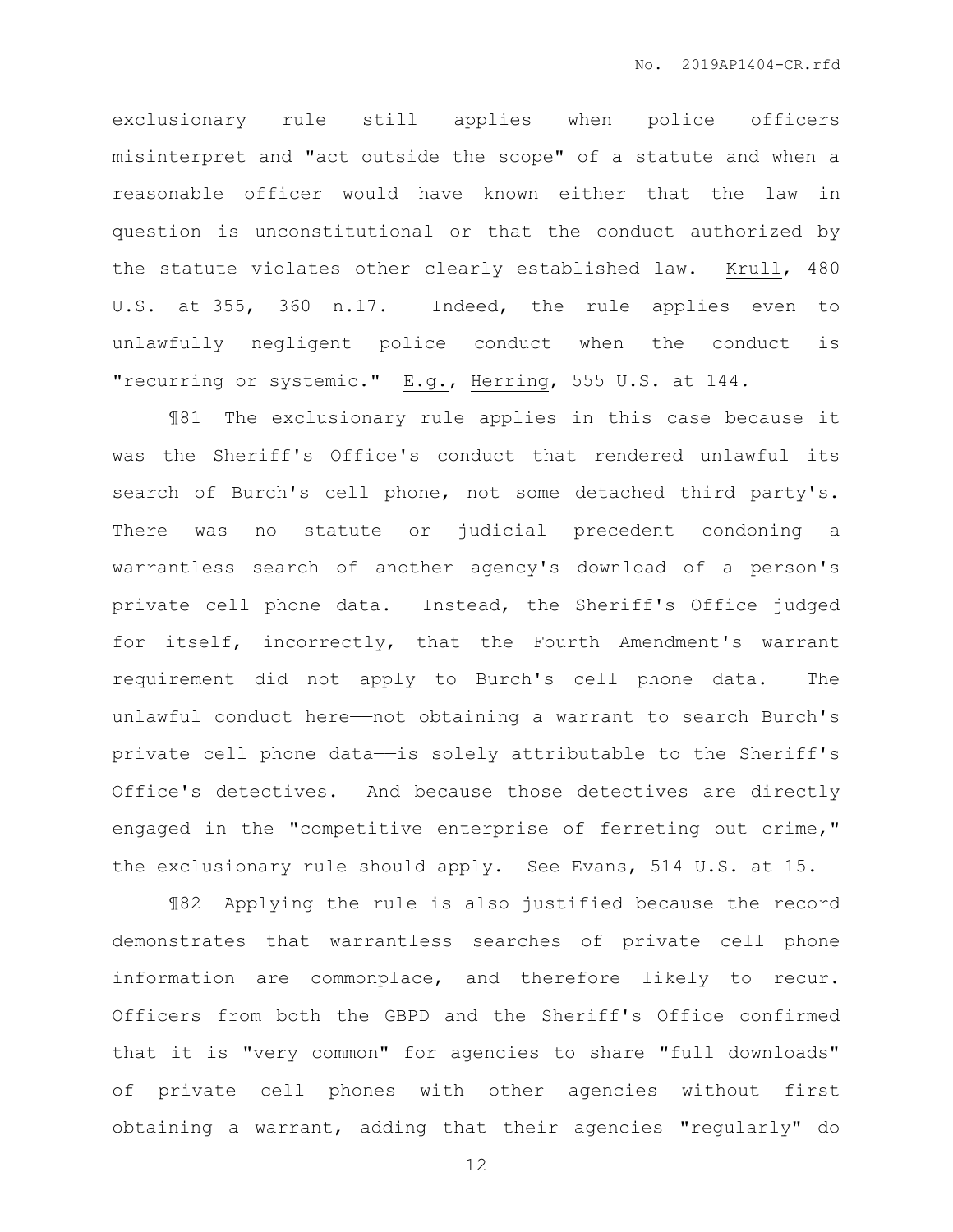so. This widespread neglect of the Fourth Amendment's warrant requirement is just the kind of "systemic negligence" the exclusionary rule is designed to correct. See Herring, 555 U.S. at 144. The exclusionary rule thus squarely applies here.

¶83 The State's counterarguments are unavailing. Its contention that the Sheriff's Office reasonably relied upon its own determination regarding the scope of Burch's consent misses the point. It is not up to the police to determine the contours of an exception to a constitutional requirement restricting their own conduct. See Leon, 468 U.S. at 959 (Brennan, J., dissenting) (presciently lamenting that exceptions to the exclusionary rule would not stay "confined" but instead be wrongfully extended "to situations in which the police have conducted a warrantless search solely on the basis of their own judgment"). Moreover, because the police may encounter circumstances that are on the margins of the law regarding warrant exceptions—as is the case here—police officers are required to "err on the side of constitutional behavior" and get a warrant.5 See United States v. Johnson, 457 U.S. 537, 561

 $\overline{a}$ 

<sup>5</sup> The State erroneously argues that the Sheriff's Office's search is akin to law enforcement's ability to take a "second look" at physical evidence inventoried during a jail intake or that it already lawfully seized. See State v. Betterley, 191 Wis. 2d 406, 418, 529 N.W.2d 216 (1995); State v. Riedel, 2003 WI App 18, ¶16, 259 Wis. 2d 921, 656 N.W.2d 789. But as the United States Supreme Court explained in Riley, "cell phones, as a category, implicate privacy concerns far beyond those implicated" by physical objects. 573 U.S. at 393. And because a "search of the information on a cell phone bears little resemblance" to other types of searches, the rationales for other searches do not extend to cell phone information. See id. at 386. Therefore, the State's arguments fail. See People v. Hughes, 958 N.W.2d 98, 111-15 (Mich. 2020).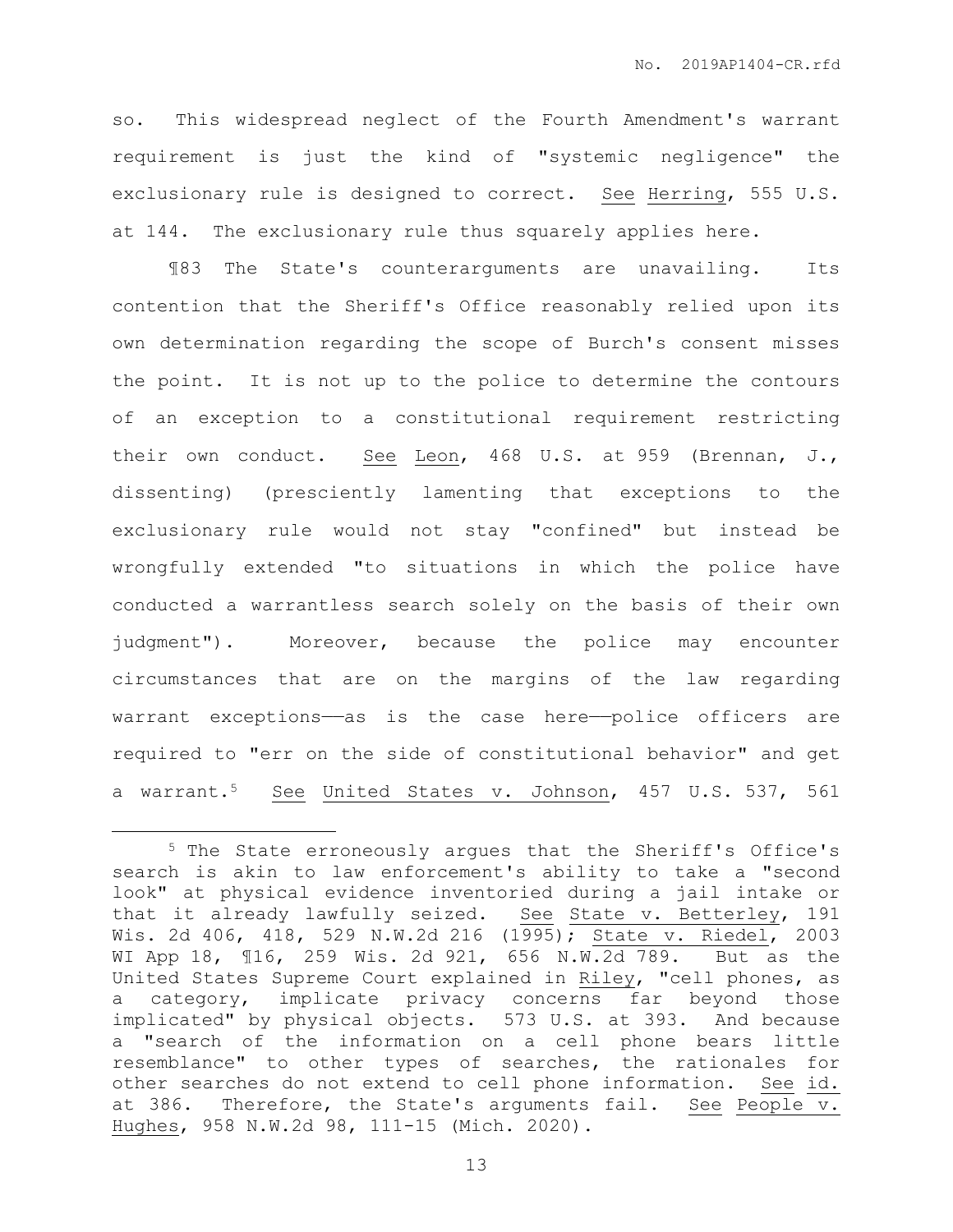(1982); Blackman, 377 Wis. 2d 339, ¶53 (warrantless searches executed outside any "clearly delineated" warrant exception are "per se unreasonable" and "unlawful"). The Sheriff's Office's erroneous determination that Burch's consent extended to the Sheriff's Office is no justification for failing to get a warrant.

¶84 Nor is the Sheriff's Office relieved of its Fourth Amendment duty to get a warrant simply because law enforcement agencies "regularly" share this type of information. The pervasiveness of this practice is no defense to the exclusionary rule; it is the reason to apply it. See Herring, 555 U.S. at 144 (exclusion applies when unreasonable police conduct is "recurring" or "systemic"). The same goes for the majority's characterization of the Sheriff's Office's conduct as "by the book." Majority op., ¶22. If following "the book" leads to violations of the Fourth Amendment, then the exclusionary rule's deterrent value is at its peak. Excluding evidence obtained by following such an unlawful and widespread policy provides significant societal value by both specifically deterring continued adherence to an unconstitutional practice and more broadly incentivizing police agencies to adopt policies in line with the Fourth Amendment.<sup>6</sup> See Wayne R. LaFave, 1 Search & Seizure § 1.3(i) (6th ed. 2020). This is especially true when

 $\overline{a}$ 

<sup>6</sup> The State counters that because the Sheriff's Office may have had access to Burch's Google email account and internet search history via a lawful, independent source, that evidence should not be excluded. See State v. Carroll, 2010 WI 8, 1144-45, 322 Wis. 2d 299, 778 N.W.2d 1. But the State has forfeited that argument by failing to raise it below. See State v. Counihan, 2020 WI 12, ¶25, 390 Wis. 2d 172, 938 N.W.2d 530.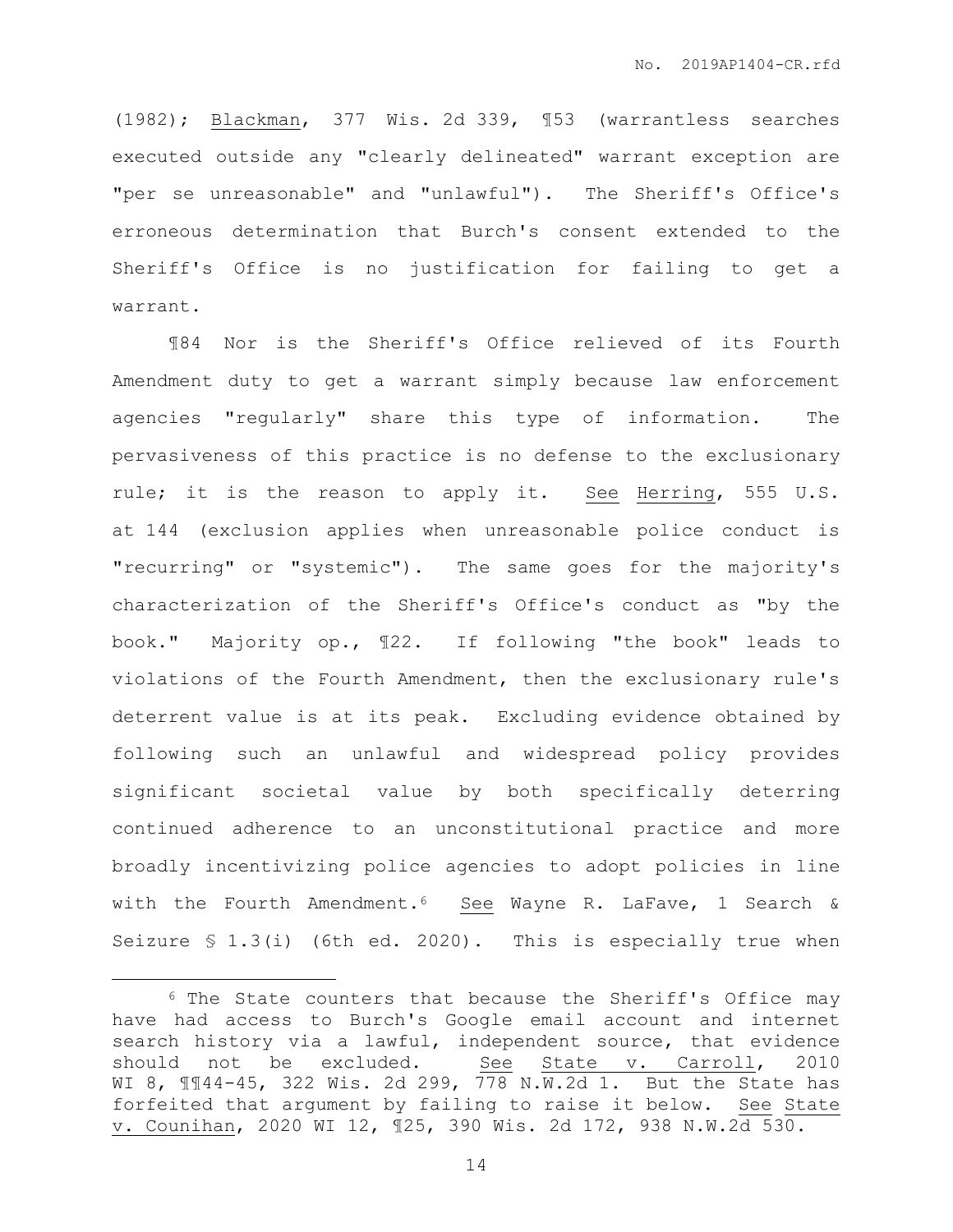the Constitution already provides law enforcement with a simple solution for how to lawfully obtain cell phone data: get a warrant. See Riley, 573 U.S. at 403.

C. The Majority Opinion Has No Support in Fourth Amendment Jurisprudence.

¶85 The majority opinion offers a contrary analysis that ignores the novel constitutional problems presented by cell phone data, is inconsistent with the Fourth Amendment's text, and undermines the exclusionary remedy.

¶86 The majority opinion's analysis reveals a lack of appreciation for the fundamental differences between digital cell phone data and more "traditional," non-digital evidence that law enforcement might share with other agencies. The Fourth Amendment treats cell phone data differently because it often contains nearly all the "privacies of [a person's] life," such that "any extension" of Fourth Amendment principles "to digital data has to rest on its own bottom." See Riley, 573 U.S. at 393, 403 (quoting another source); Carpenter, 138 S. Ct. at 2219 (explaining that Fourth Amendment jurisprudence must account for the "seismic shifts in digital technology"). Accordingly, it is a grave analytical error to "mechanically apply[]" to cell phone data Fourth Amendment rationales that were developed without such invasive technologies in mind. Carpenter, 138 S. Ct. at 2219; see also Riley, 573 U.S. at 400-01 (rejecting the argument that the police can search cell phone data under the same rationale that allows them to obtain "the same information from a pre-digital counterpart"). Or, as the United States Supreme Court put it, treating cell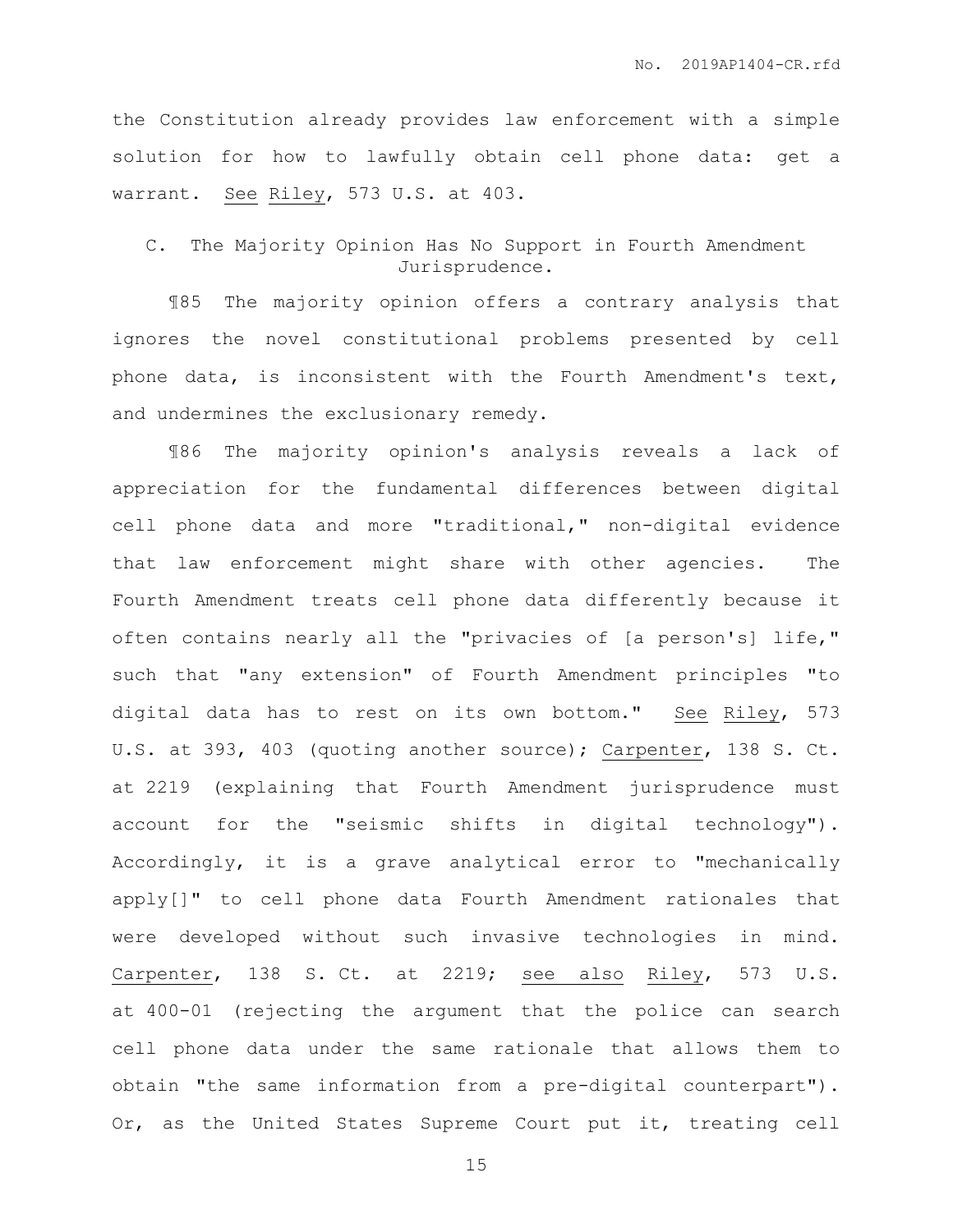phone data the same as its non-digital analogues "is like saying a ride on horseback is materially indistinguishable from a flight to the moon. Both are ways of getting from point A to point B, but little else justifies lumping them together." Riley, 573 U.S. at 393. The majority opinion, however, is content to toss a saddle on a spaceship and call it a horse. Nowhere does the majority opinion account for Burch's special privacy interest in his cell phone data, leaving a tremendous hole in its exclusionary rule analysis.

¶87 More troubling is the majority's disregard for the Fourth Amendment's text. It is bedrock Fourth Amendment law that search warrants are generally required and that a search without a warrant is per se unlawful. See, e.g., City of Ontario v. Quon, 560 U.S. 746, 760 (2010); Blackman, 377 Wis. 2d 339, 153. The majority's assertion that "there is nothing concerning under current Fourth Amendment doctrine with how the Sheriff's Office detectives conducted themselves" shockingly discards this well-settled principle. Indeed, the majority opinion fails to even mention the presumption that warrantless searches violate the Fourth Amendment.

¶88 But worse than mere silence, the majority's refusal to apply the exclusionary rule flips this presumption on its head. According to the majority, if "no case from this court or the federal courts" directs the police to get a warrant, then the police act "reasonably" in not getting a warrant. Majority op., ¶23. The majority appears to create a new prerequisite for applying the exclusionary rule, holding that it applies only if a court has previously declared that the police conduct at issue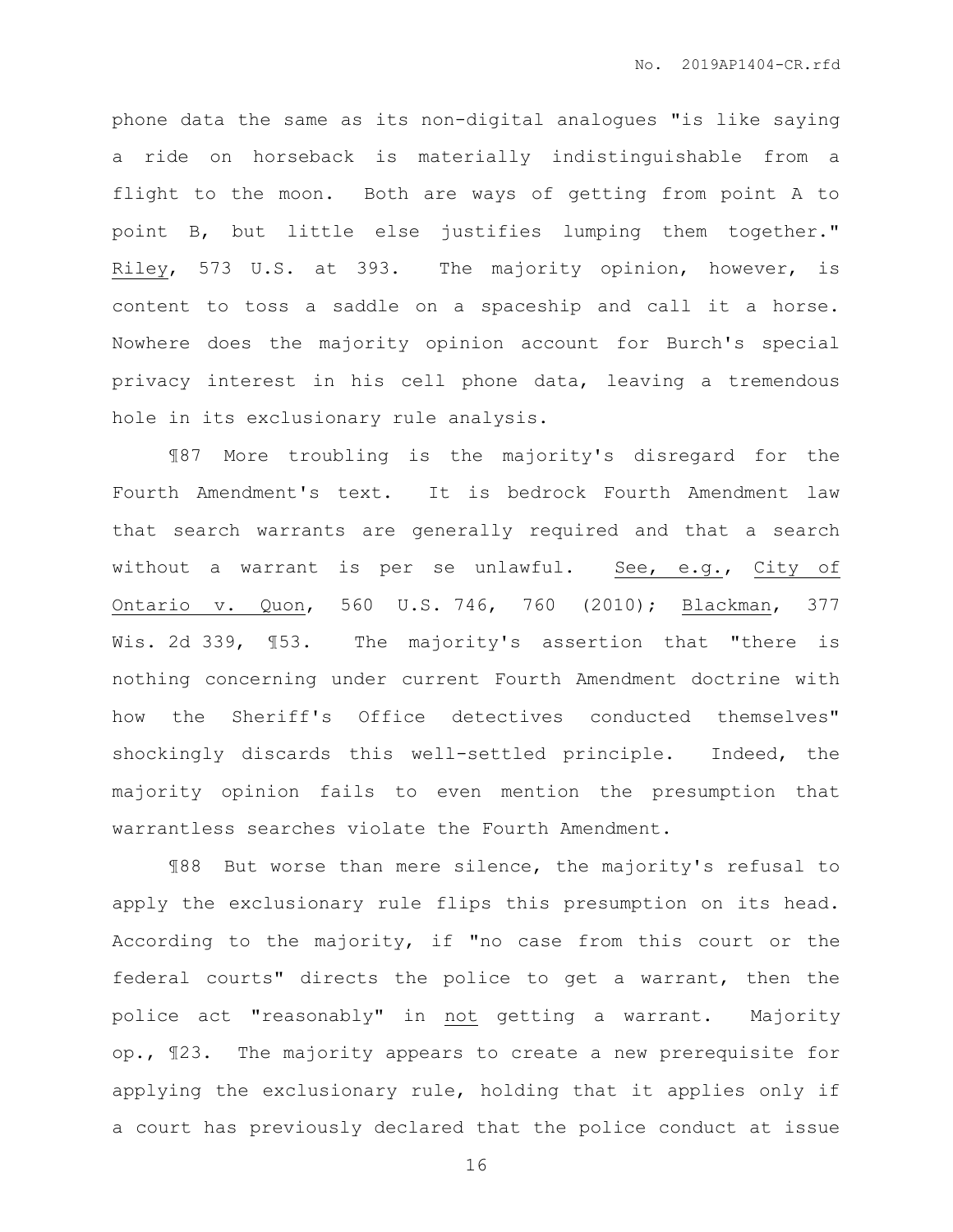is unconstitutional. Imposing this hurdle undermines the exclusionary remedy for Fourth Amendment violations and is directly contrary to both our and the United States Supreme Court's Fourth Amendment jurisprudence.

¶89 All of which makes inexcusable the majority opinion's refusal to address the constitutionality of the Sheriff's Office's search. Despite law enforcement's admittedly "very common" practice of sharing with other agencies entire downloads of private cell phone data, that recurring Fourth Amendment violation will continue with impunity unless and until the court engages with the specific Fourth Amendment issue raised by private cell phone information. By skipping straight to whether the exclusionary rule applies, the majority opinion deprives aggrieved defendants——and future courts——of the very prior precedent now necessary to remedy law enforcement's continued unconstitutional conduct:

Forgoing a knotty constitutional inquiry makes for easier sledding, no doubt. But the inexorable result is "constitutional stagnation"——fewer courts establishing law at all, much less clearly doing so, . . . [creating a] Catch-22. [Defendants] must produce precedent even as fewer courts are producing precedent. Important constitutional questions go unanswered precisely because no one's answered them before. Courts then rely on that judicial silence to conclude there's no equivalent case law on the books. . . . If courts leapfrog the underlying constitutional merits in cases raising novel issues like digital privacy, then constitutional claritymatter-of-fact guidance about what the Constitution requires——remains exasperatingly elusive. Result: gauzy constitutional guardrails as technological innovation outpaces legal adaptation.

Zadeh v. Robinson, 928 F.3d 457, 479-80 (5th Cir. 2019) (Willet, J., concurring), cert. denied, 141 S. Ct. 110 (2020).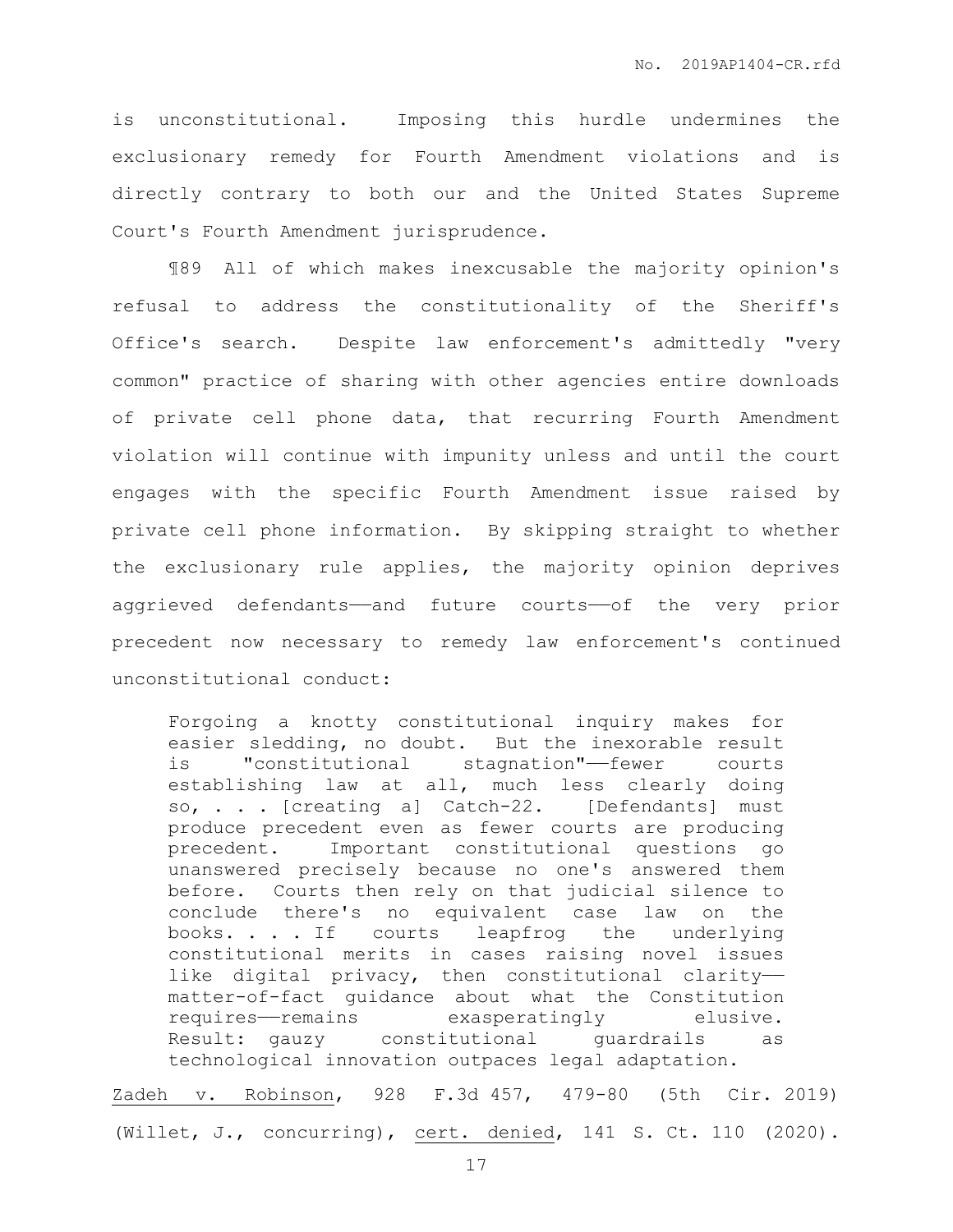Together with its new prior-precedent requirement, the majority opinion's avoidance of the Fourth Amendment issues here perpetuates a cycle of diminished police accountability and courts' unwillingness to address it.

¶90 Given that the Fourth Amendment law specific to cell phone data is undeveloped, this court should be providing "clear guidance to law enforcement through categorical rules." Riley, 573 U.S. at 398; see also Michigan v. Summers, 452 U.S. 692, 705 n.19 (1981) (explaining that clear "workable" rules are necessary so that difficult Fourth Amendment questions are not resolved in an "ad hoc, case-by-case fashion by individual police officers") (quoting another source)). If a law enforcement agency wishes to search a person's private information, such as cell phone data, and the person did not consent to that agency's search, the agency must get a warrant.

# III. CONCLUSION

¶91 The Sheriff's Office should have obtained a warrant to search Burch's private cell phone data. Because it did not, the evidence it found as a result of that search should be suppressed. The majority's refusal to apply the exclusionary rule is incompatible with our Fourth Amendment jurisprudence and perverts the long-standing bedrock requirement that police obtain a warrant to search private information. I therefore respectfully dissent from that part of the majority opinion.

¶92 I am authorized to state that Justice JILL J. KAROFSKY joins this opinion and that Justice ANN WALSH BRADLEY joins this opinion except for footnote 1.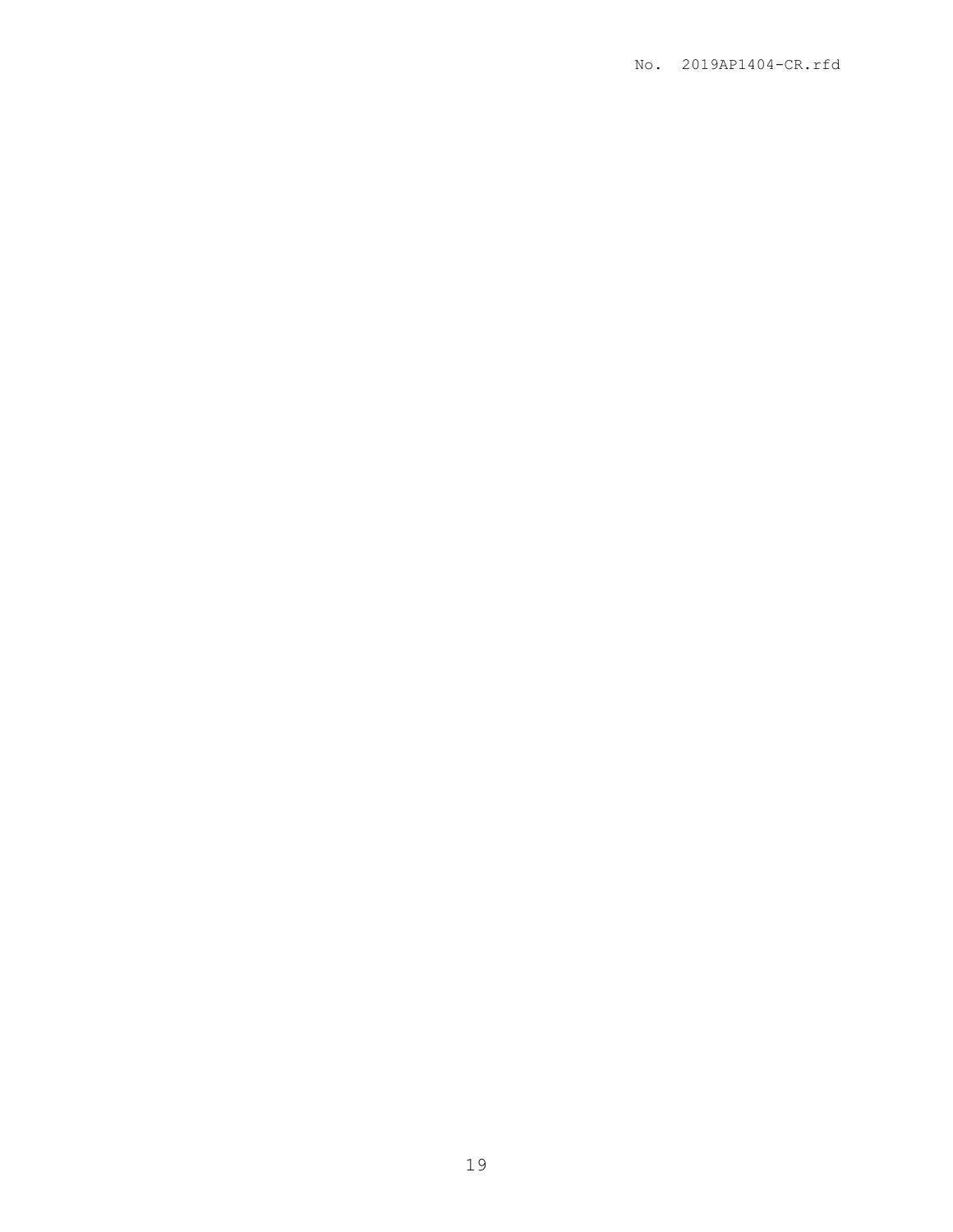¶93 ANN WALSH BRADLEY, J. *(dissenting).* Ubiquitous use does not mean the average wearer of a Fitbit knows how it works. Nor does ubiquitous use indicate reliability sufficient to be admissible in a court of law.

¶94 An average jury member would likely know what a Fitbit is and what it does. Of course, as relevant here, it counts the wearer's steps. But that isn't the question. In determining whether expert testimony is required, the relevant inquiry is how a Fitbit counts the wearer's steps and then ultimately, whether it does so with sufficient reliability.

¶95 How does it work? A Fitbit device uses a microelectronic triaxial accelerometer to capture a person's body motion in three-dimensional space and record related data. This motion data is then analyzed by utilizing proprietary algorithms to surmise patterns and thus to identify daily steps taken.

¶96 Is it sufficiently reliable to be admitted as evidence in court? I don't know. But, I do know that the answer does not lie in its ubiquitous use.

¶97 I also know that absent expert testimony there is insufficient foundation in this record for the majority to determine, in essence, that a presumption of accuracy and reliability attends the underlying technology of a Fitbit. The error of such a presumption is made manifest by reference to an overarching analysis of 67 studies on Fitbit accuracy disseminated by the National Center for Biotechnology Information (NCBI), under the auspices of the U.S. National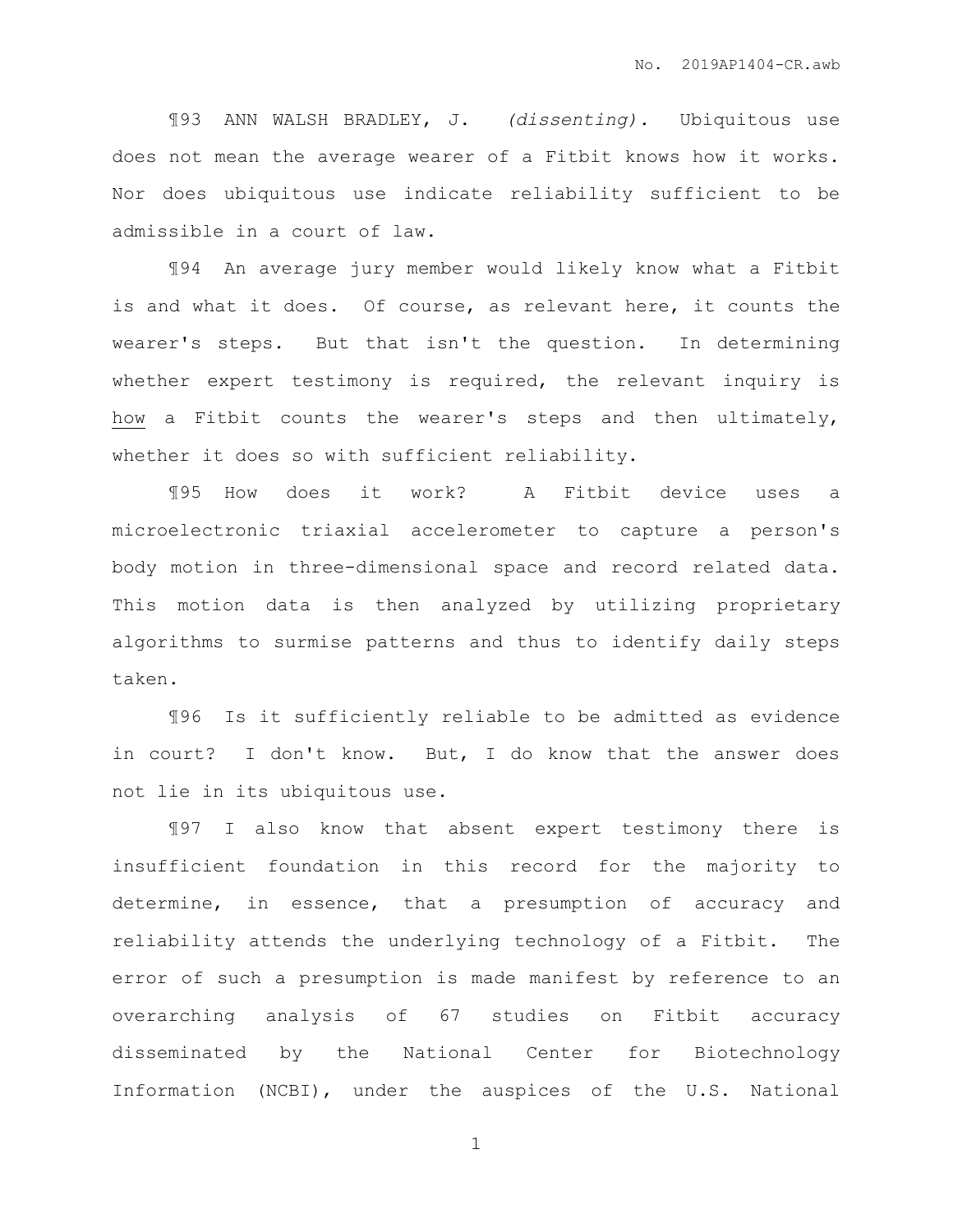Institutes of Health (NIH). The researchers found that Fitbit devices were "likely to meet acceptable accuracy for step count approximately half the time." Lynne M. Feehan, et al., Accuracy of Fitbit Devices: Systematic Review and Narrative Syntheses of Quantitative Data,

https://www.ncbi.nlm.nih.gov/pmc/articles/PMC6107736/ (2018).

¶98 In citing this study, I neither endorse nor disclaim its conclusions. It suggests, however, when a compilation of studies indicates acceptable accuracy is met only "half the time," that something may be amiss with the majority's presumption of accuracy and reliability.

¶99 Expert testimony is required when matters are presented that are "unusually complex." White v. Leeder, 149 Wis. 2d 948, 960, 440 N.W.2d 557 (1989). Movement measured by a "microelectronic triaxial accelerometer" and analyzed by proprietary algorithms certainly fits that bill.

¶100 In my view, the technology underlying a Fitbit is not within the ordinary experience of an average jury member. Fitbits and other wearable devices may be ubiquitous, but it does not follow from this premise that the technology underlying their use is not "unusually complex."

¶101 Expert testimony assists the trier of fact to understand the evidence and to determine a fact in issue. The accuracy of the number of steps recorded on Douglass Detrie's Fitbit is certainly a fact in issue. Thus, expert testimony should have been required to assist the jury in understanding the technology and assessing its reliability.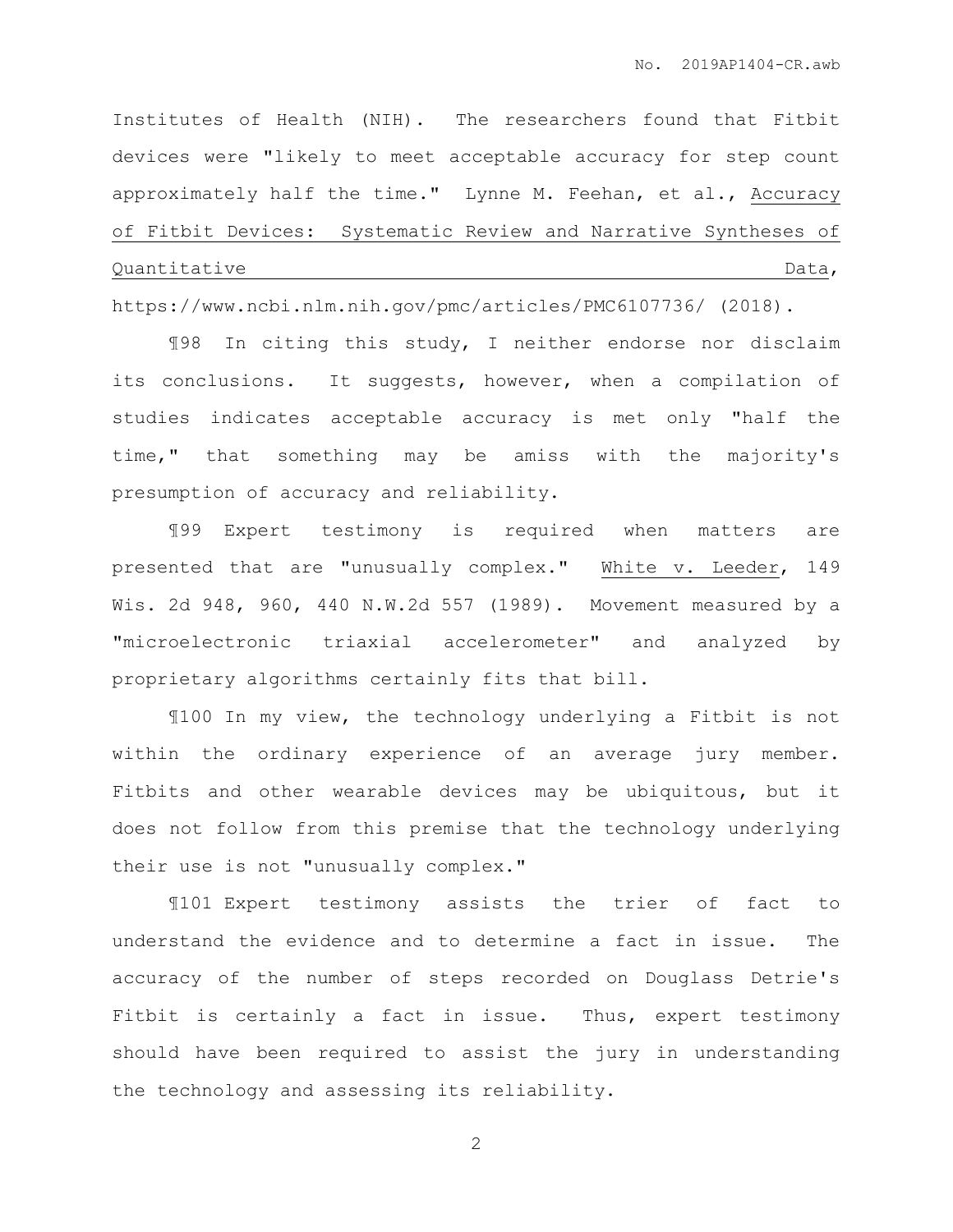¶102 Invoking a deferential standard, it is not unusual for an appellate court to do only a cursory analysis of an evidentiary issue. But this is not the usual case and a more nuanced analysis is required.

¶103 This case presents a groundbreaking question. To my knowledge, this is the first appellate court decision in the country to conclude that Fitbit step-counting evidence is admissible absent expert testimony explaining how the device works. The parties have not cited, and I have not found, any case making such a proclamation. The majority's analysis provides a slim reed upon which to support such a novel determination.

¶104 Rather than allowing evaluation of the question, the majority cuts off the debate. It essentially rubber stamps the circuit court's erroneous analysis and declares Fitbit's technology to be simple enough to be presented as evidence without the benefit of an expert witness or further consideration of its reliability.

¶105 Although I join Justice Dallet's dissent, concluding that the search of Burch's cell phone at issue violated his Fourth Amendment rights and that the good faith exception to the warrant requirement does not apply, I do not join footnote 1 that concurs with the majority's analysis of the Fitbit evidence. Because I conclude that the circuit court erroneously admitted the Fitbit evidence without an expert witness to establish the reliability of the science underlying the Fitbit technology, I respectfully dissent.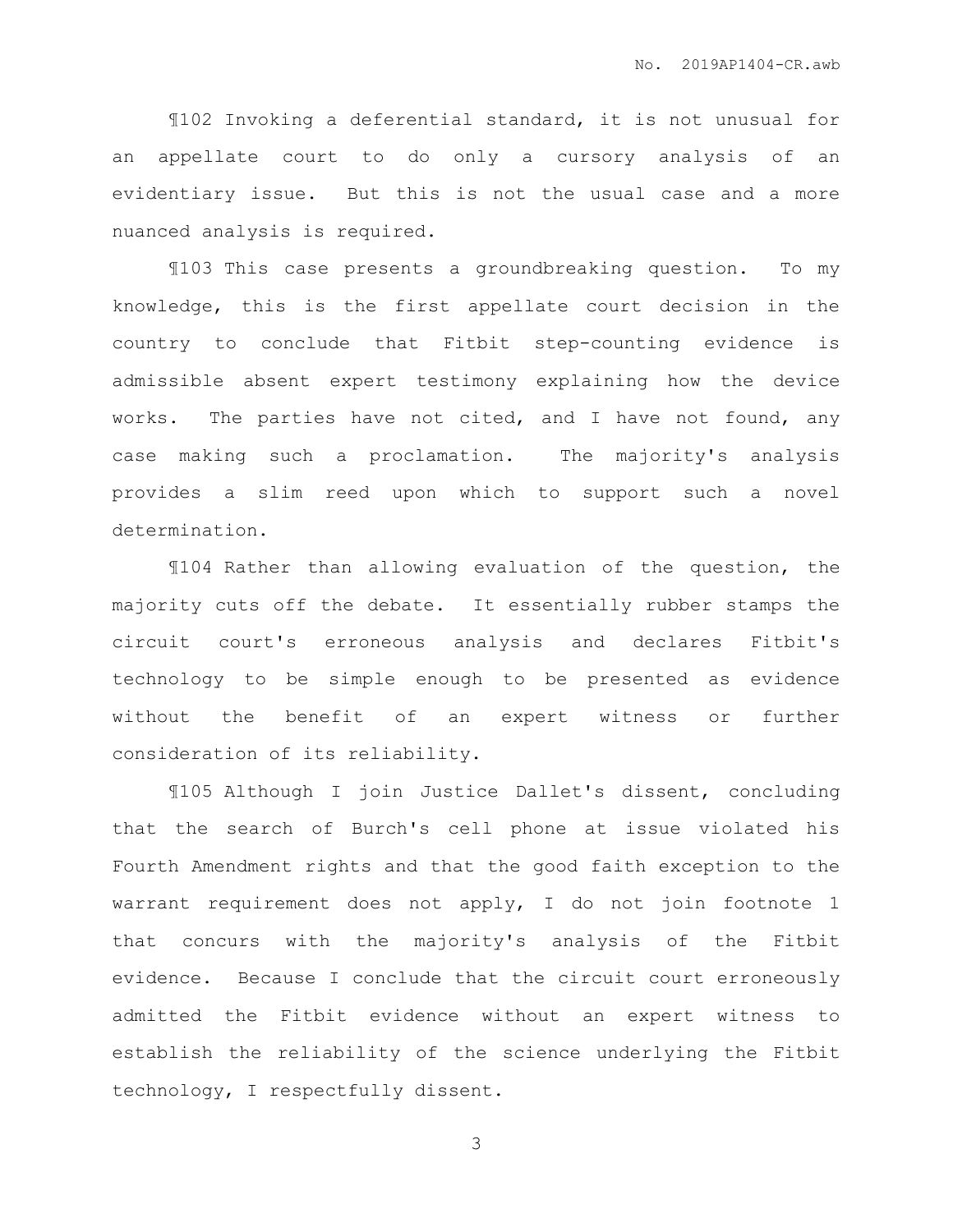I

¶106 I briefly recount the facts that are relevant to the issue on which I write: the admission of the Fitbit evidence.

¶107 As the majority opinion sets forth, the initial suspect in the crime at issue here was Douglass Detrie, the victim's boyfriend. Majority op., ¶4. However, the investigation shifted after police learned that Detrie's Fitbit device had recorded only 12 steps during the time the homicide was committed. Burch was ultimately arrested and charged.

¶108 The State sought to present evidence regarding Detrie's Fitbit, and Burch moved to exclude it. Id., ¶11. As relevant here, Burch contended that the State must present expert testimony to establish the reliability of the science behind the Fitbit device. Id.<sup>1</sup>

¶109 The circuit court granted Burch's motion in part and denied it in part. Specifically, the circuit court excluded Fitbit evidence related to sleep monitoring, but it allowed the admission of the step-counting data without the testimony of an expert regarding the science underlying the Fitbit technology. Id., ¶11 & n.3.

¶110 In the circuit court's estimation, a Fitbit is more akin to an electronic monitoring device (which does not require expert testimony, see State v. Kandutsch, 2011 WI 78, 336

 $\overline{a}$ 

<sup>1</sup> Burch made several additional arguments, including an assertion that Fitbit's records were not properly authenticated, which he renews on appeal. Because I determine that expert testimony was necessary to admit the evidence in question, I do not reach Burch's arguments regarding authentication.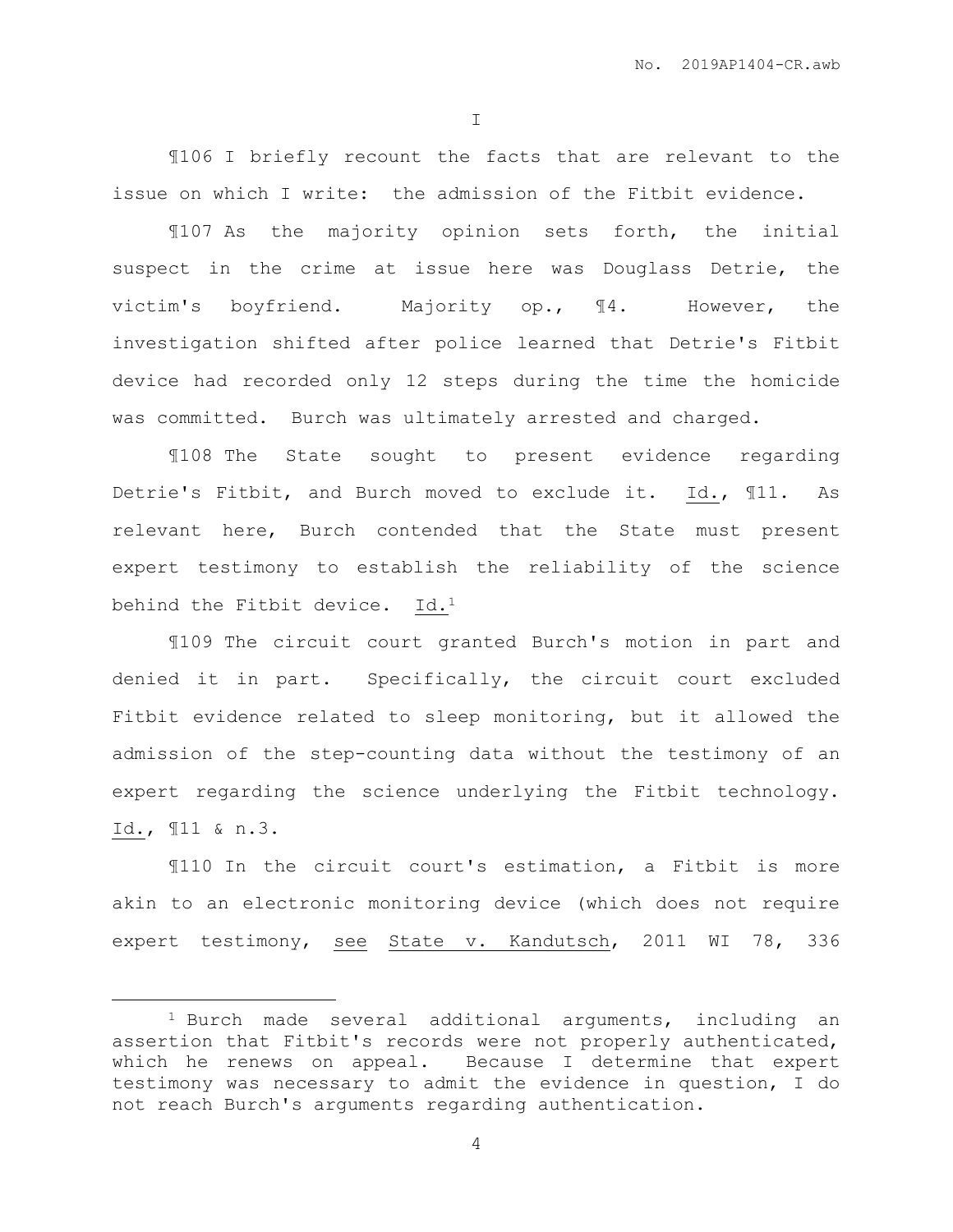Wis. 2d 478, 799 N.W.2d 865) than to a preliminary breath test (which requires expert testimony, see State v. Doerr, 229 Wis. 2d 616, 599 N.W.2d 897 (Ct. App. 1999)). Similarly, the circuit court distinguished Fitbit data from DNA, fingerprint analysis, blood alcohol content tests, tool mark evidence and accident reconstruction because "few people encounter those things in their everyday life."

¶111 Comparing a Fitbit to an electronic monitoring device, the circuit court stated that a Fitbit is "passively worn by a person," and the device collects data "based on that person's movements, which is then transmitted and recorded. There is no active manipulation by the wearer to achieve the results; the results are simply a record of the wearer's movements, i.e., their location or the number of steps they took." Thus, in the circuit court's view "the step-counting feature of the Fitbit Flex, like the [electronic monitoring device], is not so unusually complex or esoteric that the jury will require the aid of expert testimony to interpret the information."

¶112 At trial, because it was not required to provide an expert to introduce the data from Detrie's Fitbit, the State relied upon the testimony of Tyler Behling, a computer forensic crime analyst with the Brown County Sheriff's Office. Although Behling claimed to have knowledge of how a Fitbit works "on a high level," he did not know the answer when asked how a Fitbit and a Bluetooth device send information from one to the other, how Fitbit stores its data, whether Fitbit data can be edited,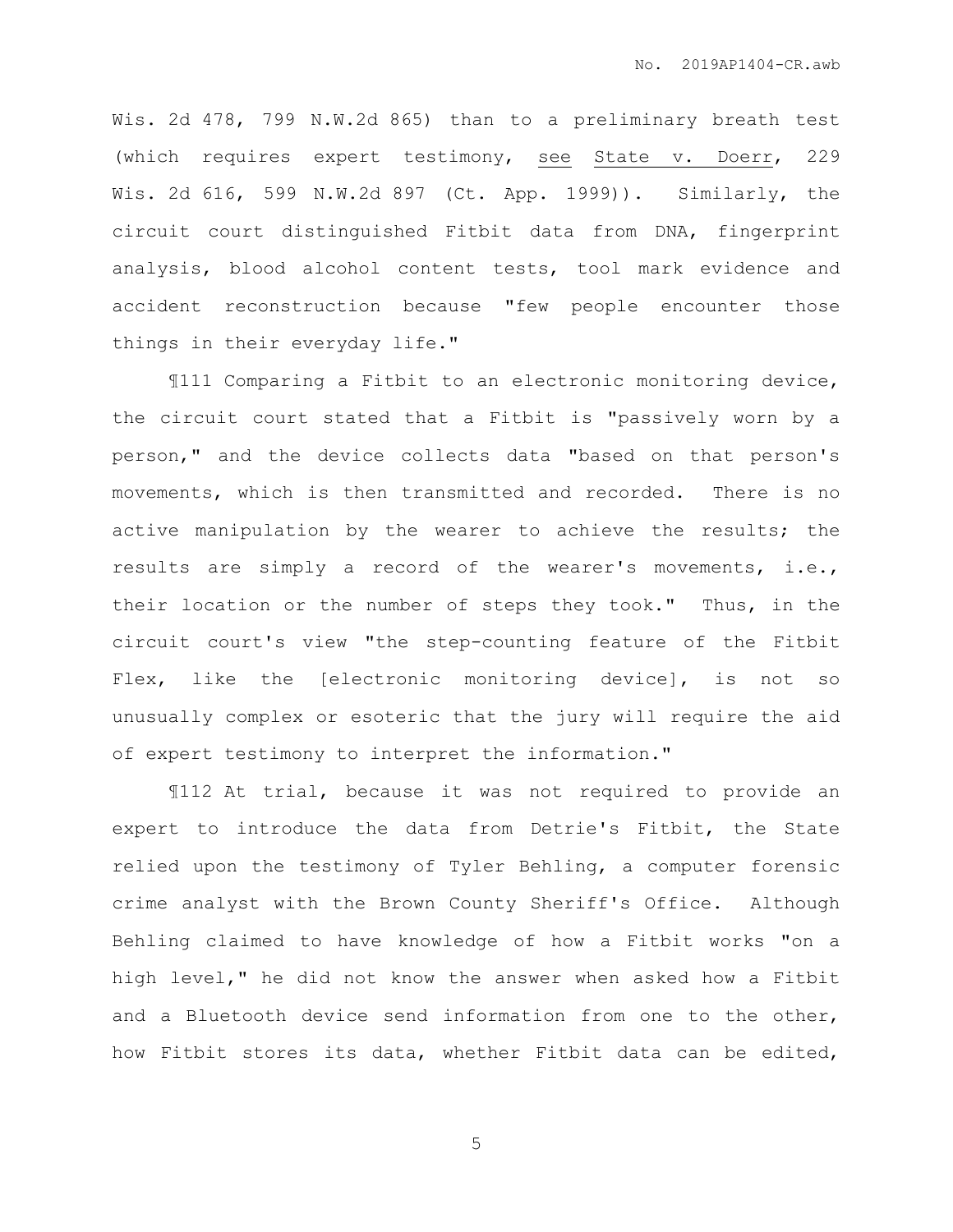whether the device would register steps while it is not being worn, or what a Fitbit's error rate is.

¶113 Despite the dearth of technical testimony regarding how a Fitbit actually works, the majority now affirms the circuit court's determination. It concludes that "[g]iven the widespread availability of Fitbits and other similar wireless step-counting devices in today's consumer marketplace, the circuit court reasonably concluded Detrie's Fitbit was not so 'unusually complex or esoteric' that the jury needed an expert to understand it." Majority op., ¶31.

II

¶114 It has long been the law that expert testimony is required when a matter involves "special knowledge or skill or experience on subjects which are not within the realm of the ordinary experience of mankind, and which require special learning, study and experience." Cramer v. Theda Clark Mem'l Hosp., 45 Wis. 2d 147, 150, 172 N.W.2d 427 (1969). "The requirement of expert testimony is an extraordinary one," and should be applied "only when unusually complex or esoteric issues are before the jury." White, 149 Wis. 2d at 960.

¶115 "In considering what constitutes the 'ordinary experience of mankind' $-i.e.$  the average juror-courts have not tailored this standard to the lowest common denominator. Rather, courts attempt to evaluate, on a case-by-case basis, whether expert testimony is required because the issue is outside the realm of lay comprehension." Kandutsch, 336 Wis. 2d 478, ¶29.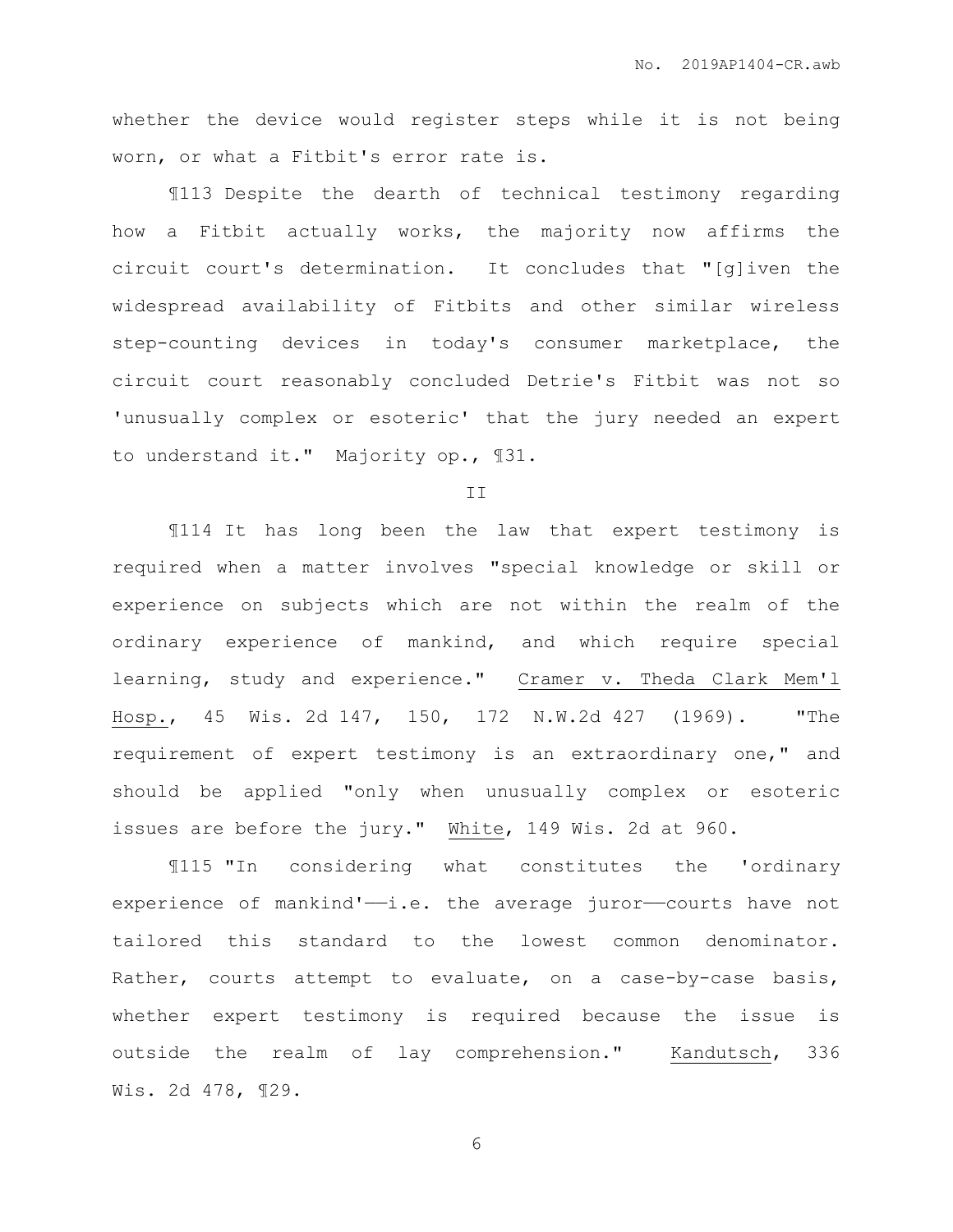¶116 The circuit court here determined that the technology underlying a Fitbit is not outside the realm of lay comprehension. It compared a Fitbit to a watch in that "the public generally understands the principle of how it functions and accepts its reliability without knowing the exact mechanics of its internal workings." Further, it determined that a Fitbit is not subject to "active manipulation by the wearer to achieve the results; the results are simply a record of the wearer's movements, i.e., their location or the number of steps they took."

¶117 But the expert testimony standards do not rest on ubiquity. Instead, they rest on the complexity of the subject matter. Although many members of the jury may have been wearing Fitbits or similar devices, such a fact would not inform the question of whether those jury members understand how a Fitbit works or whether the technology is reliable.

¶118 What does the average person really know about how a Fitbit works, much less its reliability? As one study described it, "Fitbit devices use a microelectronic triaxial accelerometer to capture body motion in 3-dimensional space, with these motion data analyzed using proprietary algorithms to identify patterns of motion to identify daily steps taken, energy expenditure, sleep, distance covered, and time spent in different intensity of activities." Feehan, et al., supra. According to the majority, the average juror would understand, without expert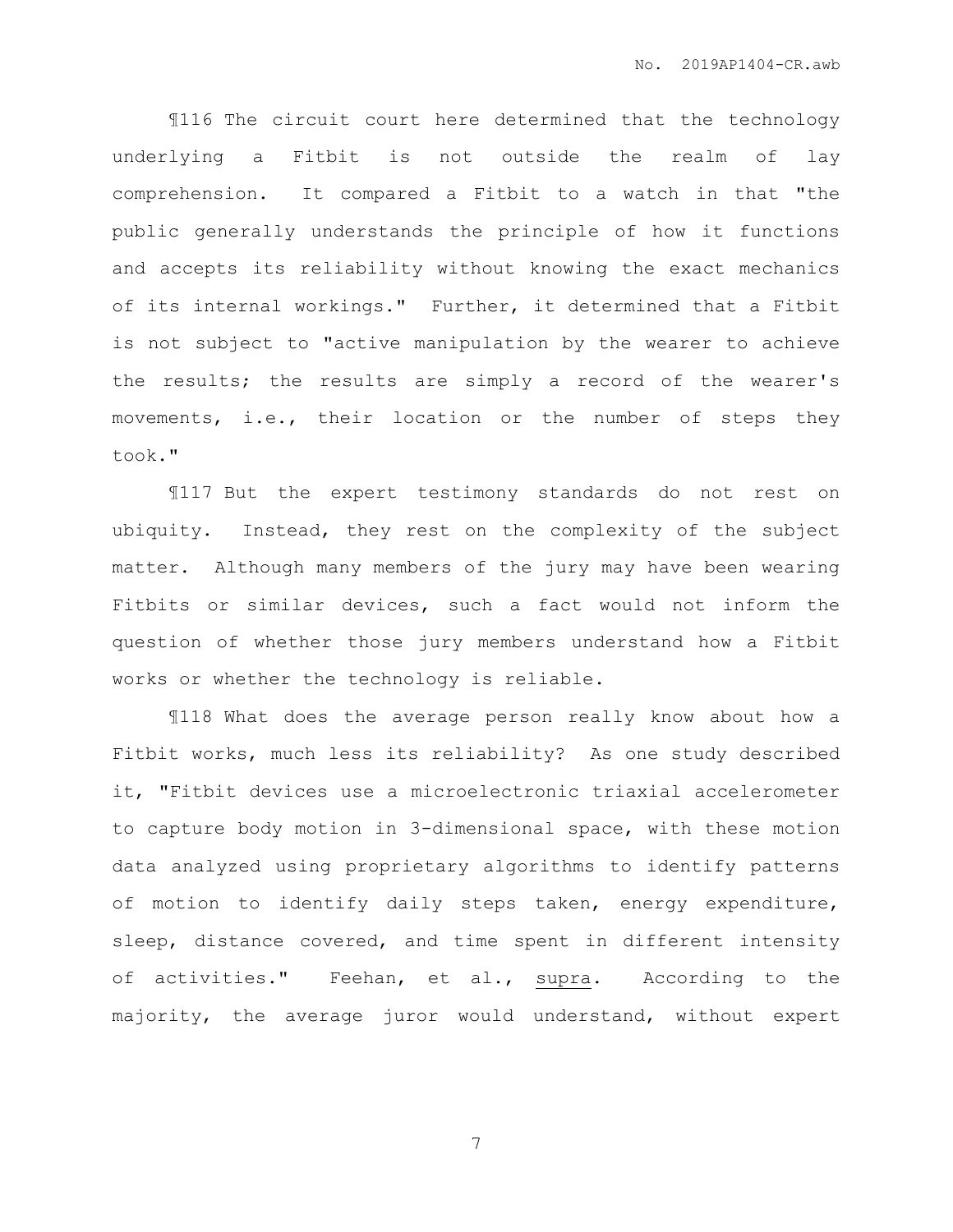testimony, not only what a "microelectronic triaxial accelerometer" is, but how it works. Really?<sup>2</sup>

¶119 If the State had presented an expert, that expert would have had to meet the requirements for expert testimony established by the United States Supreme Court in Daubert.<sup>3</sup> Pursuant to the Daubert standard, as codified in Wis. Stat. § 907.02(1),<sup>4</sup> the circuit court must act as a gatekeeper and make a threshold determination that the testimony is reliable in order for it to be presented at trial. State v. Dobbs, 2020 WI 64, ¶43, 392 Wis. 2d 505, 945 N.W.2d 609. By not requiring the State to present an expert, the circuit court and the majority allow the State to skirt this initial reliability determination.

¶120 There are various ways in which threshold reliability can be demonstrated. See 7 Daniel D. Blinka, Wisconsin Practice Series: Wisconsin Evidence § 702.402 (4th ed. 2020). There may

<sup>3</sup> Daubert v. Merrell Dow Pharm., Inc., 509 U.S. 579 (1993).

<sup>4</sup> Wisconsin Stat. § 907.02(1) provides:

 $\overline{a}$ 

If scientific, technical, or other specialized knowledge will assist the trier of fact to understand the evidence or to determine a fact in issue, a witness qualified as an expert by knowledge, skill, experience, training, or education, may testify thereto in the form of an opinion or otherwise, if the testimony is based upon sufficient facts or data, the testimony is the product of reliable principles and methods, and the witness has applied the principles and methods reliably to the facts of the case.

<sup>2</sup> Further, the intricacies of Fitbit's technology are "proprietary," setting up an additional roadblock to the jury's full knowledge and full understanding of how the device works. See State v. Loomis, 2016 WI 68, ¶66, 371 Wis. 2d 235, 881 N.W.2d 749 (explaining that "proprietary nature" has been invoked to prevent disclosure of certain information).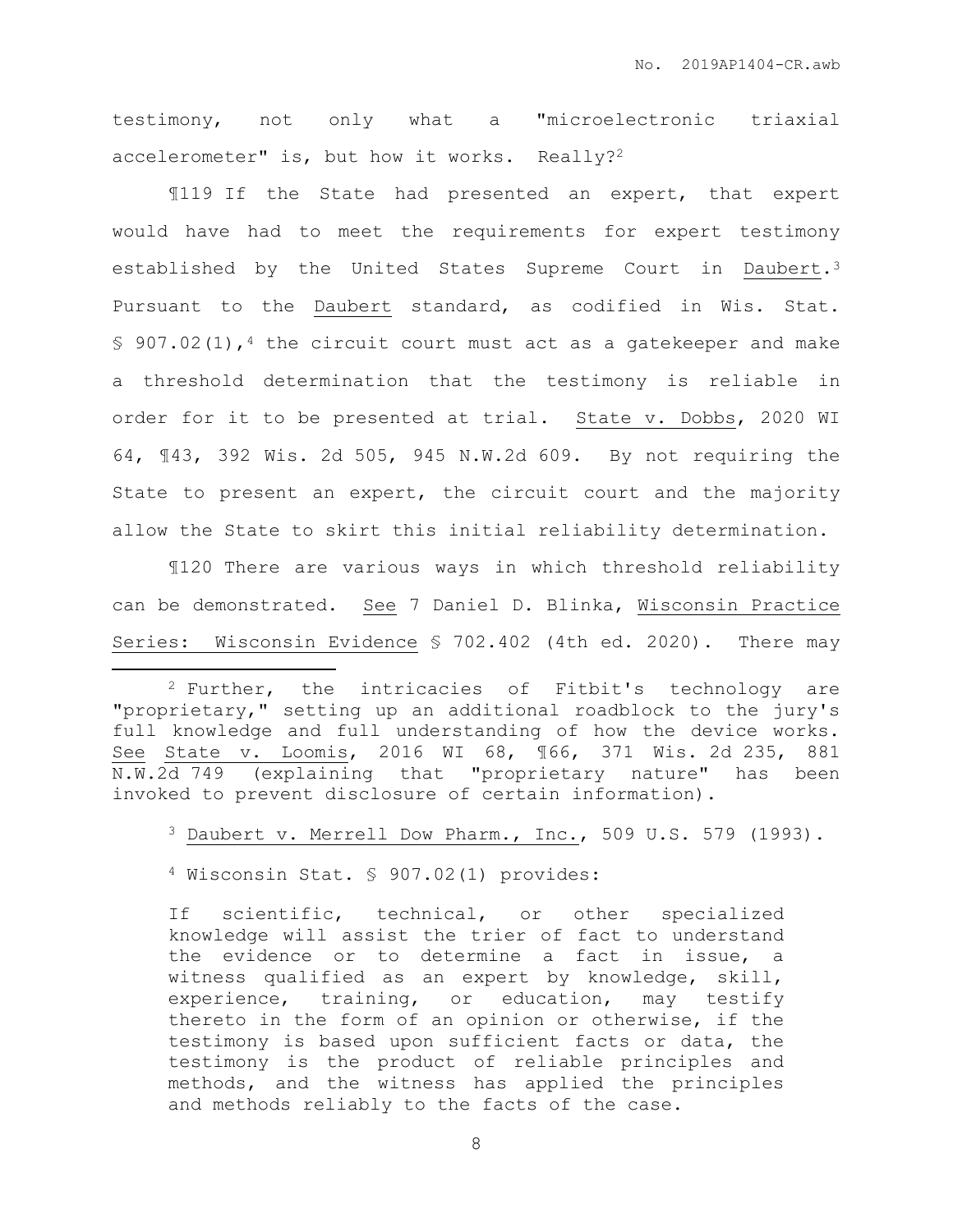be a statute indicating that certain tests or methods are admissible. See, e.g., Wis. Stat. § 885.235 (addressing chemical tests for intoxication). There is no statute addressing Fitbit evidence.

¶121 We can also look to court precedent which has already determined certain principles to be reliable. See, e.g., State v. Hanson, 85 Wis. 2d 233, 244, 270 N.W.2d 212 (1978) (discussing the reliability of the underlying principles of speed radar detection that employs the Doppler effect). The reliability of Fitbit's step counting capability is a novel issue, so there is no precedent on point.

¶122 Stipulations or judicial notice may also be appropriate when a fact is "capable of accurate and ready determination by resort to sources whose accuracy cannot reasonably be questioned." Wis. Stat. § 902.01(2)(b). Again, these do not fit the present scenario—the reason we are here is because the parties do not agree and Burch reasonably questions the accuracy of Fitbit's step count.

¶123 Finally, if none of the above proves to be an acceptable avenue to demonstrate the accuracy and reliability of the scientific principles sufficient to be accorded a prima facie presumption, expert testimony is necessary to explain the underlying scientific principles and to demonstrate their reliability. Here, no expert was presented.

¶124 The evidentiary process requires that the scientific principles be presented to the court before the evidence is determined to be reliable. In a court of law, process matters.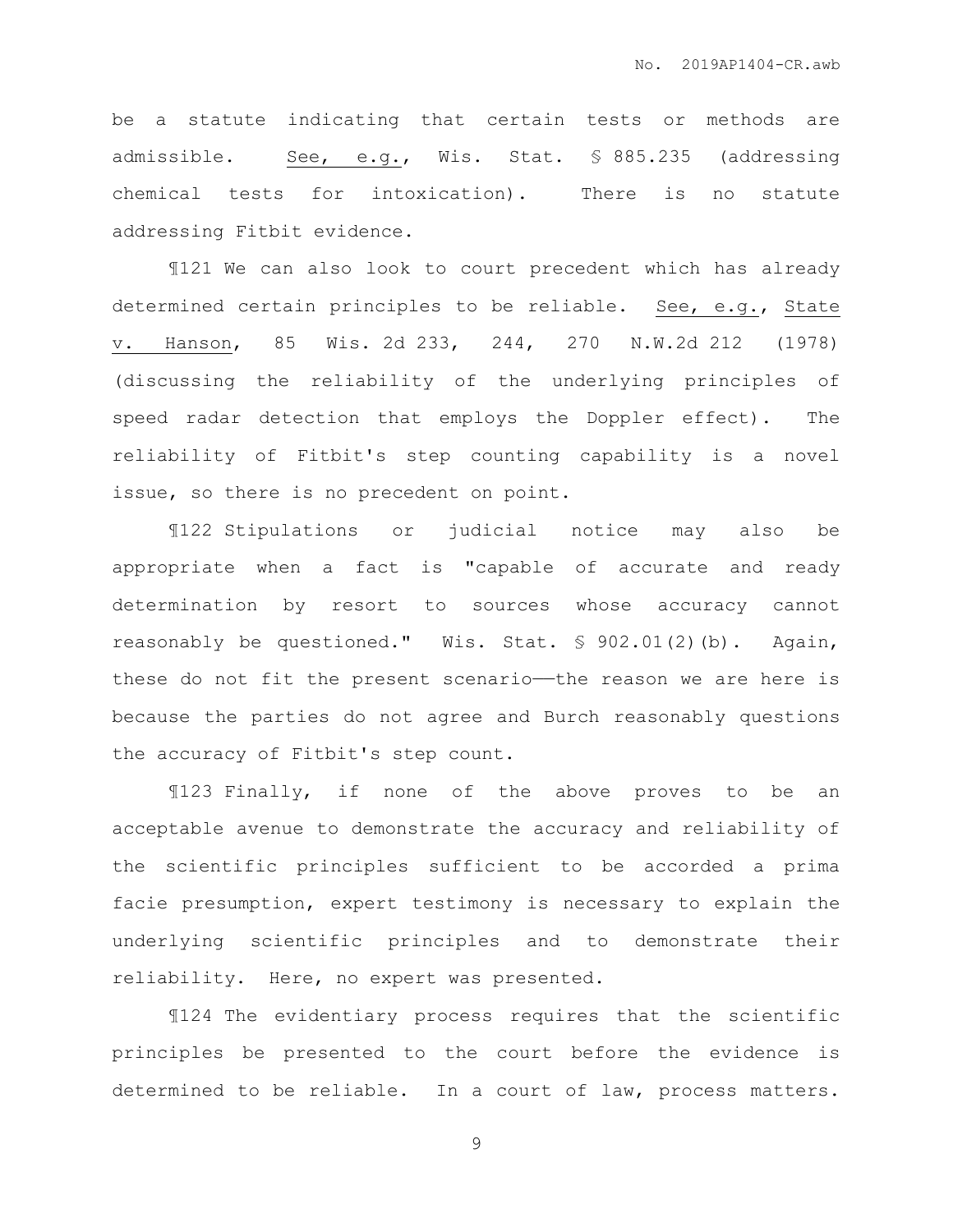Without fulfilling one of these avenues, the threshold reliability determination cannot be made.

¶125 And what of Fitbit's reliability? Such reliability can depend on a number of factors, such as whether the user has self-manipulated the data, if the Fitbit is temporarily removed, where on the body the device is worn, or the type of physical activity in which the wearer is engaged. Feehan, et al., supra; Katherine E. Vinez, The Admissibility of Data Collected from Wearable Devices, 4 Stetson J. Advoc. & L. 1, 16 (2017). In a comprehensive aggregation of 67 different studies, researchers found that "[c]onsistent evidence indicated that Fitbit devices were likely to meet acceptable accuracy for step count approximately half the time." Feehan, et al., supra. Yet in the view of the majority and of the circuit court, an expert is not necessary to establish the reliability of Detrie's step count——the Fitbit evidence can go before the jury with no technical or scientific explanation.

¶126 Indeed, questions arise about the reliability of wearable devices despite their widespread acceptance. See Vinez, supra, at 16. If reliability questions exist, where better than the circuit court to present the case for and against such reliability? Instead of remanding to the circuit court for evaluation of the question, the majority curtly